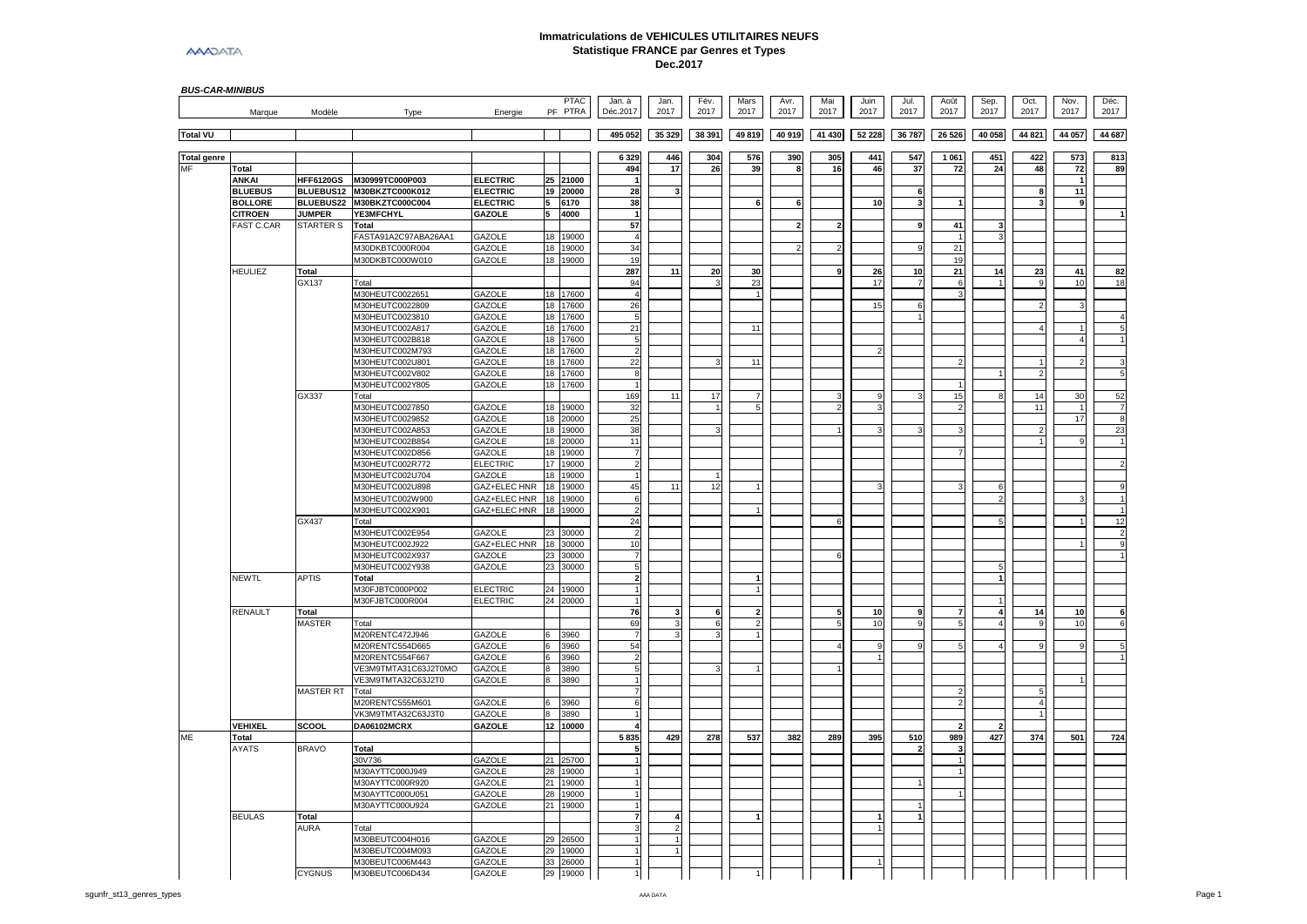| Marque         | Modèle                            | Type                | Energie         |    | <b>PTAC</b><br>PF PTRA | Jan. à<br>Déc.2017   | Jan.<br>2017   | Fév.<br>2017   | Mars<br>2017   | Avr.<br>2017 | Mai<br>2017              | Juin<br>2017             | Jul.<br>2017             | Août<br>2017  | Sep.<br>2017             | Oct.<br>2017 | Nov.<br>2017 | Déc.<br>2017 |
|----------------|-----------------------------------|---------------------|-----------------|----|------------------------|----------------------|----------------|----------------|----------------|--------------|--------------------------|--------------------------|--------------------------|---------------|--------------------------|--------------|--------------|--------------|
|                | <b>ECLIPSE</b>                    | M30AYTTC0007937     | <b>GAZOLE</b>   | 34 | 26500                  |                      |                |                |                |              |                          |                          |                          |               |                          |              |              |              |
|                | <b>JEWEL</b>                      | M30BEUTC0056877     | GAZOLE          | 34 | 26000                  | $\overline{2}$       |                |                |                |              |                          |                          |                          |               |                          |              |              |              |
| <b>CAETANO</b> | COBUS                             | M30ZWZTC0000017     | <b>GAZOLE</b>   | 18 | 15600                  | $\overline{4}$       |                |                |                |              | 4                        |                          |                          |               |                          |              |              |              |
| <b>EBUSCO</b>  | <b>CITYBUS</b>                    | M30CSVTC0003026     | <b>ELECTRIC</b> |    | 18 19000               | $\overline{4}$       |                |                |                |              |                          |                          |                          |               |                          |              | 4            |              |
| <b>FIAT</b>    | <b>DUCATO</b>                     | Total               |                 |    |                        | 10                   |                | $\mathbf{1}$   |                |              | $\mathbf{1}$             | $\overline{\phantom{a}}$ |                          |               |                          |              |              |              |
|                |                                   | 250E7MFCHYL2M       | GAZOLE          | 6  | 4170                   | $\overline{2}$       |                |                |                |              |                          |                          |                          |               |                          |              |              |              |
|                |                                   | 250E8MFCHYL3        | <b>GAZOLE</b>   | 6  | 4170                   | $\overline{7}$       |                |                |                |              |                          | $\mathcal{P}$            |                          |               |                          |              |              |              |
|                |                                   | 250R8MFCHYL3        | GAZOLE          | 6  | 4170                   | $\overline{1}$       |                |                |                |              |                          |                          |                          |               |                          |              |              |              |
| FORD           | <b>TRANSIT</b>                    | Total               |                 |    |                        | 13                   |                |                | 2              |              |                          | $\overline{\mathbf{2}}$  | $\overline{4}$           |               |                          |              |              |              |
|                |                                   | M20FRDTC164Z881     | GAZOLE          | 6  | 4100                   | $\overline{1}$       |                |                |                |              |                          | $\overline{1}$           |                          |               |                          |              |              |              |
|                |                                   | M20FRDTC1802419     | <b>GAZOLE</b>   | 6  | 4600                   | 10                   |                |                | $\mathcal{P}$  |              |                          |                          | $\overline{4}$           |               |                          |              |              |              |
|                |                                   | M20FRDTC180P405     | GAZOLE          | 6  | 4600                   | $\overline{2}$       |                |                |                |              |                          |                          |                          |               |                          |              |              |              |
| <b>IRIZAR</b>  | <b>Total</b>                      |                     |                 |    |                        | $77$                 | -1             | 3              | 4              |              | 8                        | 19                       | $\overline{\bf{4}}$      |               | 5                        | 16           | 7            |              |
|                | 6.                                | Total               |                 |    |                        | 65                   |                |                | $\overline{4}$ |              |                          | 18                       |                          |               |                          | 16           |              |              |
|                |                                   | M30RZRTC2852340     | GAZOLE          |    | 29 19000               | $\mathbf{1}$         |                |                |                |              |                          |                          |                          |               |                          |              |              |              |
|                |                                   |                     |                 |    |                        |                      |                | $\overline{ }$ | $\overline{1}$ |              |                          | $\overline{1}$           |                          |               |                          |              |              |              |
|                |                                   | M30RZRTC3276909     | GAZOLE          | 34 | 26000                  | 3                    |                |                |                |              |                          |                          |                          |               |                          |              |              |              |
|                |                                   | M30RZRTC327V898     | GAZOLE          | 34 | 26000                  | 3                    |                |                |                |              |                          |                          |                          |               |                          |              |              |              |
|                |                                   | M30RZRTC342M328     | <b>GAZOLE</b>   | 29 | 19000                  | $\mathbf{1}$         |                |                |                |              |                          |                          |                          |               |                          |              |              |              |
|                |                                   | M30RZRTC343P875     | GAZOLE          | 29 | 19000                  | $\overline{a}$       |                |                |                |              |                          |                          |                          |               |                          |              |              |              |
|                |                                   | M30RZRTC367X544     | GAZOLE          | 29 | 19000                  |                      |                |                |                |              |                          |                          |                          |               |                          |              |              |              |
|                |                                   | M30RZRTC390T639     | GAZOLE          | 29 | 19000                  | 3                    |                |                |                |              |                          | $\overline{2}$           |                          |               |                          |              |              |              |
|                |                                   | M30RZRTC3927651     | GAZOLE          | 29 | 19000                  | $\overline{1}$       |                |                |                |              |                          |                          |                          |               |                          |              |              |              |
|                |                                   | M30RZRTC392C947     | GAZOLE          | 29 | 19000                  | 3                    |                |                |                |              |                          |                          |                          |               |                          |              |              |              |
|                |                                   | M30RZRTC392W094     | <b>GAZOLE</b>   | 29 | 19000                  | $\ddot{\phantom{0}}$ |                |                |                |              |                          |                          |                          |               |                          |              |              |              |
|                |                                   | M30RZRTC393G914     | GAZOLE          | 29 | 19000                  | $\overline{1}$       |                |                |                |              |                          |                          |                          |               |                          |              |              |              |
|                |                                   | M30RZRTC3990213     | GAZOLE          | 29 | 19000                  | 6                    |                |                |                |              |                          | 5                        |                          |               |                          |              |              |              |
|                |                                   | M30RZRTC400L657     | GAZOLE          | 29 | 19500                  | 23                   |                |                |                |              |                          |                          |                          |               | 3                        | 14           | 6            |              |
|                |                                   | M30RZRTC401K522     | <b>GAZOLE</b>   | 29 | 19000                  | $\overline{2}$       |                |                |                |              |                          |                          |                          |               |                          |              |              |              |
|                |                                   | M30RZRTC402F261     | GAZOLE          | 29 | 19000                  | $\overline{1}$       |                |                |                |              |                          |                          |                          |               |                          |              |              |              |
|                |                                   | M30RZRTC402N488     | GAZOLE          | 29 | 19000                  | $\overline{7}$       |                |                |                |              |                          | $\overline{7}$           |                          |               |                          |              |              |              |
|                |                                   | M30RZRTC403E029     | GAZOLE          | 29 | 19000                  | $\overline{2}$       |                |                |                |              |                          |                          |                          |               |                          |              |              |              |
|                |                                   | M30RZRTC434Z637     | GAZOLE          |    | 29 19000               | $\overline{a}$       |                |                |                |              |                          |                          |                          |               |                          |              |              |              |
|                | 18                                | Total               |                 |    |                        | 9                    |                |                |                |              |                          |                          |                          |               |                          |              |              |              |
|                |                                   | M30RZRTC357W905     | GAZOLE          | 34 | 19000                  | $\overline{1}$       |                |                |                |              |                          |                          |                          |               |                          |              |              |              |
|                |                                   | M30RZRTC371A650     | <b>GAZOLE</b>   | 34 | 26000                  | $\overline{2}$       |                |                |                |              |                          |                          |                          |               |                          |              |              |              |
|                |                                   | M30RZRTC371J658     | GAZOLE          | 34 | 26000                  |                      |                |                |                |              |                          |                          |                          |               |                          |              |              |              |
|                |                                   | M30RZRTC372M140     | GAZOLE          | 34 | 26000                  | 3                    |                |                |                |              |                          |                          |                          |               |                          |              |              |              |
|                |                                   | M30RZRTC427C294     | GAZOLE          | 34 | 26000                  |                      |                |                |                |              |                          |                          |                          |               |                          |              |              |              |
|                |                                   | M30RZRTC432T051     | <b>GAZOLE</b>   | 29 | 19000                  | $\mathbf{1}$         |                |                |                |              |                          |                          |                          |               |                          |              |              |              |
|                | EB                                | M30RZRTC4326743     | ELECTRIC        | 25 | 19000                  | 3                    |                |                |                |              |                          |                          |                          |               |                          |              |              |              |
| <b>ISUZU</b>   |                                   |                     |                 |    |                        | 53                   |                | 3              |                |              | $\overline{\phantom{a}}$ | $\overline{2}$           | 9                        |               |                          |              |              |              |
|                | Total                             |                     | GAZOLE          |    |                        | $\overline{1}$       |                |                |                |              |                          |                          |                          | 21            |                          |              |              |              |
|                | <b>CITIBUS</b><br><b>CITIPORT</b> | B902S902D1D8L1FDA62 |                 | 12 | 13500                  |                      |                |                |                |              |                          |                          |                          |               |                          |              |              |              |
|                |                                   | M30AYMTC000X061     | GAZOLE          |    | 18 17900               | $\mathbf{1}$         |                |                |                |              |                          |                          |                          |               |                          |              |              |              |
|                | OVOV                              | Total               |                 |    |                        | 5                    |                |                |                |              |                          |                          |                          |               |                          |              |              |              |
|                |                                   | S801261111D11       | GAZOLE          | 14 | 9100                   | $\overline{1}$       |                |                |                |              |                          |                          |                          |               |                          |              |              |              |
|                |                                   | S801261111D22D      | GAZOLE          | 14 | 9800                   |                      |                |                |                |              |                          |                          |                          |               |                          |              |              |              |
|                |                                   | S801281111D22D      | GAZOLE          |    | 14 9800                | $\overline{1}$       |                |                |                |              |                          |                          |                          |               |                          |              |              |              |
|                |                                   | S801361111D11D      | GAZOLE          |    | 14 9100                | $\overline{2}$       |                |                |                |              |                          |                          |                          |               | $\overline{\phantom{a}}$ |              |              |              |
|                | <b>TURQUOISE</b>                  | Total               |                 |    |                        | 34                   | 3              |                |                |              |                          | $\overline{2}$           | $\overline{7}$           | 14            | $\overline{2}$           |              |              |              |
|                |                                   | M30UZUTC0133402     | GAZOLE          | 14 | 10400                  |                      |                |                |                |              |                          |                          |                          |               |                          |              |              |              |
|                |                                   |                     |                 | 18 | 10400                  | $\overline{a}$       | $\overline{2}$ |                |                |              |                          |                          |                          |               |                          |              |              |              |
|                |                                   | QBUS312A26LEAP2     | <b>GAZOLE</b>   | 14 | 10400                  | 16                   |                |                |                |              |                          | $\mathcal{P}$            |                          | 5             |                          |              |              |              |
|                |                                   | QBUS312A26LEIP2     | GAZOLE          | 14 | 10400                  | $\overline{2}$       |                |                |                |              |                          |                          |                          |               |                          |              |              |              |
|                |                                   | QBUS312AA6LEIP2     | GAZOLE          | 14 | 10400                  | 10                   |                |                |                |              |                          |                          |                          | 8             |                          |              |              |              |
|                |                                   | QBUS313AA6LEIP2     | GAZOLE          |    | 14 10400               | $\overline{1}$       |                |                |                |              |                          |                          |                          |               |                          |              |              |              |
|                | <b>VISIGO</b>                     | Total               |                 |    |                        | 12                   |                |                |                |              | $\overline{1}$           |                          | $\mathcal{D}$            | 6             |                          |              |              |              |
|                |                                   | B902S902D206L1DDA62 | GAZOLE          | 18 | 13500                  | 3                    |                |                |                |              |                          |                          |                          |               |                          |              |              |              |
|                |                                   | M30AYMTC000C040     | GAZOLE          |    | 18 12700               | $\overline{a}$       |                |                |                |              |                          |                          |                          |               |                          |              |              |              |
|                |                                   | M30AYMTC000V023     | GAZOLE          | 18 | 13500                  | 5                    |                |                |                |              |                          |                          | $\overline{2}$           | $\mathcal{P}$ |                          |              |              |              |
| <b>IVECO</b>   | Total                             |                     |                 |    |                        | 342                  | 56             | 15             | 10             | 20           | 18                       | ${\bf 21}$               | 36                       | 49            | 17                       | 21           | 33           |              |
|                | 50C17                             | Total               |                 |    |                        | 16                   | $\overline{2}$ | $\overline{2}$ |                |              |                          |                          | $\overline{\phantom{a}}$ | 10            |                          |              |              |              |
|                |                                   | M30FFNTC002C439     | GAZOLE          | 8  | 5600                   | 5                    |                |                |                |              |                          |                          |                          |               |                          |              |              |              |
|                |                                   |                     |                 |    |                        |                      |                |                |                |              |                          |                          |                          |               |                          |              |              |              |
|                |                                   | M30VECTCK864155     | GAZOLE          |    | 5600                   | 10                   |                |                |                |              |                          |                          |                          |               |                          |              |              |              |
|                |                                   | M30VECTCK86K171     | GAZOLE          | 8  | 5600                   |                      |                |                |                |              |                          |                          |                          |               |                          |              |              |              |
|                | 60C17                             | Total               |                 |    |                        | 30                   | 8              |                |                |              |                          |                          |                          |               |                          |              |              |              |
|                |                                   | M30VECTCH37Y702     | GAZOLE          | 8  | 6100                   | $\overline{4}$       | 3              |                |                |              |                          |                          |                          |               |                          |              |              |              |
|                |                                   | M30VECTCK782382     | <b>GAZOLE</b>   | 8  | 6100                   | 1                    |                |                |                |              |                          |                          |                          |               |                          |              |              |              |
|                |                                   |                     |                 |    |                        |                      |                |                |                |              |                          |                          |                          |               |                          |              |              |              |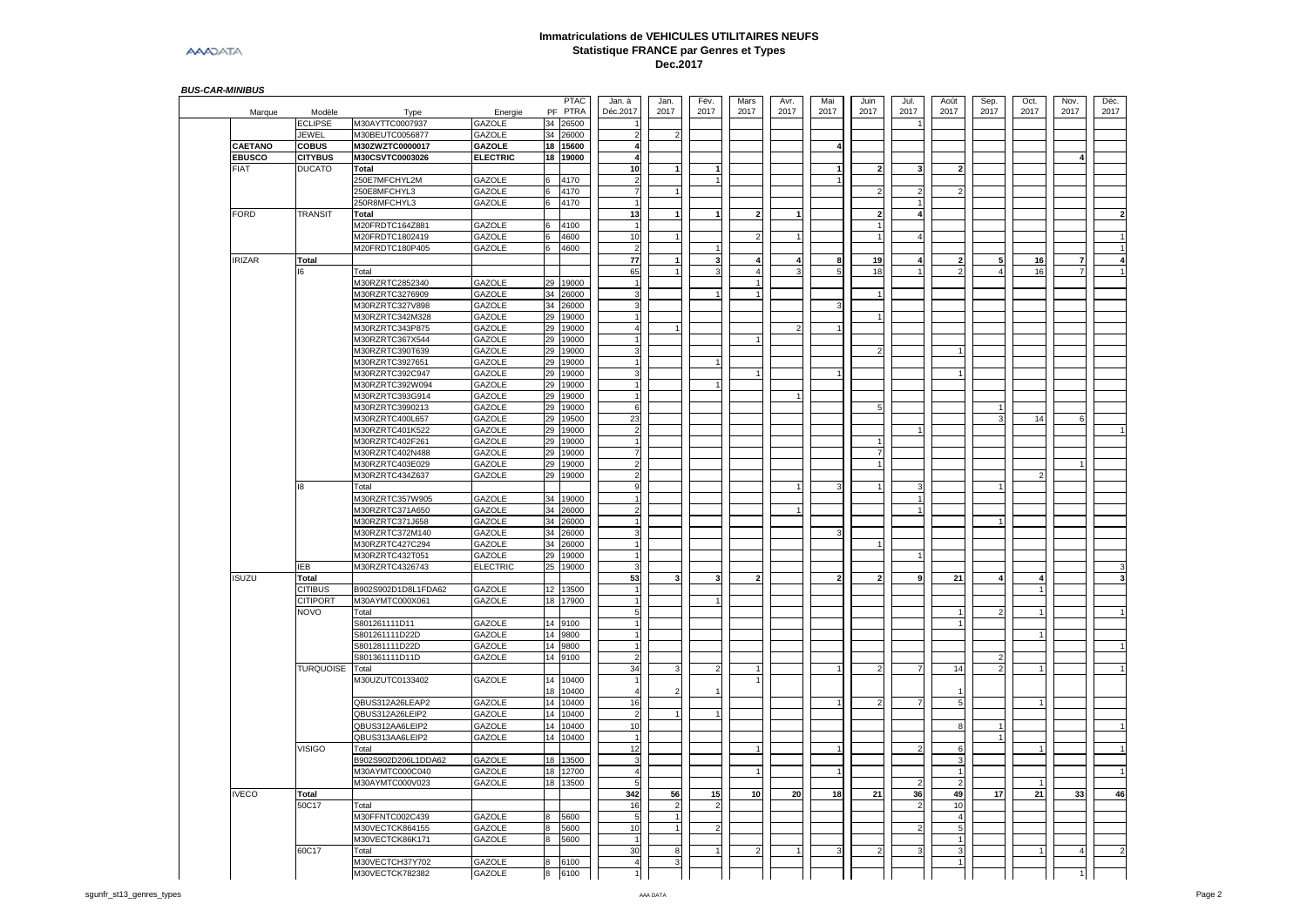# **Immatriculations de VEHICULES UTILITAIRES NEUFS Statistique FRANCE par Genres et Types Dec.2017**

| Marque | Modèle         |                                    |                       | PF | PTAC<br>PTRA | Jan. à<br>Jan.<br>Déc.2017<br>2017 | Fév.<br>2017 | Mars<br>2017 | Avr.<br>2017 | Mai<br>2017   | Juin<br>2017 | Jul.<br>2017 | Août<br>2017 | Sep.<br>2017 | Oct.<br>2017 | Nov.<br>2017            |
|--------|----------------|------------------------------------|-----------------------|----|--------------|------------------------------------|--------------|--------------|--------------|---------------|--------------|--------------|--------------|--------------|--------------|-------------------------|
|        |                | Type<br>M30VECTCK86D164            | Energie<br>GAZOLE     |    | 6100         |                                    |              |              |              |               |              |              |              |              |              | $\mathcal{D}$           |
|        |                | M30VECTCK86S179                    | GAZOLE                |    | 6100         | 14<br>5                            |              |              |              |               |              |              |              |              |              |                         |
|        |                | M30VECTCK86T180                    | GAZOLE                |    | 6100         | 6                                  |              |              |              |               |              |              |              |              |              |                         |
|        | 60C18          | Total                              |                       |    |              | 8<br>$\overline{2}$                |              |              |              |               |              |              |              |              |              |                         |
|        |                | IS72CI2DAIX11C1CVF9N               | GAZOLE                |    | 6100         |                                    |              |              |              |               |              |              |              |              |              |                         |
|        |                |                                    |                       |    |              |                                    |              |              |              |               |              |              |              |              |              |                         |
|        |                | M30VECTCN42U890                    | GAZOLE                |    | 6100         |                                    |              |              |              |               |              |              |              |              |              |                         |
|        |                | M30VECTCN42V891                    | GAZOLE                |    | 6100         |                                    |              |              |              |               |              |              |              |              |              |                         |
|        |                | M30VECTCN42X893                    | GAZOLE                |    | 6100         |                                    |              |              |              |               |              |              |              |              |              |                         |
|        | 65C17          | Total                              |                       |    |              |                                    |              |              |              | $\mathcal{D}$ |              |              |              |              |              |                         |
|        |                | M30FBWTC0002002                    | GAZOLE                |    | 6500         |                                    |              |              |              |               |              |              |              |              |              |                         |
|        |                | M30VCCTC000R066                    | GAZOLE                |    | 6500         |                                    |              |              |              |               |              |              |              |              |              |                         |
|        | 65C18<br>70C14 | M30VCCTC000Z074                    | GAZOLE                |    | 6500         | 33                                 |              |              |              |               |              |              |              |              |              |                         |
|        |                | Total<br>M30NDCTC0058667           | GAZOLE                |    | 7200         | $\overline{4}$<br>6                |              |              |              |               |              | 10           |              |              |              |                         |
|        |                | M30NDCTC005J993                    | <b>GAZOLE</b>         |    | 7200         | 6<br>$\overline{2}$                |              |              |              |               |              |              |              |              |              |                         |
|        |                | M30NDCTC005K995                    | GAZOLE                | 8  | 7200         |                                    |              |              |              |               |              |              |              |              |              |                         |
|        |                | M30NDCTC0060331                    | GAZOLE                |    | 7200         | 18                                 |              |              |              |               |              | 10           |              |              |              |                         |
|        | 70C17          |                                    |                       |    |              |                                    |              |              | -3           | 5             |              |              |              |              |              | $\mathcal{D}$           |
|        |                | Total<br>S72Cl22DAIU11C1CHE7       | GAZOLE                |    | 7200         | 42<br>13                           |              |              |              |               |              |              |              |              |              |                         |
|        |                |                                    |                       |    |              |                                    |              |              |              |               |              |              |              |              |              |                         |
|        |                | S72CI2DAIU11C1CHE7M                | GAZOLE                |    | 7200         |                                    |              |              |              |               |              |              |              |              |              |                         |
|        |                | M30CLBTC003D836                    | GAZOLE                |    | 7200         | 3                                  |              |              |              |               |              |              |              |              |              |                         |
|        |                | M30CLBTC003E837                    | GAZOLE                |    | 7200         |                                    |              |              |              | $\mathcal{D}$ |              |              |              |              |              |                         |
|        |                | M30CLBTC003J841                    | GAZOLE                |    | 7200         |                                    |              |              |              |               |              |              |              |              |              |                         |
|        |                | M30CLBTC003R849                    | GAZOLE                |    | 7200         | $\overline{1}$                     |              |              |              |               |              |              |              |              |              |                         |
|        |                | M30CNKTC000J191                    | GAZOLE                |    | 7200         |                                    |              |              |              |               |              |              |              |              |              |                         |
|        |                | M30FFNTC0022138                    | GAZOLE                |    | 7200         |                                    |              |              |              |               |              |              |              |              |              |                         |
|        |                | M30FFNTC0029145                    | GAZOLE                |    | 7200         |                                    |              |              |              |               |              |              |              |              |              |                         |
|        |                | M30FFNTC002C148                    | GAZOLE                |    | 7200         |                                    |              |              |              |               |              |              |              |              |              |                         |
|        |                | M30FFNTC002L157                    | GAZOLE                |    | 7200         | $\overline{a}$<br>- q              |              |              |              |               |              |              |              |              |              |                         |
|        |                | M30KAPTC000J154                    | GAZOLE                |    | 7200         | 6                                  |              |              |              |               |              |              |              |              |              |                         |
|        |                | M30KAPTC000Y134                    | GAZOLE                |    | 7200         |                                    |              |              |              |               |              |              |              |              |              |                         |
|        |                | M30MPVTC000B440                    | <b>GAZOLE</b>         |    | 7200         |                                    |              |              |              |               |              |              |              |              |              |                         |
|        |                | M30MPVTC000Z392                    | GAZOLE                |    | 7200         |                                    |              |              |              |               |              |              |              |              |              |                         |
|        |                | M30MPVTC0017496                    | GAZOLE                |    | 7200         |                                    |              |              |              |               |              |              |              |              |              |                         |
|        |                | M30NDCTC0061235                    | GAZOLE                |    | 7200         |                                    |              |              |              |               |              |              |              |              |              |                         |
|        |                | M30NDCTC006L449                    | GAZOLE                |    | 7200         |                                    |              |              |              |               |              |              |              |              |              |                         |
|        | 70C18          | Total                              |                       |    |              | 90<br>11                           |              | 6            |              | 6             |              | 13           | 13           |              | 6            | 12                      |
|        |                | M30CLBTC0062434                    | GAZOLE                |    | 7200         |                                    |              |              |              |               |              |              |              |              |              |                         |
|        |                | M30CLBTC0067863                    | GAZOLE                |    | 7200         |                                    |              |              |              |               |              |              |              |              |              |                         |
|        |                | M30CLBTC006A442                    | GAZOLE                |    | 7200         |                                    |              |              |              |               |              |              |              |              |              |                         |
|        |                |                                    |                       |    |              | $\overline{2}$                     |              |              |              |               |              |              |              |              |              |                         |
|        |                |                                    |                       |    |              |                                    |              |              |              |               |              |              |              |              |              |                         |
|        |                | M30CLBTC006B443                    | GAZOLE                |    | 7200         |                                    |              |              |              |               |              |              |              |              |              |                         |
|        |                | M30CLBTC006J450                    | GAZOLE                |    | 7200         |                                    |              |              |              |               |              |              |              |              |              |                         |
|        |                | M30CLBTC006J451                    | GAZOLE                |    | 7200         |                                    |              |              |              |               |              |              |              |              |              |                         |
|        |                | M30CLBTC006W852                    | GAZOLE                |    | 7200         |                                    |              |              |              |               |              |              |              |              |              |                         |
|        |                | M30CLBTC006Z467                    | GAZOLE                | 8  | 7200         | $\overline{2}$                     |              |              |              |               |              |              |              |              |              |                         |
|        |                | M30CNKTC000R223                    | <b>GAZOLE</b>         |    | 7200         | 12                                 |              |              |              |               |              |              |              |              |              |                         |
|        |                | M30FFNTC0028629                    | GAZOLE                |    | 7200         |                                    |              |              |              |               |              |              |              |              |              |                         |
|        |                | M30FFNTC002A958                    | GAZOLE                |    | 7600         |                                    |              |              |              |               |              |              |              |              |              |                         |
|        |                | M30FFNTC002B632                    | GAZOLE                |    | 7200         | 6<br>$\boldsymbol{\Delta}$         |              |              |              |               |              |              |              |              |              |                         |
|        |                | M30FFNTC002J895                    | GAZOLE                | 8  | 5600         |                                    |              |              |              |               |              |              |              |              |              |                         |
|        |                | M30FFNTC002M643                    | GAZOLE                | 8  | 7200         |                                    |              |              |              |               |              |              |              |              |              |                         |
|        |                | M30MPVTC001H603                    | <b>GAZOLE</b>         |    | 7200         |                                    |              |              |              |               |              |              |              |              |              |                         |
|        |                | M30MPVTC002S843                    | GAZOLE                |    | 7200         |                                    |              |              |              |               |              |              |              |              |              |                         |
|        |                | M30MPVTC002U845                    | GAZOLE                |    | 7200         |                                    |              |              |              |               |              |              |              |              | 1            |                         |
|        |                | M30MPVTC003X035                    | GAZOLE                |    | 7200         |                                    |              |              |              |               |              |              |              |              |              |                         |
|        |                | M30NDCTC0062527                    | GAZOLE                |    | 7200         |                                    |              |              |              |               |              |              |              |              |              |                         |
|        |                |                                    |                       |    |              |                                    |              |              |              |               |              |              |              |              |              |                         |
|        |                | 030NDCTC0068763                    | GAZOLE                |    | 7200         | 8                                  |              |              |              |               |              |              |              |              |              |                         |
|        |                | M30NDCTC006A571                    | GAZOLE                |    | 7200         | $\overline{2}$                     |              |              |              |               |              |              |              |              |              |                         |
|        |                | M30NDCTC006A765                    | GAZOLE                |    | 7200         |                                    |              |              |              |               |              |              |              |              |              |                         |
|        |                | M30NDCTC006E575                    | GAZOLE                |    | 7200         |                                    |              |              |              |               |              |              |              |              |              |                         |
|        |                | M30NDCTC006W715                    | GAZOLE                |    | 7200         |                                    |              |              |              |               |              |              |              |              |              |                         |
|        |                | M30NDCTC006Y523                    | GAZOLE                | 8  | 7200         | 16                                 |              |              |              |               |              |              |              |              |              |                         |
|        |                | M30NDCTC006Y717                    | GAZOLE                |    | 7200         |                                    |              |              |              |               |              |              |              |              |              | $\overline{\mathbf{c}}$ |
|        | A50C14G        | Total                              |                       |    |              |                                    |              |              |              |               |              |              |              |              |              |                         |
|        |                | M30VECTCK864191                    | GAZ NAT.VEH           | 8  | 5600         |                                    |              |              |              |               |              |              |              |              |              |                         |
|        | A50C15         | M30VECTCX27P422<br>M30VECTCN42Z870 | GAZ NAT.VEH<br>GAZOLE | 8  | 5600<br>5600 | $\overline{2}$                     |              |              |              |               |              |              |              |              |              |                         |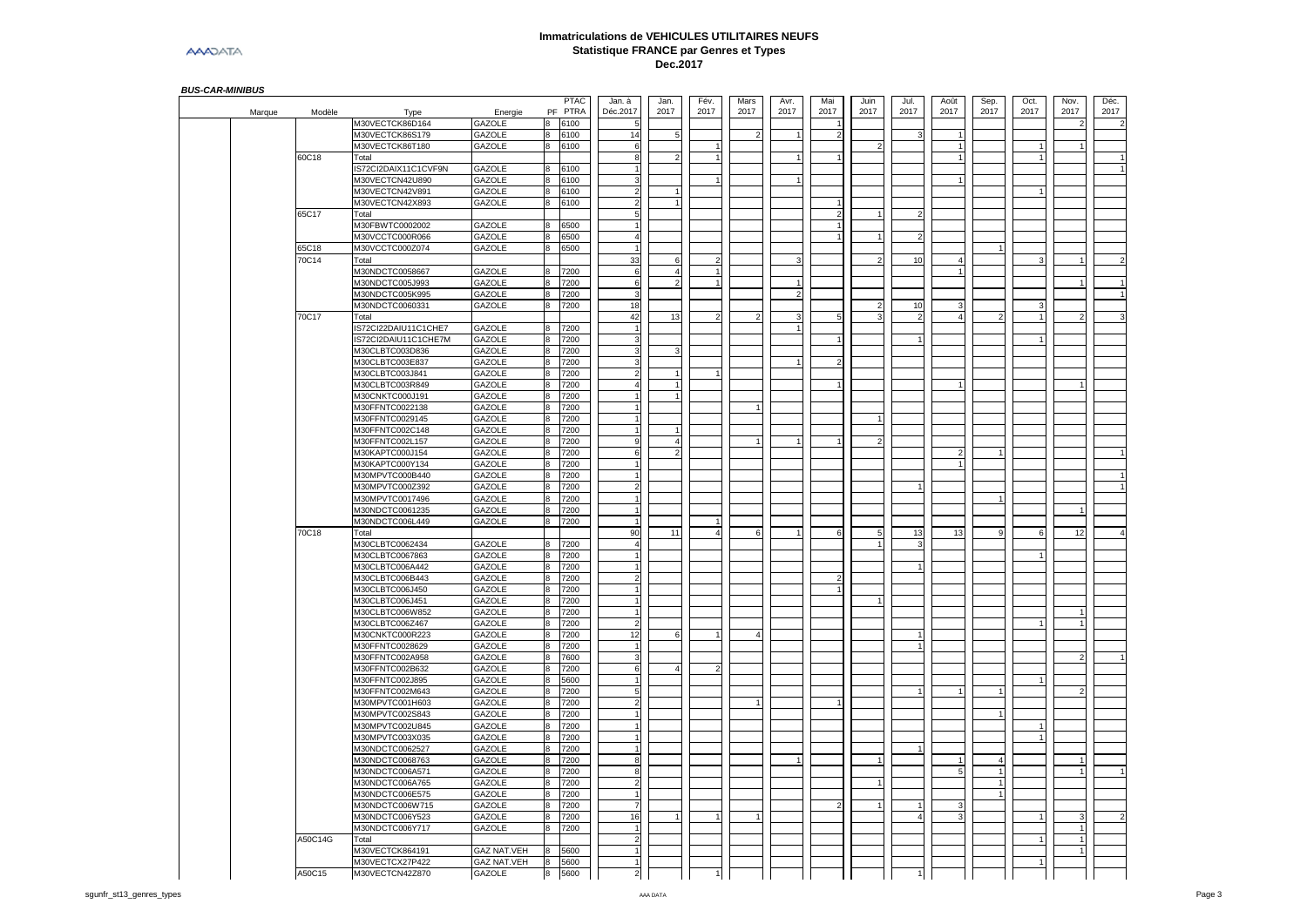# **Immatriculations de VEHICULES UTILITAIRES NEUFS Statistique FRANCE par Genres et Types Dec.2017**

| PF PTRA<br>Déc.2017<br>2017<br>2017<br>2017<br>2017<br>2017<br>2017<br>Marque<br>Modèle<br>Type<br>Energie<br>A50C17<br>Total<br>M30VECTCK865156<br>GAZOLE<br>5600<br>M30VECTCK86L172<br>GAZOLE<br>5600<br>A50C18<br>Total<br>M30VECTCN42E874<br>GAZOLE<br>5600<br>M30VECTCN42G876<br>GAZOLE<br>5600<br>M30VECTCN42K880<br>GAZOLE<br>5600<br>M30VECTCX27X431<br>GAZOLE<br>5600<br>A50C80<br>M30VECTCK86L197<br><b>ELECTRIC</b><br>5600<br>13<br>A60C15<br>Total<br>M30VECTCN42S888<br>GAZOLE<br>6100<br>M30VECTCX27B445<br>6100<br>9<br>GAZOLE<br>A60C17<br>14<br>M30VECTCK86C163<br>GAZOLE<br>6100<br>22<br>A60C18<br>Total<br><b>GAZOLE</b><br>16<br>M30VECTCN42W892<br>6100<br>8<br>M30VECTCX27D447<br><b>GAZOLE</b><br>6100<br>8<br>M30VECTCX27F449<br><b>GAZOLE</b><br>6100<br>M30VECTCX27G450<br>GAZOLE<br>6100<br><b>R</b><br>A65C15<br>M30VECTCX275439<br>GAZOLE<br>6500<br>A65C18<br>30<br>Total<br>M30VECTCN42P884<br>GAZOLE<br>5<br>6500<br>8<br>M30VECTCN42R886<br>GAZOLE<br>6500<br>8<br>$\mathsf{Q}$<br>M30VECTCX277441<br>GAZOLE<br>6500<br>12<br>M30VECTCX279443<br>GAZOLE<br>6500<br>M30VECTCX27A444<br>GAZOLE<br>6500<br>CROSSWAY<br>Total<br>8<br>GAZOLE<br>CBCW3003CC1NA3VA<br>18<br>18000<br>CBCW3003CC1NA3VE<br>GAZOLE<br>18<br>18000<br>M30888TC001D392<br>GAZOLE<br>18<br>17900<br>M30VECTC5684648<br>GAZOLE<br>23<br>19000<br>M30VECTCK853870<br>GAZOLE<br>18 18000<br><b>FIRST</b><br>Total<br>M30TXRTC006W893<br>GAZOLE<br>7200<br>8<br>M30TXRTC007K007<br>GAZOLE<br>7200<br>8<br>7200<br>M30TXRTC009J234<br>GAZOLE<br>8<br><b>NEXT</b><br>M30NDCTC0060101<br>GAZOLE<br>18 15000<br><b>PRODIG</b><br>Total<br>6<br>2<br>GAZOLE<br>DPC70A3A721L<br>7200<br>8<br>DPC70P2A721L<br>GAZOLE<br>7200<br>8<br>DPC70P2AX721L<br>GAZOLE<br>7200<br>ISUG00E5D1331<br><b>GAZOLE</b><br>TRENDI<br><b>R</b><br>7200<br><b>VECO BUS</b><br>2077<br>123<br>91<br>144<br>144<br>75<br>140<br>Total<br>CROSSWAY<br>1 4 5 0<br>82<br>56<br>85<br>103<br>39<br>101<br>Total<br>GAZOLE<br>18 17900<br>$\mathfrak{p}$<br>M30888TC000J496<br>M30888TC000W484<br>GAZOLE<br>23<br>17900 | 2017<br>2017<br>2017<br>2017<br>2017<br>$\overline{2}$<br>$\mathbf{a}$<br>$\mathbf{\hat{z}}$<br>$\mathbf{a}$ |
|-------------------------------------------------------------------------------------------------------------------------------------------------------------------------------------------------------------------------------------------------------------------------------------------------------------------------------------------------------------------------------------------------------------------------------------------------------------------------------------------------------------------------------------------------------------------------------------------------------------------------------------------------------------------------------------------------------------------------------------------------------------------------------------------------------------------------------------------------------------------------------------------------------------------------------------------------------------------------------------------------------------------------------------------------------------------------------------------------------------------------------------------------------------------------------------------------------------------------------------------------------------------------------------------------------------------------------------------------------------------------------------------------------------------------------------------------------------------------------------------------------------------------------------------------------------------------------------------------------------------------------------------------------------------------------------------------------------------------------------------------------------------------------------------------------------------------------------------------------------------------------------------------------------------------------------------------------------------------------------------------------------------------------------------------------------------------------------------|--------------------------------------------------------------------------------------------------------------|
|                                                                                                                                                                                                                                                                                                                                                                                                                                                                                                                                                                                                                                                                                                                                                                                                                                                                                                                                                                                                                                                                                                                                                                                                                                                                                                                                                                                                                                                                                                                                                                                                                                                                                                                                                                                                                                                                                                                                                                                                                                                                                           |                                                                                                              |
|                                                                                                                                                                                                                                                                                                                                                                                                                                                                                                                                                                                                                                                                                                                                                                                                                                                                                                                                                                                                                                                                                                                                                                                                                                                                                                                                                                                                                                                                                                                                                                                                                                                                                                                                                                                                                                                                                                                                                                                                                                                                                           |                                                                                                              |
|                                                                                                                                                                                                                                                                                                                                                                                                                                                                                                                                                                                                                                                                                                                                                                                                                                                                                                                                                                                                                                                                                                                                                                                                                                                                                                                                                                                                                                                                                                                                                                                                                                                                                                                                                                                                                                                                                                                                                                                                                                                                                           |                                                                                                              |
|                                                                                                                                                                                                                                                                                                                                                                                                                                                                                                                                                                                                                                                                                                                                                                                                                                                                                                                                                                                                                                                                                                                                                                                                                                                                                                                                                                                                                                                                                                                                                                                                                                                                                                                                                                                                                                                                                                                                                                                                                                                                                           |                                                                                                              |
|                                                                                                                                                                                                                                                                                                                                                                                                                                                                                                                                                                                                                                                                                                                                                                                                                                                                                                                                                                                                                                                                                                                                                                                                                                                                                                                                                                                                                                                                                                                                                                                                                                                                                                                                                                                                                                                                                                                                                                                                                                                                                           |                                                                                                              |
|                                                                                                                                                                                                                                                                                                                                                                                                                                                                                                                                                                                                                                                                                                                                                                                                                                                                                                                                                                                                                                                                                                                                                                                                                                                                                                                                                                                                                                                                                                                                                                                                                                                                                                                                                                                                                                                                                                                                                                                                                                                                                           |                                                                                                              |
|                                                                                                                                                                                                                                                                                                                                                                                                                                                                                                                                                                                                                                                                                                                                                                                                                                                                                                                                                                                                                                                                                                                                                                                                                                                                                                                                                                                                                                                                                                                                                                                                                                                                                                                                                                                                                                                                                                                                                                                                                                                                                           |                                                                                                              |
|                                                                                                                                                                                                                                                                                                                                                                                                                                                                                                                                                                                                                                                                                                                                                                                                                                                                                                                                                                                                                                                                                                                                                                                                                                                                                                                                                                                                                                                                                                                                                                                                                                                                                                                                                                                                                                                                                                                                                                                                                                                                                           |                                                                                                              |
|                                                                                                                                                                                                                                                                                                                                                                                                                                                                                                                                                                                                                                                                                                                                                                                                                                                                                                                                                                                                                                                                                                                                                                                                                                                                                                                                                                                                                                                                                                                                                                                                                                                                                                                                                                                                                                                                                                                                                                                                                                                                                           |                                                                                                              |
|                                                                                                                                                                                                                                                                                                                                                                                                                                                                                                                                                                                                                                                                                                                                                                                                                                                                                                                                                                                                                                                                                                                                                                                                                                                                                                                                                                                                                                                                                                                                                                                                                                                                                                                                                                                                                                                                                                                                                                                                                                                                                           |                                                                                                              |
|                                                                                                                                                                                                                                                                                                                                                                                                                                                                                                                                                                                                                                                                                                                                                                                                                                                                                                                                                                                                                                                                                                                                                                                                                                                                                                                                                                                                                                                                                                                                                                                                                                                                                                                                                                                                                                                                                                                                                                                                                                                                                           |                                                                                                              |
|                                                                                                                                                                                                                                                                                                                                                                                                                                                                                                                                                                                                                                                                                                                                                                                                                                                                                                                                                                                                                                                                                                                                                                                                                                                                                                                                                                                                                                                                                                                                                                                                                                                                                                                                                                                                                                                                                                                                                                                                                                                                                           |                                                                                                              |
|                                                                                                                                                                                                                                                                                                                                                                                                                                                                                                                                                                                                                                                                                                                                                                                                                                                                                                                                                                                                                                                                                                                                                                                                                                                                                                                                                                                                                                                                                                                                                                                                                                                                                                                                                                                                                                                                                                                                                                                                                                                                                           |                                                                                                              |
|                                                                                                                                                                                                                                                                                                                                                                                                                                                                                                                                                                                                                                                                                                                                                                                                                                                                                                                                                                                                                                                                                                                                                                                                                                                                                                                                                                                                                                                                                                                                                                                                                                                                                                                                                                                                                                                                                                                                                                                                                                                                                           |                                                                                                              |
|                                                                                                                                                                                                                                                                                                                                                                                                                                                                                                                                                                                                                                                                                                                                                                                                                                                                                                                                                                                                                                                                                                                                                                                                                                                                                                                                                                                                                                                                                                                                                                                                                                                                                                                                                                                                                                                                                                                                                                                                                                                                                           |                                                                                                              |
|                                                                                                                                                                                                                                                                                                                                                                                                                                                                                                                                                                                                                                                                                                                                                                                                                                                                                                                                                                                                                                                                                                                                                                                                                                                                                                                                                                                                                                                                                                                                                                                                                                                                                                                                                                                                                                                                                                                                                                                                                                                                                           |                                                                                                              |
|                                                                                                                                                                                                                                                                                                                                                                                                                                                                                                                                                                                                                                                                                                                                                                                                                                                                                                                                                                                                                                                                                                                                                                                                                                                                                                                                                                                                                                                                                                                                                                                                                                                                                                                                                                                                                                                                                                                                                                                                                                                                                           |                                                                                                              |
|                                                                                                                                                                                                                                                                                                                                                                                                                                                                                                                                                                                                                                                                                                                                                                                                                                                                                                                                                                                                                                                                                                                                                                                                                                                                                                                                                                                                                                                                                                                                                                                                                                                                                                                                                                                                                                                                                                                                                                                                                                                                                           |                                                                                                              |
|                                                                                                                                                                                                                                                                                                                                                                                                                                                                                                                                                                                                                                                                                                                                                                                                                                                                                                                                                                                                                                                                                                                                                                                                                                                                                                                                                                                                                                                                                                                                                                                                                                                                                                                                                                                                                                                                                                                                                                                                                                                                                           |                                                                                                              |
|                                                                                                                                                                                                                                                                                                                                                                                                                                                                                                                                                                                                                                                                                                                                                                                                                                                                                                                                                                                                                                                                                                                                                                                                                                                                                                                                                                                                                                                                                                                                                                                                                                                                                                                                                                                                                                                                                                                                                                                                                                                                                           |                                                                                                              |
|                                                                                                                                                                                                                                                                                                                                                                                                                                                                                                                                                                                                                                                                                                                                                                                                                                                                                                                                                                                                                                                                                                                                                                                                                                                                                                                                                                                                                                                                                                                                                                                                                                                                                                                                                                                                                                                                                                                                                                                                                                                                                           |                                                                                                              |
|                                                                                                                                                                                                                                                                                                                                                                                                                                                                                                                                                                                                                                                                                                                                                                                                                                                                                                                                                                                                                                                                                                                                                                                                                                                                                                                                                                                                                                                                                                                                                                                                                                                                                                                                                                                                                                                                                                                                                                                                                                                                                           |                                                                                                              |
|                                                                                                                                                                                                                                                                                                                                                                                                                                                                                                                                                                                                                                                                                                                                                                                                                                                                                                                                                                                                                                                                                                                                                                                                                                                                                                                                                                                                                                                                                                                                                                                                                                                                                                                                                                                                                                                                                                                                                                                                                                                                                           |                                                                                                              |
|                                                                                                                                                                                                                                                                                                                                                                                                                                                                                                                                                                                                                                                                                                                                                                                                                                                                                                                                                                                                                                                                                                                                                                                                                                                                                                                                                                                                                                                                                                                                                                                                                                                                                                                                                                                                                                                                                                                                                                                                                                                                                           |                                                                                                              |
|                                                                                                                                                                                                                                                                                                                                                                                                                                                                                                                                                                                                                                                                                                                                                                                                                                                                                                                                                                                                                                                                                                                                                                                                                                                                                                                                                                                                                                                                                                                                                                                                                                                                                                                                                                                                                                                                                                                                                                                                                                                                                           |                                                                                                              |
|                                                                                                                                                                                                                                                                                                                                                                                                                                                                                                                                                                                                                                                                                                                                                                                                                                                                                                                                                                                                                                                                                                                                                                                                                                                                                                                                                                                                                                                                                                                                                                                                                                                                                                                                                                                                                                                                                                                                                                                                                                                                                           |                                                                                                              |
|                                                                                                                                                                                                                                                                                                                                                                                                                                                                                                                                                                                                                                                                                                                                                                                                                                                                                                                                                                                                                                                                                                                                                                                                                                                                                                                                                                                                                                                                                                                                                                                                                                                                                                                                                                                                                                                                                                                                                                                                                                                                                           |                                                                                                              |
|                                                                                                                                                                                                                                                                                                                                                                                                                                                                                                                                                                                                                                                                                                                                                                                                                                                                                                                                                                                                                                                                                                                                                                                                                                                                                                                                                                                                                                                                                                                                                                                                                                                                                                                                                                                                                                                                                                                                                                                                                                                                                           |                                                                                                              |
|                                                                                                                                                                                                                                                                                                                                                                                                                                                                                                                                                                                                                                                                                                                                                                                                                                                                                                                                                                                                                                                                                                                                                                                                                                                                                                                                                                                                                                                                                                                                                                                                                                                                                                                                                                                                                                                                                                                                                                                                                                                                                           |                                                                                                              |
|                                                                                                                                                                                                                                                                                                                                                                                                                                                                                                                                                                                                                                                                                                                                                                                                                                                                                                                                                                                                                                                                                                                                                                                                                                                                                                                                                                                                                                                                                                                                                                                                                                                                                                                                                                                                                                                                                                                                                                                                                                                                                           |                                                                                                              |
|                                                                                                                                                                                                                                                                                                                                                                                                                                                                                                                                                                                                                                                                                                                                                                                                                                                                                                                                                                                                                                                                                                                                                                                                                                                                                                                                                                                                                                                                                                                                                                                                                                                                                                                                                                                                                                                                                                                                                                                                                                                                                           |                                                                                                              |
|                                                                                                                                                                                                                                                                                                                                                                                                                                                                                                                                                                                                                                                                                                                                                                                                                                                                                                                                                                                                                                                                                                                                                                                                                                                                                                                                                                                                                                                                                                                                                                                                                                                                                                                                                                                                                                                                                                                                                                                                                                                                                           |                                                                                                              |
|                                                                                                                                                                                                                                                                                                                                                                                                                                                                                                                                                                                                                                                                                                                                                                                                                                                                                                                                                                                                                                                                                                                                                                                                                                                                                                                                                                                                                                                                                                                                                                                                                                                                                                                                                                                                                                                                                                                                                                                                                                                                                           |                                                                                                              |
|                                                                                                                                                                                                                                                                                                                                                                                                                                                                                                                                                                                                                                                                                                                                                                                                                                                                                                                                                                                                                                                                                                                                                                                                                                                                                                                                                                                                                                                                                                                                                                                                                                                                                                                                                                                                                                                                                                                                                                                                                                                                                           |                                                                                                              |
|                                                                                                                                                                                                                                                                                                                                                                                                                                                                                                                                                                                                                                                                                                                                                                                                                                                                                                                                                                                                                                                                                                                                                                                                                                                                                                                                                                                                                                                                                                                                                                                                                                                                                                                                                                                                                                                                                                                                                                                                                                                                                           |                                                                                                              |
|                                                                                                                                                                                                                                                                                                                                                                                                                                                                                                                                                                                                                                                                                                                                                                                                                                                                                                                                                                                                                                                                                                                                                                                                                                                                                                                                                                                                                                                                                                                                                                                                                                                                                                                                                                                                                                                                                                                                                                                                                                                                                           |                                                                                                              |
|                                                                                                                                                                                                                                                                                                                                                                                                                                                                                                                                                                                                                                                                                                                                                                                                                                                                                                                                                                                                                                                                                                                                                                                                                                                                                                                                                                                                                                                                                                                                                                                                                                                                                                                                                                                                                                                                                                                                                                                                                                                                                           |                                                                                                              |
|                                                                                                                                                                                                                                                                                                                                                                                                                                                                                                                                                                                                                                                                                                                                                                                                                                                                                                                                                                                                                                                                                                                                                                                                                                                                                                                                                                                                                                                                                                                                                                                                                                                                                                                                                                                                                                                                                                                                                                                                                                                                                           |                                                                                                              |
|                                                                                                                                                                                                                                                                                                                                                                                                                                                                                                                                                                                                                                                                                                                                                                                                                                                                                                                                                                                                                                                                                                                                                                                                                                                                                                                                                                                                                                                                                                                                                                                                                                                                                                                                                                                                                                                                                                                                                                                                                                                                                           |                                                                                                              |
|                                                                                                                                                                                                                                                                                                                                                                                                                                                                                                                                                                                                                                                                                                                                                                                                                                                                                                                                                                                                                                                                                                                                                                                                                                                                                                                                                                                                                                                                                                                                                                                                                                                                                                                                                                                                                                                                                                                                                                                                                                                                                           |                                                                                                              |
|                                                                                                                                                                                                                                                                                                                                                                                                                                                                                                                                                                                                                                                                                                                                                                                                                                                                                                                                                                                                                                                                                                                                                                                                                                                                                                                                                                                                                                                                                                                                                                                                                                                                                                                                                                                                                                                                                                                                                                                                                                                                                           |                                                                                                              |
|                                                                                                                                                                                                                                                                                                                                                                                                                                                                                                                                                                                                                                                                                                                                                                                                                                                                                                                                                                                                                                                                                                                                                                                                                                                                                                                                                                                                                                                                                                                                                                                                                                                                                                                                                                                                                                                                                                                                                                                                                                                                                           | 228<br>362<br>174<br>150                                                                                     |
|                                                                                                                                                                                                                                                                                                                                                                                                                                                                                                                                                                                                                                                                                                                                                                                                                                                                                                                                                                                                                                                                                                                                                                                                                                                                                                                                                                                                                                                                                                                                                                                                                                                                                                                                                                                                                                                                                                                                                                                                                                                                                           | 194<br>321<br>108<br>79                                                                                      |
|                                                                                                                                                                                                                                                                                                                                                                                                                                                                                                                                                                                                                                                                                                                                                                                                                                                                                                                                                                                                                                                                                                                                                                                                                                                                                                                                                                                                                                                                                                                                                                                                                                                                                                                                                                                                                                                                                                                                                                                                                                                                                           |                                                                                                              |
|                                                                                                                                                                                                                                                                                                                                                                                                                                                                                                                                                                                                                                                                                                                                                                                                                                                                                                                                                                                                                                                                                                                                                                                                                                                                                                                                                                                                                                                                                                                                                                                                                                                                                                                                                                                                                                                                                                                                                                                                                                                                                           |                                                                                                              |
| M30888TC001D392<br><b>GAZOLE</b><br>18<br>17900                                                                                                                                                                                                                                                                                                                                                                                                                                                                                                                                                                                                                                                                                                                                                                                                                                                                                                                                                                                                                                                                                                                                                                                                                                                                                                                                                                                                                                                                                                                                                                                                                                                                                                                                                                                                                                                                                                                                                                                                                                           |                                                                                                              |
| M30888TC001E041<br><b>GAZOLE</b><br>23<br>19000                                                                                                                                                                                                                                                                                                                                                                                                                                                                                                                                                                                                                                                                                                                                                                                                                                                                                                                                                                                                                                                                                                                                                                                                                                                                                                                                                                                                                                                                                                                                                                                                                                                                                                                                                                                                                                                                                                                                                                                                                                           |                                                                                                              |
| M30888TC001H044<br>GAZOLE<br>19000<br>10<br>23<br>10                                                                                                                                                                                                                                                                                                                                                                                                                                                                                                                                                                                                                                                                                                                                                                                                                                                                                                                                                                                                                                                                                                                                                                                                                                                                                                                                                                                                                                                                                                                                                                                                                                                                                                                                                                                                                                                                                                                                                                                                                                      |                                                                                                              |
| M30888TC001J046<br>GAZOLE<br>19000<br>23                                                                                                                                                                                                                                                                                                                                                                                                                                                                                                                                                                                                                                                                                                                                                                                                                                                                                                                                                                                                                                                                                                                                                                                                                                                                                                                                                                                                                                                                                                                                                                                                                                                                                                                                                                                                                                                                                                                                                                                                                                                  |                                                                                                              |
| GAZOLE<br>18 18000<br>M30888TC001J082                                                                                                                                                                                                                                                                                                                                                                                                                                                                                                                                                                                                                                                                                                                                                                                                                                                                                                                                                                                                                                                                                                                                                                                                                                                                                                                                                                                                                                                                                                                                                                                                                                                                                                                                                                                                                                                                                                                                                                                                                                                     |                                                                                                              |
| M30888TC001J821<br>GAZOLE<br>18000<br>18                                                                                                                                                                                                                                                                                                                                                                                                                                                                                                                                                                                                                                                                                                                                                                                                                                                                                                                                                                                                                                                                                                                                                                                                                                                                                                                                                                                                                                                                                                                                                                                                                                                                                                                                                                                                                                                                                                                                                                                                                                                  |                                                                                                              |
| M30888TC001J822<br><b>GAZOLE</b><br>18000<br>18                                                                                                                                                                                                                                                                                                                                                                                                                                                                                                                                                                                                                                                                                                                                                                                                                                                                                                                                                                                                                                                                                                                                                                                                                                                                                                                                                                                                                                                                                                                                                                                                                                                                                                                                                                                                                                                                                                                                                                                                                                           |                                                                                                              |
| M30888TC001K823<br><b>GAZOLE</b><br>18<br>18000<br>$\overline{4}$                                                                                                                                                                                                                                                                                                                                                                                                                                                                                                                                                                                                                                                                                                                                                                                                                                                                                                                                                                                                                                                                                                                                                                                                                                                                                                                                                                                                                                                                                                                                                                                                                                                                                                                                                                                                                                                                                                                                                                                                                         |                                                                                                              |
| M30888TC001M049<br>GAZOLE<br>19000<br>23<br>$\overline{\phantom{a}}$                                                                                                                                                                                                                                                                                                                                                                                                                                                                                                                                                                                                                                                                                                                                                                                                                                                                                                                                                                                                                                                                                                                                                                                                                                                                                                                                                                                                                                                                                                                                                                                                                                                                                                                                                                                                                                                                                                                                                                                                                      |                                                                                                              |
| M30888TC001N086<br>18000<br><b>GAZOLE</b><br>18<br>$\overline{\phantom{a}}$<br>$\mathcal{D}$                                                                                                                                                                                                                                                                                                                                                                                                                                                                                                                                                                                                                                                                                                                                                                                                                                                                                                                                                                                                                                                                                                                                                                                                                                                                                                                                                                                                                                                                                                                                                                                                                                                                                                                                                                                                                                                                                                                                                                                              |                                                                                                              |
| M30888TC001N826<br><b>GAZOLE</b><br>18<br>18000                                                                                                                                                                                                                                                                                                                                                                                                                                                                                                                                                                                                                                                                                                                                                                                                                                                                                                                                                                                                                                                                                                                                                                                                                                                                                                                                                                                                                                                                                                                                                                                                                                                                                                                                                                                                                                                                                                                                                                                                                                           |                                                                                                              |
| M30888TC001P827<br>GAZOLE<br>18<br>18000                                                                                                                                                                                                                                                                                                                                                                                                                                                                                                                                                                                                                                                                                                                                                                                                                                                                                                                                                                                                                                                                                                                                                                                                                                                                                                                                                                                                                                                                                                                                                                                                                                                                                                                                                                                                                                                                                                                                                                                                                                                  |                                                                                                              |
| 15<br>GAZOLE<br>18 18000<br>M30888TC001P828<br>5                                                                                                                                                                                                                                                                                                                                                                                                                                                                                                                                                                                                                                                                                                                                                                                                                                                                                                                                                                                                                                                                                                                                                                                                                                                                                                                                                                                                                                                                                                                                                                                                                                                                                                                                                                                                                                                                                                                                                                                                                                          |                                                                                                              |
| M30888TC001R829<br><b>GAZOLE</b><br>18 18000<br>12<br>$\mathbf{Q}$                                                                                                                                                                                                                                                                                                                                                                                                                                                                                                                                                                                                                                                                                                                                                                                                                                                                                                                                                                                                                                                                                                                                                                                                                                                                                                                                                                                                                                                                                                                                                                                                                                                                                                                                                                                                                                                                                                                                                                                                                        |                                                                                                              |
| M30888TC001R830<br>GAZOLE<br>18000<br>12<br>18                                                                                                                                                                                                                                                                                                                                                                                                                                                                                                                                                                                                                                                                                                                                                                                                                                                                                                                                                                                                                                                                                                                                                                                                                                                                                                                                                                                                                                                                                                                                                                                                                                                                                                                                                                                                                                                                                                                                                                                                                                            |                                                                                                              |
| 15<br>M30888TC002F490<br>GAZOLE<br>19000<br>23                                                                                                                                                                                                                                                                                                                                                                                                                                                                                                                                                                                                                                                                                                                                                                                                                                                                                                                                                                                                                                                                                                                                                                                                                                                                                                                                                                                                                                                                                                                                                                                                                                                                                                                                                                                                                                                                                                                                                                                                                                            |                                                                                                              |
| M30888TC0030801<br><b>GAZOLE</b><br>18<br>18000<br>$\overline{4}$<br>GAZOLE<br>5                                                                                                                                                                                                                                                                                                                                                                                                                                                                                                                                                                                                                                                                                                                                                                                                                                                                                                                                                                                                                                                                                                                                                                                                                                                                                                                                                                                                                                                                                                                                                                                                                                                                                                                                                                                                                                                                                                                                                                                                          | $\boldsymbol{\Delta}$<br>$\Omega$<br>$\overline{2}$                                                          |
| M30888TC0031802<br>18000<br>18                                                                                                                                                                                                                                                                                                                                                                                                                                                                                                                                                                                                                                                                                                                                                                                                                                                                                                                                                                                                                                                                                                                                                                                                                                                                                                                                                                                                                                                                                                                                                                                                                                                                                                                                                                                                                                                                                                                                                                                                                                                            |                                                                                                              |
| M30888TC0032160<br>GAZOLE<br>23<br>17900                                                                                                                                                                                                                                                                                                                                                                                                                                                                                                                                                                                                                                                                                                                                                                                                                                                                                                                                                                                                                                                                                                                                                                                                                                                                                                                                                                                                                                                                                                                                                                                                                                                                                                                                                                                                                                                                                                                                                                                                                                                  |                                                                                                              |
|                                                                                                                                                                                                                                                                                                                                                                                                                                                                                                                                                                                                                                                                                                                                                                                                                                                                                                                                                                                                                                                                                                                                                                                                                                                                                                                                                                                                                                                                                                                                                                                                                                                                                                                                                                                                                                                                                                                                                                                                                                                                                           |                                                                                                              |
| M30888TC0032803<br>GAZOLE<br>18<br>18000<br>14<br>M30888TC0033804<br><b>GAZOLE</b><br>18000<br>35<br>18<br>$\overline{\phantom{a}}$                                                                                                                                                                                                                                                                                                                                                                                                                                                                                                                                                                                                                                                                                                                                                                                                                                                                                                                                                                                                                                                                                                                                                                                                                                                                                                                                                                                                                                                                                                                                                                                                                                                                                                                                                                                                                                                                                                                                                       | 14                                                                                                           |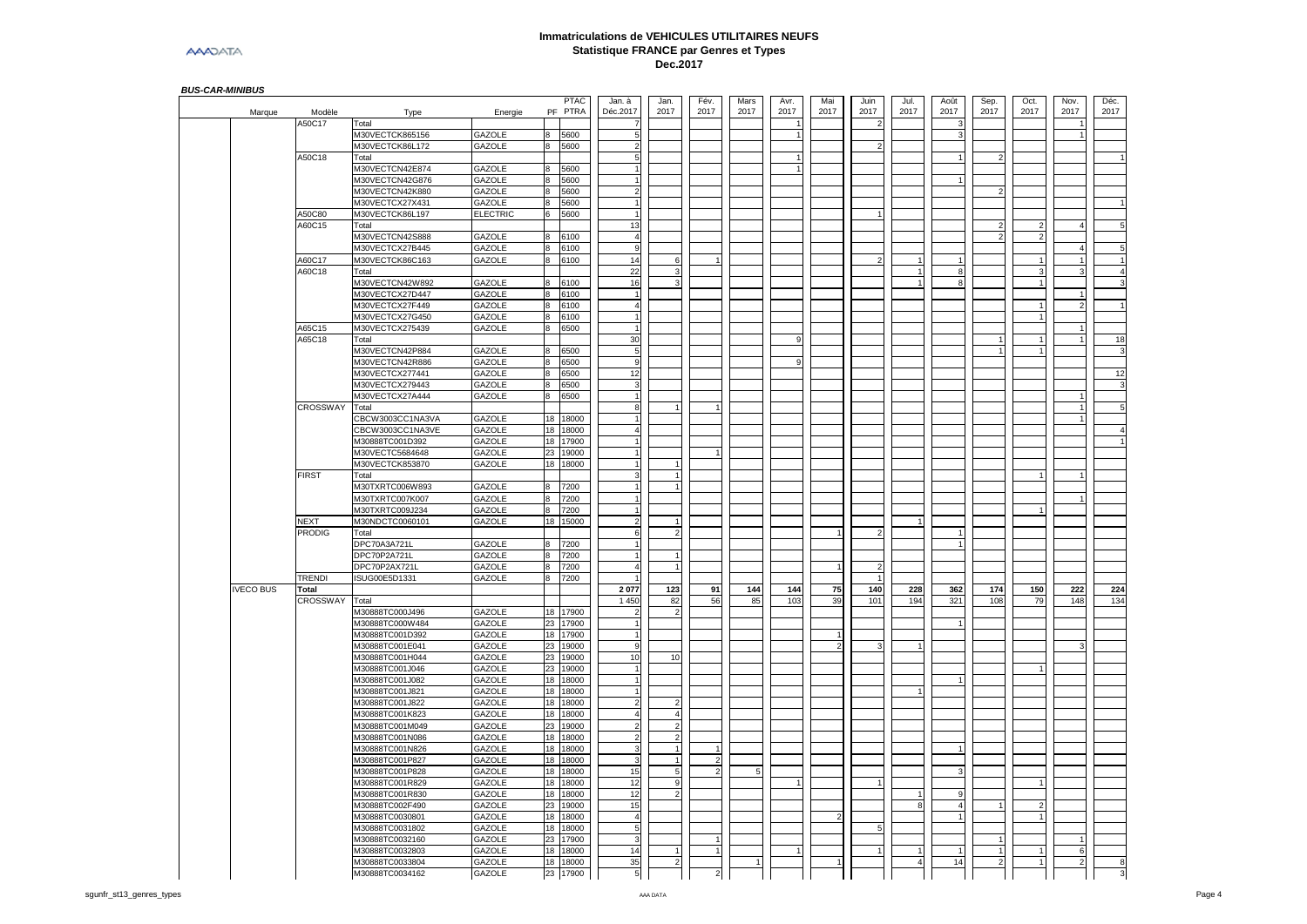# **Immatriculations de VEHICULES UTILITAIRES NEUFS Statistique FRANCE par Genres et Types Dec.2017**

|        |                 |                 |                       | PTAC        | Jan. à         | Jan.         | Fév. | Mars | Avr.           | Mai                   | Juin           | Jul.           | Août | Sep.                  | Oct. | Nov.           | Déc.           |
|--------|-----------------|-----------------|-----------------------|-------------|----------------|--------------|------|------|----------------|-----------------------|----------------|----------------|------|-----------------------|------|----------------|----------------|
| Marque | Modèle          | Type            | Energie               | PF PTRA     | Déc.2017       | 2017         | 2017 | 2017 | 2017           | 2017                  | 2017           | 2017           | 2017 | 2017                  | 2017 | 2017           | 2017           |
|        |                 | M30888TC0034805 | <b>GAZOLE</b>         | 18<br>18000 | 135            | $\mathbf{R}$ |      | 27   | 26             |                       |                | 12             | 20   | 10                    |      |                | 16             |
|        |                 | M30888TC0035745 | <b>GAZOLE</b>         | 23<br>19000 |                |              |      |      |                |                       |                |                |      |                       |      |                |                |
|        |                 | M30888TC0035806 | GAZOLE                | 18<br>18000 | 350            |              | 17   | 16   | 13             | 4                     | 8              | 46             | 177  | 11                    | 5    | 33             | 15             |
|        |                 | M30888TC0036164 | <b>GAZOLE</b>         | 23<br>17900 | 11             |              |      |      |                |                       |                |                |      |                       |      |                | 3              |
|        |                 | M30888TC0037711 | <b>GAZOLE</b>         | 23<br>19000 |                |              |      |      |                |                       |                |                |      |                       |      |                |                |
|        |                 | M30888TC0039713 | GAZOLE                | 19000<br>23 | 13             |              |      |      | 6              |                       |                |                |      |                       |      |                |                |
|        |                 | M30888TC003A714 | GAZOLE                | 23<br>19000 |                |              |      |      | 2              |                       |                |                |      |                       |      |                |                |
|        |                 | M30888TC003B715 | GAZOLE                | 23<br>19000 | $71$           |              | 10   |      | $\mathbf{g}$   |                       |                | 26             |      | 6                     |      | $\mathbf{3}$   |                |
|        |                 | M30888TC003C461 | GAZOLE                | 18<br>18000 |                |              |      |      |                |                       |                |                |      |                       |      |                |                |
|        |                 |                 | GAZOLE                | 23<br>19000 | 73             |              |      |      | 2              |                       | 4              | 39             |      | $\overline{4}$        |      | 12             |                |
|        |                 | M30888TC003C716 |                       |             |                |              |      |      |                |                       |                |                |      |                       |      |                |                |
|        |                 | M30888TC003D717 | <b>GAZOLE</b>         | 23<br>19000 |                |              |      |      |                |                       |                |                |      |                       |      |                |                |
|        |                 | M30888TC003E172 | GAZOLE                | 18<br>17900 |                |              |      |      |                |                       |                |                |      |                       |      |                |                |
|        |                 | M30888TC003E718 | <b>GAZOLE</b>         | 23<br>19000 |                |              |      |      |                |                       |                |                |      |                       |      |                |                |
|        |                 | M30888TC003F464 | <b>GAZOLE</b>         | 18<br>18000 | $\overline{2}$ |              |      |      | $\overline{2}$ |                       |                |                |      |                       |      |                |                |
|        |                 | M30888TC003F719 | GAZOLE                | 23<br>19000 | 6              |              |      |      |                |                       |                |                |      |                       |      |                |                |
|        |                 | M30888TC003G005 | GAZOLE                | 18 18000    |                |              |      |      |                |                       |                |                |      |                       |      |                |                |
|        |                 | M30888TC003G174 | GAZOLE                | 18<br>17900 |                |              |      |      |                |                       |                |                |      |                       |      |                |                |
|        |                 | M30888TC003G720 | GAZOLE                | 19000<br>23 |                |              |      |      |                |                       |                |                |      |                       |      |                |                |
|        |                 | M30888TC003H175 | GAZOLE                | 18<br>17900 |                |              |      |      |                |                       |                |                |      | 6                     |      |                |                |
|        |                 | M30888TC003H721 | GAZOLE                | 23<br>19000 | 89             |              |      |      | 5              |                       |                | 13             | 8    | 21                    |      | 6              | 16             |
|        |                 | M30888TC003J722 | GAZOLE                | 23<br>19000 | 37             |              |      |      | 5              |                       |                | $\overline{a}$ | 24   | $\overline{4}$        |      |                |                |
|        |                 |                 |                       |             |                |              |      |      |                |                       |                |                |      |                       |      |                |                |
|        |                 | M30888TC003R016 | GAZOLE                | 18<br>18000 |                |              |      |      |                |                       |                |                |      |                       |      |                |                |
|        |                 | M30888TC003R439 | GAZOLE                | 19000<br>23 |                |              |      |      |                |                       |                |                |      |                       |      |                |                |
|        |                 | M30888TC003S017 | GAZOLE                | 18<br>18000 | 3              |              |      |      |                |                       |                |                |      |                       |      |                |                |
|        |                 | M30888TC003U795 | <b>GAZOLE</b>         | 18<br>18000 | $\overline{7}$ |              |      |      |                | $\mathcal{P}$         |                |                |      |                       |      |                |                |
|        |                 | M30888TC003V699 | GAZOLE                | 23<br>19000 |                |              |      |      |                |                       |                |                |      |                       |      |                |                |
|        |                 | M30888TC003V893 | <b>GAZOLE</b>         | 23<br>19000 |                |              |      |      |                |                       |                |                |      |                       |      |                |                |
|        |                 | M30888TC003W797 | <b>GAZOLE</b>         | 18 18000    | 53             |              |      |      |                |                       |                |                |      |                       |      | 14             | -9             |
|        |                 | M30888TC003W894 | GAZOLE                | 19300<br>23 | 6              |              |      |      |                |                       |                |                |      |                       |      |                |                |
|        |                 | M30888TC003X798 | <b>GAZOLE</b>         | 18<br>18000 | -8             |              |      |      |                |                       |                |                |      |                       |      |                |                |
|        |                 | M30888TC003X895 | GAZOLE                | 23<br>19000 |                |              |      |      |                |                       |                |                |      |                       |      | 5              | $\overline{2}$ |
|        |                 |                 |                       |             |                |              |      | 6    | $\mathbf{q}$   |                       | 40             | <b>R</b>       |      |                       | 11   |                |                |
|        |                 | M30888TC003Y799 | GAZOLE                | 18<br>18000 | 181            |              |      |      |                | 10                    |                |                | 24   |                       |      | 29             | 28             |
|        |                 | M30888TC003Y896 | GAZOLE                | 23<br>19300 | 39             |              |      |      |                |                       |                |                |      |                       | 28   | 5              | 6              |
|        |                 | M30888TC003Z703 | GAZOLE                | 23<br>19000 | 9              | 6            |      |      |                |                       |                |                |      |                       |      |                |                |
|        |                 | M30888TC003Z800 | <b>GAZOLE</b>         | 18<br>18000 | 150            |              |      | 14   | 15             |                       | 22             | 21             | 11   | 27                    |      | 20             | 13             |
|        | <b>EVADYS</b>   | Total           |                       |             | 59             |              |      |      |                |                       |                |                |      | $\overline{7}$        |      | 18             | 15             |
|        |                 | M30888TC0048323 | GAZOLE                | 19000<br>23 |                |              |      |      |                |                       |                |                |      |                       |      |                | $\overline{1}$ |
|        |                 | M30888TC004A325 | <b>GAZOLE</b>         | 19300<br>23 | 32             |              |      |      |                |                       |                |                |      |                       |      | 18             | -9             |
|        |                 | M30888TC004E329 | <b>GAZOLE</b>         | 23 19000    | 26             |              |      |      |                |                       |                |                | 8    | $\overline{7}$        |      |                | $\sqrt{5}$     |
|        | MAGELYS         | Total           |                       |             | 127            | 26           | 11   | 18   | 10             |                       | 10             |                | 15   |                       |      |                |                |
|        |                 | M30888TC000V799 | GAZOLE                | 19000<br>23 |                |              |      |      |                |                       |                |                |      |                       |      |                |                |
|        |                 | M30888TC000X801 | GAZOLE                | 23<br>19000 | 23             | 10           | 2    | 11   |                |                       |                |                |      |                       |      |                |                |
|        |                 |                 |                       |             |                |              |      |      |                |                       |                |                |      |                       |      |                |                |
|        |                 | M30888TC000Y802 | GAZOLE                | 23<br>19000 | 6              |              |      |      |                |                       |                |                |      |                       |      |                |                |
|        |                 | M30888TC0040315 | GAZOLE                | 23<br>19000 |                |              |      |      |                |                       |                |                |      |                       |      |                |                |
|        |                 | M30888TC0042317 | <b>GAZOLE</b>         | 23<br>19000 |                |              |      |      |                |                       |                |                |      |                       |      |                |                |
|        |                 | M30888TC0044319 | GAZOLE                | 23<br>19000 | $\mathbf{g}$   |              |      |      |                |                       |                |                |      |                       |      |                |                |
|        |                 | M30888TC0046321 | <b>GAZOLE</b>         | 23<br>19000 | 77             | 10           |      |      | 8              |                       | 10             | 5              | 14   | $\boldsymbol{\Delta}$ |      | $\overline{2}$ | -6             |
|        |                 | M30888TC0047322 | GAZOLE                | 23<br>19000 | 8              |              |      |      |                |                       |                |                |      |                       |      |                |                |
|        | <b>URBANWAY</b> | Total           |                       |             | 441            | 15           | 24   | 41   | 31             | 26                    | 29             | 25             | 18   | 55                    | 57   | 54             | 66             |
|        |                 | M30888TC001A583 | <b>GAZOLE</b>         | 23<br>19000 |                |              |      |      |                |                       |                |                |      |                       |      |                |                |
|        |                 | M30888TC001K568 | <b>GAZOLE</b>         | 19000<br>18 |                |              |      |      |                |                       |                |                |      |                       |      |                |                |
|        |                 | M30888TC0022319 | <b>GAZ NAT.VEH</b>    | 19000<br>21 |                |              |      |      |                |                       |                |                |      |                       |      |                |                |
|        |                 | M30888TC002E367 | GAZ NAT.VEH           | 21<br>30000 | 83             |              |      | 13   | 10             |                       |                |                |      |                       |      |                |                |
|        |                 |                 |                       |             |                | 10           |      |      |                | 13                    | 10             | 10             |      |                       |      |                |                |
|        |                 | M30888TC002G333 | GAZ+ELEC HNR          | 18<br>30000 |                |              |      |      |                |                       |                |                |      |                       |      |                |                |
|        |                 | M30888TC002H334 | GAZ+ELEC HNR          | 18<br>30000 | 32             |              |      | 3    | 6              | $\boldsymbol{\Delta}$ | 8              |                |      |                       |      |                |                |
|        |                 | M30888TC002N207 | GAZOLE                | 18<br>19000 |                |              |      |      |                |                       | $\overline{2}$ |                |      |                       |      |                |                |
|        |                 | M30888TC002R307 | GAZ NAT.VEH           | 21<br>20000 |                |              |      |      |                |                       |                |                |      |                       |      |                |                |
|        |                 | M30888TC002R308 | GAZ NAT.VEH           | 21<br>19000 | 6              |              |      |      |                |                       |                |                |      |                       |      |                |                |
|        |                 | M30888TC002S284 | <b>GAZ NAT.VEH</b>    | 21<br>19000 | 11             |              |      |      |                |                       | 6              |                |      |                       |      |                |                |
|        |                 | M30888TC002U311 | GAZ NAT.VEH           | 21<br>19000 | 22             |              |      |      |                |                       |                |                |      | 12                    | 9    |                |                |
|        |                 | M30888TC002V287 | <b>GAZ NAT.VEH</b>    | 21<br>19000 | 29             |              |      | 10   | 14             | 5                     |                |                |      |                       |      |                |                |
|        |                 | M30888TC002W349 | <b>GAZ NAT.VEH</b>    | 21<br>30000 | 24             |              |      |      |                |                       |                |                |      |                       |      |                | 24             |
|        |                 | M30888TC002X289 | GAZ NAT.VEH           | 21<br>19435 |                |              |      |      |                |                       |                |                |      |                       |      |                |                |
|        |                 | M30888TC0049227 | GAZOLE                | 23<br>30000 |                |              |      |      |                |                       |                |                |      |                       |      |                |                |
|        |                 | M30888TC0049263 | GAZOLE                | 23<br>30000 |                |              |      |      |                |                       |                |                |      |                       |      |                |                |
|        |                 |                 |                       |             |                |              |      |      |                |                       |                |                |      |                       |      |                |                |
|        |                 | M30888TC004B265 | GAZOLE                | 23<br>30000 |                |              |      |      |                |                       |                |                |      |                       |      |                |                |
|        |                 | M30888TC004D195 | GAZ+ELEC HNR 18 19000 |             | 47             |              | 9    | 13   |                |                       |                |                |      | 13                    | 8    |                |                |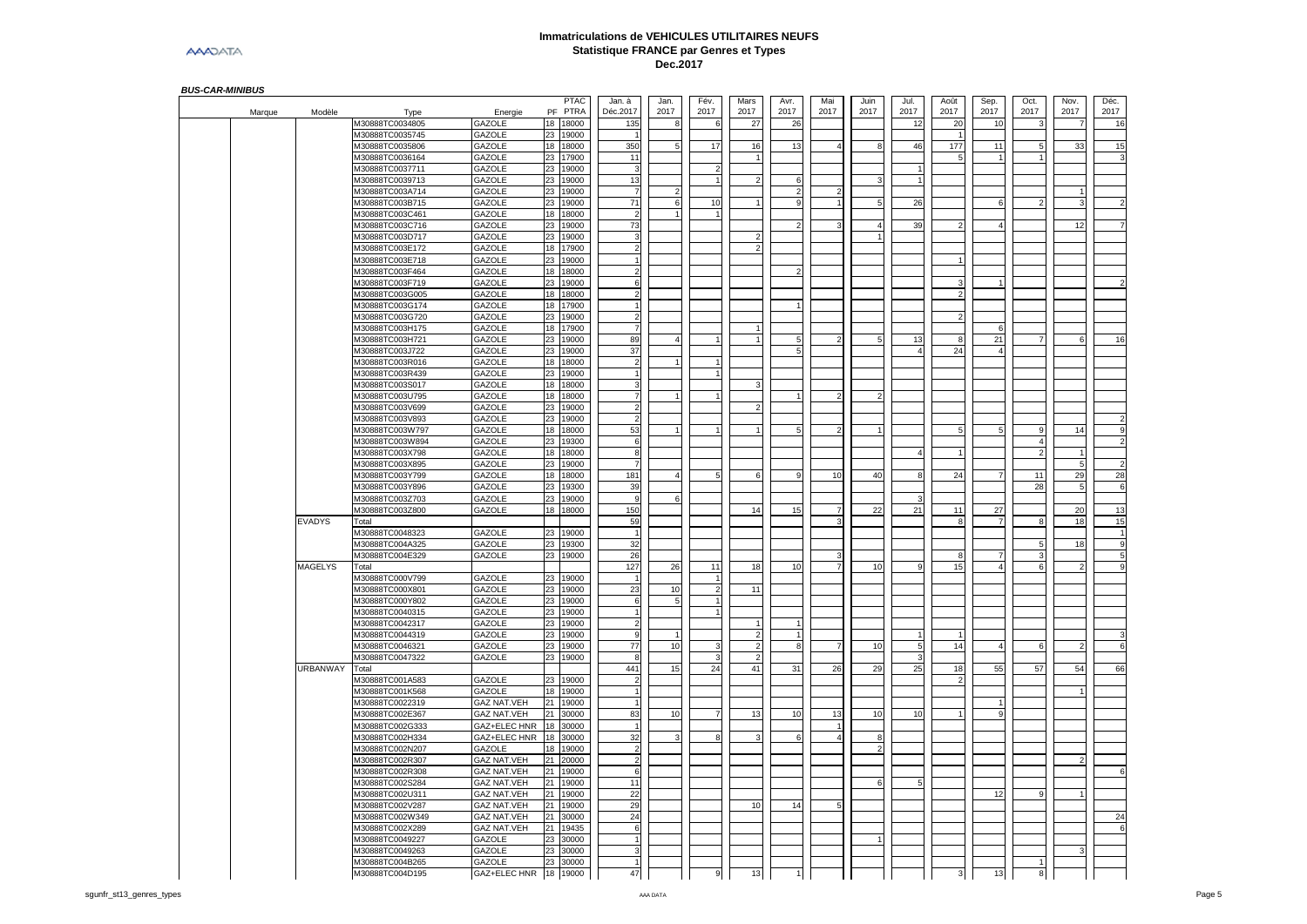| Marque          | Modèle           | Type                 | Energie               |    | PTAC<br>PF PTRA | Jan. à<br>Déc.2017 | Jan.<br>2017   | Fév.<br>2017 | Mars<br>2017 | Avr.<br>2017 | Mai<br>2017           | Juin<br>2017   | Jul.<br>2017 | Août<br>2017 | Sep.<br>2017 | Oct.<br>2017 | Nov.<br>2017 | Déc.<br>2017 |
|-----------------|------------------|----------------------|-----------------------|----|-----------------|--------------------|----------------|--------------|--------------|--------------|-----------------------|----------------|--------------|--------------|--------------|--------------|--------------|--------------|
|                 |                  | M30888TC004E135      | GAZOLE                |    | 23 20000        |                    |                |              |              |              |                       |                |              |              |              |              |              |              |
|                 |                  | M30888TC004F136      | <b>GAZOLE</b>         |    | 23 19000        | 106                |                |              |              |              |                       |                |              | 6            | 14           | 36           | 44           |              |
|                 |                  | M30888TC004J103      | GAZOLE                |    | 23 19000        |                    |                |              |              |              |                       |                |              |              |              |              |              |              |
|                 |                  | M30888TC004J175      | GAZOLE                |    | 18 19000        | -2                 | $\overline{2}$ |              |              |              |                       |                |              |              |              |              |              |              |
|                 |                  | M30888TC004J176      | GAZOLE                |    | 18 19000        |                    |                |              |              |              |                       |                |              |              |              |              |              |              |
|                 |                  | M30888TC004P279      | GAZOLE                | 23 | 30000           |                    |                |              |              |              |                       |                |              |              |              |              |              |              |
|                 |                  | M30888TC004R147      | GAZOLE                | 18 | 20000           |                    |                |              |              |              |                       |                |              |              |              |              |              |              |
|                 |                  | M30888TC004R148      | GAZOLE                | 18 | 20000           |                    |                |              |              |              |                       |                |              |              |              |              |              |              |
|                 |                  | M30888TC004U115      | <b>GAZOLE</b>         |    | 23 19000        | -2                 |                |              |              |              |                       |                |              |              |              |              |              |              |
|                 |                  | M30888TC004U151      | <b>GAZOLE</b>         |    | 18 19000        | 10                 |                |              |              |              |                       |                |              |              |              |              |              |              |
|                 |                  | M30888TC004U248      | GAZOLE                | 23 | 30000           | 6                  |                |              |              |              |                       |                |              |              |              |              |              |              |
|                 |                  |                      |                       |    |                 |                    |                |              |              |              |                       |                |              |              |              |              |              |              |
|                 |                  | M30888TC004Y119      | GAZOLE                | 23 | 19000           | 15                 |                |              |              |              |                       |                |              |              |              |              |              |              |
|                 |                  | M30888TC004Y155      | GAZOLE                |    | 18 20000        | $\overline{4}$     |                |              |              |              |                       |                |              |              |              |              |              |              |
|                 |                  | M30888TC004Z120      | GAZOLE                | 23 | 19000           | 6                  |                |              |              |              |                       |                | $\Delta$     |              |              |              |              |              |
| <b>KARSAN</b>   | <b>DIVERS</b>    | Total                |                       |    |                 | $\overline{7}$     |                |              |              |              |                       |                |              |              | 4            |              |              |              |
|                 |                  | M20KRNTC000Z484      | GAZOLE                | 8  | 4800            |                    |                |              |              |              |                       |                |              |              |              |              |              |              |
|                 |                  | M30KRNTC0009263      | GAZOLE                | 12 | 10250           |                    |                |              |              |              |                       |                |              |              |              |              |              |              |
|                 |                  | M30KRNTC000X312      | GAZOLE                |    | 12 10000        |                    |                |              |              |              |                       |                |              |              |              |              |              |              |
| M.A.N.          | Total            |                      |                       |    |                 | 351                | 8              | 13           | 51           | 19           | 13                    | 14             | 45           | 88           | 27           | 23           | 15           |              |
|                 | <b>ECLIPSE</b>   | RR4ZZ4               | GAZOLE                | 33 | 25550           |                    |                |              |              |              |                       |                |              |              |              |              |              |              |
|                 | <b>LIONSCITY</b> | Total                |                       |    |                 | 301                | 5              | $\mathsf{R}$ | 39           | 16           | $\mathcal{P}$         | 12             | 45           | 82           | 26           | 21           | 15           |              |
|                 |                  | B200746003A6623B98AA | GAZOLE                |    | 18 19000        |                    | $\overline{1}$ |              |              |              |                       |                |              |              |              |              |              |              |
|                 |                  | B200746008R6019AH5AA | GAZOLE                | 18 | 19000           |                    |                |              |              |              |                       |                |              |              |              |              |              |              |
|                 |                  | B200746008R6120AH5AA | GAZOLE                |    | 18 19000        |                    |                |              |              |              |                       |                |              |              |              |              |              |              |
|                 |                  | M30ARZTC5350396      | <b>GAZ NAT.VEH</b>    | 34 | 19000           | 9                  |                |              | q            |              |                       |                |              |              |              |              |              |              |
|                 |                  | M30ARZTC535P456      | GAZ NAT.VEH           |    | 34 17900        |                    |                |              |              |              |                       |                |              |              |              |              |              |              |
|                 |                  | M30ARZTC614R017      | <b>GAZOLE</b>         |    | 18 19000        |                    | $\overline{1}$ |              |              |              |                       |                |              |              |              |              |              |              |
|                 |                  | M30ARZTC614S018      | GAZOLE                |    | 18 19000        |                    |                |              |              |              |                       |                |              |              |              |              |              |              |
|                 |                  | M30ARZTC6227837      | GAZOLE                | 18 | 19000           |                    |                |              |              |              |                       |                |              |              |              |              |              |              |
|                 |                  | M30ARZTC622J751      | GAZOLE                | 18 | 19000           |                    |                |              |              |              |                       |                |              |              |              |              |              |              |
|                 |                  | M30ARZTC622J752      | <b>GAZOLE</b>         | 18 | 19000           | 6                  |                |              |              |              |                       |                |              |              |              |              |              |              |
|                 |                  | M30ARZTC622J848      | GAZOLE                |    | 18 19000        |                    |                |              |              |              |                       |                |              |              |              |              |              |              |
|                 |                  | M30ARZTC622J849      | <b>GAZOLE</b>         | 18 | 19000           | 28                 |                |              |              |              |                       |                | 5            | 18           |              |              |              |              |
|                 |                  | M30ARZTC622V861      | GAZOLE                | 18 | 19000           | 15                 |                |              |              |              |                       |                |              | 12           |              |              |              |              |
|                 |                  | M30ARZTC6251889      | GAZOLE                |    | 18 19000        | $\overline{A}$     |                |              |              |              |                       |                |              |              |              |              |              |              |
|                 |                  | M30ARZTC6252890      | GAZ+ELEC HNR 18 19000 |    |                 | 34                 |                |              | 25           |              |                       | 2              |              |              |              |              |              |              |
|                 |                  | M30ARZTC6720040      | GAZOLE                | 28 | 19000           |                    |                |              |              |              |                       |                |              |              |              |              |              |              |
|                 |                  | M30ARZTC672E151      | GAZOLE                |    | 28 30000        |                    |                |              |              |              |                       | 1              |              |              |              |              |              |              |
|                 |                  | M30ARZTC672G153      | <b>GAZOLE</b>         |    | 28 30000        |                    |                |              |              |              |                       |                |              |              |              |              |              |              |
|                 |                  | M30ARZTC7068948      | GAZOLE                | 18 | 19000           |                    |                |              |              |              |                       |                |              |              |              |              |              |              |
|                 |                  | M30ARZTC7069949      | GAZOLE                |    | 18 19000        | 11                 |                |              |              |              |                       |                |              |              |              |              |              |              |
|                 |                  | M30ARZTC706K960      | GAZOLE                |    | 18 19000        |                    |                |              |              |              |                       |                |              |              |              |              |              |              |
|                 |                  | M30ARZTC706L961      | GAZOLE                | 18 |                 | 37                 |                |              |              |              |                       |                |              | 31           | 6            |              |              |              |
|                 |                  |                      |                       |    | 19000           |                    |                |              |              |              |                       |                |              |              |              |              |              |              |
|                 |                  | M30ARZTC706W936      | GAZOLE                |    | 18 19000        | $\overline{22}$    |                |              |              |              |                       | $\overline{A}$ |              |              | 5            |              |              |              |
|                 |                  | M30ARZTC706X937      | GAZOLE                |    | 18 19000        | 16                 |                |              |              |              |                       |                |              | 11           |              |              |              |              |
|                 |                  | M30ARZTC711G236      | <b>GAZ NAT.VEH</b>    | 34 | 19000           | 10                 |                |              |              |              |                       |                |              |              |              |              |              |              |
|                 |                  | M30ARZTC711G369      | GAZ+ELEC HNR          | 18 | 19000           | 24                 |                |              |              |              |                       |                |              |              | 5            | 18           |              |              |
|                 |                  | M30ARZTC711H237      | <b>GAZ NAT.VEH</b>    | 34 | 19000           | 36                 |                |              |              |              |                       |                | 35           |              |              |              |              |              |
|                 |                  | M30ARZTC711M303      | GAZOLE                |    | 28 19500        | 3                  |                |              |              |              |                       |                |              |              |              |              |              |              |
|                 |                  | M30ARZTC711P305      | GAZOLE                |    | 28 19000        | 6                  |                |              |              |              |                       |                |              |              |              |              |              |              |
|                 |                  | M30ARZTC737P545      | GAZ+ELEC HNR          |    | 18 19500        | $\mathbf{q}$       |                |              |              |              |                       |                |              |              |              |              |              |              |
|                 |                  | M30ARZTC755T981      | GAZOLE                |    | 18 19500        |                    |                |              |              |              |                       |                |              |              |              |              |              |              |
|                 | LIONSCOAC        | Total                |                       |    |                 | 41                 |                |              | 12           |              |                       |                |              |              |              |              |              |              |
|                 |                  | M30ARZTC481X167      | GAZOLE                | 33 | 19000           |                    |                |              |              |              |                       |                |              |              |              |              |              |              |
|                 |                  | M30ARZTC620R822      | GAZOLE                |    | 33 25530        | 2                  |                |              |              |              |                       |                |              |              |              |              |              |              |
|                 |                  | M30ARZTC620S824      | GAZOLE                |    | 33 25530        |                    |                |              |              |              |                       |                |              |              |              |              |              |              |
|                 |                  | M30ARZTC622D904      | GAZOLE                | 33 | 19000           | 13                 |                |              | q            |              |                       |                |              |              |              |              |              |              |
|                 |                  | M30ARZTC622K875      | GAZOLE                |    | 33 25530        |                    |                |              |              |              |                       |                |              |              |              |              |              |              |
|                 |                  | M30ARZTC622L876      | GAZOLE                |    | 33 25530        | 18                 |                |              |              |              | $\boldsymbol{\Delta}$ |                |              |              |              |              |              |              |
|                 |                  | M30ARZTC622X888      | GAZOLE                |    | 33 25530        |                    |                |              |              |              |                       |                |              |              |              |              |              |              |
|                 |                  | M30ARZTC707A004      | GAZOLE                |    | 33 19000        | $\mathbf{a}$       |                |              |              |              |                       |                |              |              |              |              |              |              |
|                 |                  | M30ARZTC710D428      | GAZOLE                |    | 33 25530        |                    |                |              |              |              |                       |                |              |              |              |              |              |              |
|                 | <b>LIONSREG</b>  | M30ARZTC672K121      | GAZOLE                | 28 | 19500           |                    |                |              |              |              |                       |                |              |              |              |              |              |              |
|                 | <b>URBIS</b>     | Total                |                       |    |                 |                    |                |              |              |              | 6                     |                |              |              |              |              |              |              |
|                 |                  | M30MPVTC0011684      | GAZOLE                | 28 | 19000           |                    |                |              |              |              |                       |                |              |              |              |              |              |              |
|                 |                  | M30MPVTC001L740      | GAZOLE                |    | 28 19000        |                    |                |              |              |              |                       |                |              |              |              |              |              |              |
| <b>MERCEDES</b> |                  |                      |                       |    |                 |                    |                |              |              |              |                       |                |              |              |              |              |              |              |
|                 | <b>Total</b>     |                      |                       |    |                 | 1630               | 136            | 55           | 158          | 65           | 44                    | 130            | 117          | 296          | 130          | 93           | 159          |              |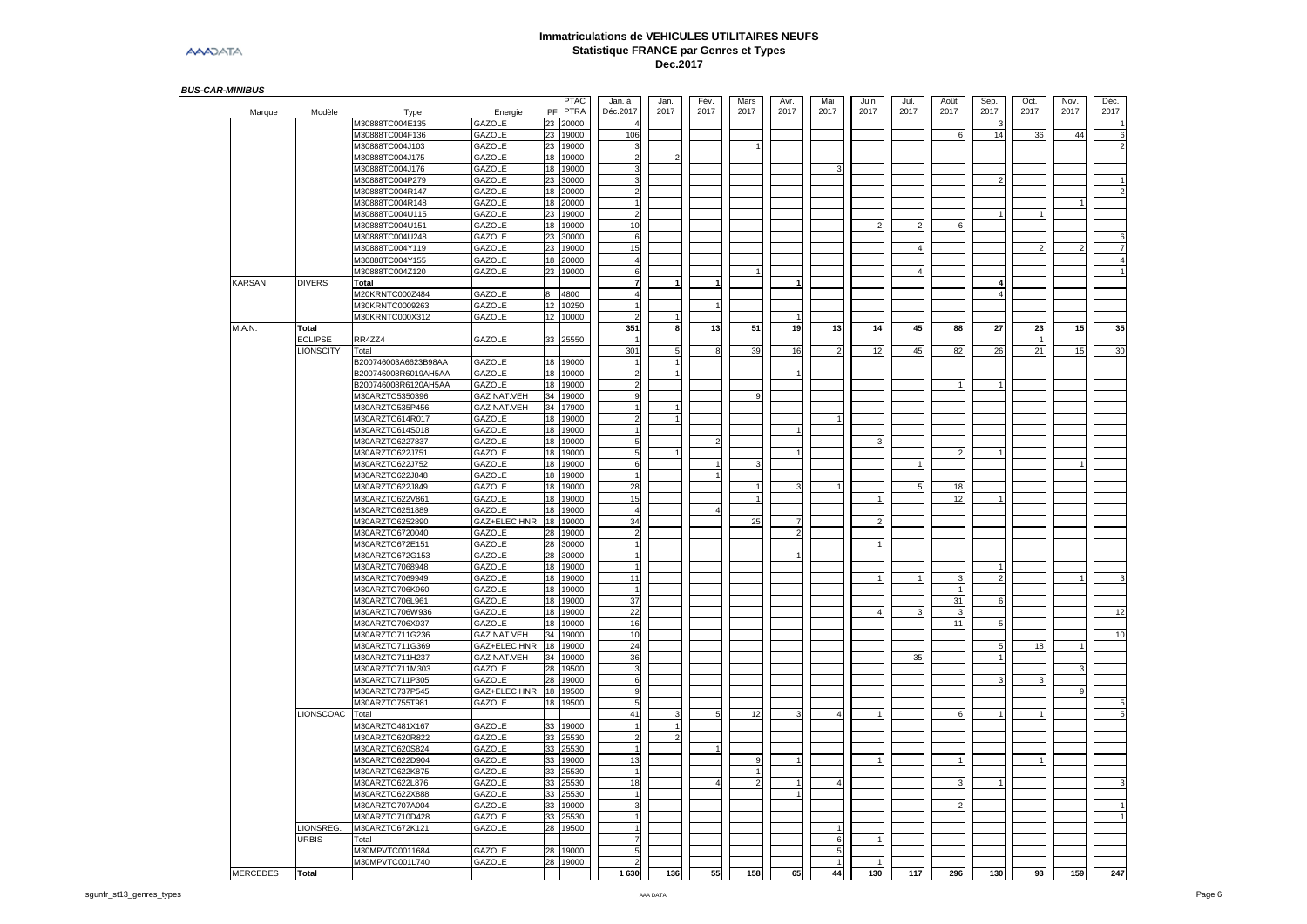# **Immatriculations de VEHICULES UTILITAIRES NEUFS Statistique FRANCE par Genres et Types Dec.2017**

. .

| Marque | Modèle         | Type                               | Energie            |      | PTAC<br>PF PTRA   | Jan. à<br>Déc.2017   | Jan.<br>2017   | Fév.<br>2017 | Mars<br>2017   | Avr.<br>2017   | Mai<br>2017 | Juin<br>2017 | Jul.<br>2017 | Août<br>2017   | Sep.<br>2017           | Oct.<br>2017 | Nov.<br>2017   | Déc.<br>2017   |
|--------|----------------|------------------------------------|--------------------|------|-------------------|----------------------|----------------|--------------|----------------|----------------|-------------|--------------|--------------|----------------|------------------------|--------------|----------------|----------------|
|        | <b>ATEGO</b>   | 967PKX2UPAEM2A11AXT1               | <b>GAZOLE</b>      | 21   | 10500             |                      |                |              |                | $\overline{2}$ |             |              |              |                |                        |              |                |                |
|        | <b>CITARO</b>  | Total                              |                    |      |                   | 461                  | 26             |              | 52             | 20             |             | 44           | 23           | 19             | 52                     | 57           | 68             | 94             |
|        |                | M30MCZTC5370530                    | GAZOLE             | 21   | 19000             |                      |                |              |                | $\overline{4}$ |             |              |              | 5              |                        |              |                |                |
|        |                | M30MCZTC5376536                    | <b>GAZOLE</b>      | 21   | 19000             | 89                   | 10             |              | $\overline{2}$ | 10             |             |              |              |                | 31                     | 15           | 5              | 12             |
|        |                | M30MCZTC537A734                    | <b>GAZOLE</b>      | 21   | 19000             |                      |                |              |                |                |             |              |              |                | $\overline{1}$         |              |                |                |
|        |                | M30MCZTC537C542                    | GAZ NAT.VEH        | 21   | 19000             | 8                    |                |              |                |                |             |              |              |                |                        |              |                |                |
|        |                | M30MCZTC537D482                    | GAZOLE             | 21   | 19000             | 64                   | 10             |              | q              |                |             | 21           | 12           |                | $\boldsymbol{\Lambda}$ |              |                |                |
|        |                | M30MCZTC537P518                    | <b>GAZOLE</b>      |      | 21 19000          | 42                   |                |              | 32             | 3              |             |              |              |                |                        | 6            |                |                |
|        |                | M30MCZTC537U366                    | GAZOLE             | 21   | 18745             | 8                    |                |              |                |                |             |              |              |                |                        |              | 5              |                |
|        |                | M30MCZTC537Y334                    | GAZOLE             | 21   | 18745             |                      |                |              |                |                |             |              |              |                |                        |              |                |                |
|        |                | M30MCZTC537Y370                    | <b>GAZOLE</b>      |      | 21 18745          | 12                   |                |              | 4              |                |             |              |              |                | $\overline{2}$         |              |                |                |
|        |                | M30MCZTC6890924                    | GAZOLE             | 29   | 29000             | 46                   |                |              | $\overline{2}$ |                |             |              |              |                | 8                      | 16           | 9              |                |
|        |                | M30MCZTC689P912                    | <b>GAZOLE</b>      |      | 29 29000          | 9                    |                |              | 3              |                |             |              |              |                | 6                      |              |                |                |
|        |                | M30MCZTC689S952                    | <b>GAZ NAT.VEH</b> | 21   | 29000             | 29                   |                |              |                |                |             | 18           |              |                |                        |              |                |                |
|        |                | M30MCZTCCH88435                    | <b>GAZOLE</b>      | 21 I | 18745             |                      |                |              |                |                |             |              |              |                |                        |              |                |                |
|        |                | M30MCZTCCH8D501                    | GAZOLE             | 21   | 19000             | 87                   |                |              |                |                |             |              |              |                |                        | 16           | 16             | 55             |
|        |                | M30MCZTCCH8J507                    | GAZ NAT.VEH        | 21   | 19000             | 3                    |                |              |                |                |             |              |              |                |                        |              |                | 3              |
|        |                | M30MCZTCCH8J579                    | GAZOLE             | 21   | 19000             | $\overline{2}$       |                |              |                |                |             |              |              |                |                        |              |                | $\overline{2}$ |
|        |                | M30MCZTCCH8K447                    | GAZOLE             | 21   | 18745             | $\overline{4}$       |                |              |                |                |             |              |              |                |                        |              |                | $\overline{4}$ |
|        |                | M30MCZTCCH8K483                    | GAZOLE             | 21   | 19000             | 35                   |                |              |                |                |             |              |              |                |                        |              | 24             | 11             |
|        |                | M30MCZTCCH8Z850                    | GAZOLE             | 29   | 29000             | 11                   |                |              |                |                |             |              |              |                |                        | 3            | 5              |                |
|        | <b>INTOURO</b> | Total                              |                    |      |                   | 542                  | 31             |              | 13             | 15             |             | 33           | 61           | 173            | 28                     | 11           | 52             | 114            |
|        |                | 63301EE2ALACAGBC2P00               | GAZOLE             | 21   | 19000             |                      |                |              |                |                |             |              |              |                |                        |              |                |                |
|        |                | 63301EE2ALCAGBC2P000               | GAZOLE             |      | 21 19000          |                      |                |              |                |                |             |              |              |                |                        |              |                |                |
|        |                | M30MCDTCUE61340                    | <b>GAZOLE</b>      | 21   | 19000             | 3                    |                |              |                |                |             |              |              |                |                        |              |                |                |
|        |                | M30MCDTCUE6J322                    | GAZOLE             | 21   | 19000             | 13                   |                |              |                |                |             |              |              |                |                        |              |                | 13             |
|        |                | M30MCDTCUE6S331                    | GAZOLE             | 21   | 19000             | 9                    |                |              |                |                |             |              |              |                |                        |              |                | 8              |
|        |                | M30MCZTC4681891                    | <b>GAZOLE</b>      | 21   | 19000             | 39                   | 13             |              |                |                |             |              |              | 6              |                        |              |                | 12             |
|        |                | M30MCZTC4681963                    | GAZOLE             | 21   | 19000             | 46                   |                |              | 3              |                |             |              |              | 16             |                        |              |                | 18             |
|        |                | M30MCZTC4687897                    | GAZOLE             | 21   | 19000             | 178                  | $\overline{4}$ |              | 3              |                |             | 19           | 38           | 87             | 9                      |              | $\overline{4}$ |                |
|        |                | M30MCZTC4687969                    | GAZOLE             | 21   | 19000             | 66                   |                |              | $\mathfrak{p}$ |                |             | 13           | 19           | 15             | $\overline{2}$         |              |                |                |
|        |                | M30MCZTC468P879                    | GAZOLE             | 21   | 19000             |                      |                |              |                |                |             |              |              | $\overline{2}$ | $\overline{1}$         |              |                | $\overline{1}$ |
|        |                | M30MCZTC468P951<br>M30MCZTC468R819 | GAZOLE<br>GAZOLE   | 21   | 21 19000<br>19000 | $\overline{4}$<br>15 |                |              |                |                |             |              |              |                |                        |              |                | $\overline{7}$ |
|        |                | M30MCZTC468V885                    | <b>GAZOLE</b>      | 21   | 19000             | 8                    |                |              |                |                |             |              |              |                |                        |              |                |                |
|        |                |                                    | GAZOLE             | 21   |                   |                      |                |              |                |                |             |              |              |                |                        |              |                |                |
|        |                | M30MCZTC468V957<br>M30MCZTC468W825 | GAZOLE             | 21   | 19000<br>19000    | 15                   |                |              |                |                |             |              |              |                |                        |              | 3              |                |
|        |                | M30MCZTCAU70611                    | GAZOLE             | 21   | 19000             |                      |                |              |                |                |             |              |              |                |                        |              |                |                |
|        |                | M30MCZTCX612972                    | <b>GAZOLE</b>      | 21   | 19500             | 18                   |                |              |                |                |             |              |              |                |                        |              |                | 18             |
|        |                | M30MCZTCX613876                    | GAZOLE             | 21   | 19500             | 12                   |                |              |                |                |             |              |              |                |                        |              |                |                |
|        |                | M30MCZTCX618917                    | GAZOLE             | 21   | 19000             | $\mathcal{R}$        |                |              |                |                |             |              |              |                |                        |              |                |                |
|        |                | M30MCZTCX61B956                    | <b>GAZOLE</b>      | 21   | 19000             | 25                   |                |              |                |                |             |              |              |                |                        |              | 11             | 11             |
|        |                | M30MCZTCX61F924                    | GAZOLE             | 21   | 19500             | 17                   |                |              |                |                |             |              |              |                |                        |              | $\overline{7}$ | 8              |
|        |                | M30MCZTCX61G925                    | GAZOLE             | 21   | 19500             |                      |                |              |                |                |             |              |              |                |                        |              | $\overline{1}$ |                |
|        |                | M30MCZTCX61R900                    | <b>GAZOLE</b>      | 21   | 19500             | $\overline{2}$       |                |              |                |                |             |              |              |                |                        |              | $\overline{1}$ |                |
|        |                | M30MCZTCX61Z908                    | GAZOLE             | 21   | 19500             | 10                   |                |              |                |                |             |              |              |                |                        |              |                |                |
|        |                | M30MCZTCX622001                    | <b>GAZOLE</b>      | 21   | 19000             |                      |                |              |                |                |             |              |              |                |                        |              |                |                |
|        |                | M30MCZTCX622037                    | GAZOLE             | 21   | 19000             | $\overline{a}$       |                |              |                |                |             |              |              |                |                        |              |                |                |
|        |                | M30MCZTCX622073                    | GAZOLE             | 21   | 19000             | 14                   |                |              |                |                |             |              |              | 14             |                        |              |                |                |
|        |                | M30MCZTCX628007                    | GAZOLE             | 21   | 19000             | $\mathcal{P}$        |                |              |                |                |             |              |              |                |                        |              | $\overline{2}$ |                |
|        |                | M30MCZTCX628043                    | GAZOLE             | 21   | 19000             | 6                    |                |              |                |                |             |              |              |                | 6                      |              |                |                |
|        |                | M30MCZTCX628079                    | <b>GAZOLE</b>      | 21   | 19000             |                      |                |              |                |                |             |              |              |                |                        |              |                |                |
|        |                | M30MCZTCX62E013                    | GAZOLE             | 21   | 19000             |                      |                |              |                |                |             |              |              |                |                        |              | 5              |                |
|        |                | M30MCZTCX62E049                    | GAZOLE             | 21   | 19000             | 5                    |                |              |                |                |             |              |              |                |                        |              | 5              |                |
|        |                | M30MCZTCX62W031                    | <b>GAZOLE</b>      | 21   | 19000             | 5                    |                |              |                |                |             |              |              |                |                        |              |                |                |
|        |                | M30MCZTCX62W067                    | <b>GAZOLE</b>      |      | 21 19000          |                      |                |              |                |                |             |              |              |                |                        |              |                |                |
|        | SPRINTER       | Total                              |                    |      |                   | 421                  | 39             | 31           | 42             | 16             | 19          | 37           | 30           | 86             | 39                     | 23           | 28             | 31             |
|        |                | 906BB504X4UMMMD2500E               | GAZOLE             | 6    | 5000              |                      |                |              |                |                |             |              |              |                |                        |              |                |                |
|        |                | 906E25NE3D1ERD78                   | <b>GAZOLE</b>      | 6    | 5000              |                      | 1              |              |                |                |             |              |              |                |                        |              |                |                |
|        |                | 906FLC19ABM245X2                   | GAZOLE             | 10   | 5000              |                      |                |              |                |                |             |              |              |                |                        |              |                |                |
|        |                | 906FLD16ABA235R2                   | <b>GAZOLE</b>      | 6    | 5300              |                      |                |              |                |                |             |              |              |                |                        |              |                |                |
|        |                | 906FLD16ABA245R2                   | <b>GAZOLE</b>      | 6    | 5300              |                      |                |              |                |                |             |              |              |                |                        |              |                |                |
|        |                | 906M2UMMD1500EBSFC5D               | GAZOLE             |      | 5000              |                      |                |              |                |                |             |              |              |                |                        |              |                |                |
|        |                | D10FFNE1550N21P                    | GAZOLE             | 8    | 5500              |                      |                |              |                |                |             |              |              |                |                        |              |                |                |
|        |                | M20ASBTC0004887                    | GAZOLE             |      | 5000              |                      |                |              |                |                |             |              |              |                |                        |              |                |                |
|        |                | M20ASBTC001P942                    | <b>GAZOLE</b>      | 6    | 5000              |                      |                |              |                |                |             |              |              |                |                        |              |                |                |
|        |                | M20ASBTC001S910                    | <b>GAZOLE</b>      | 6    | 5000              |                      |                |              |                |                |             |              |              |                |                        |              |                |                |
|        |                |                                    |                    |      |                   |                      |                |              |                |                |             |              |              |                |                        |              |                |                |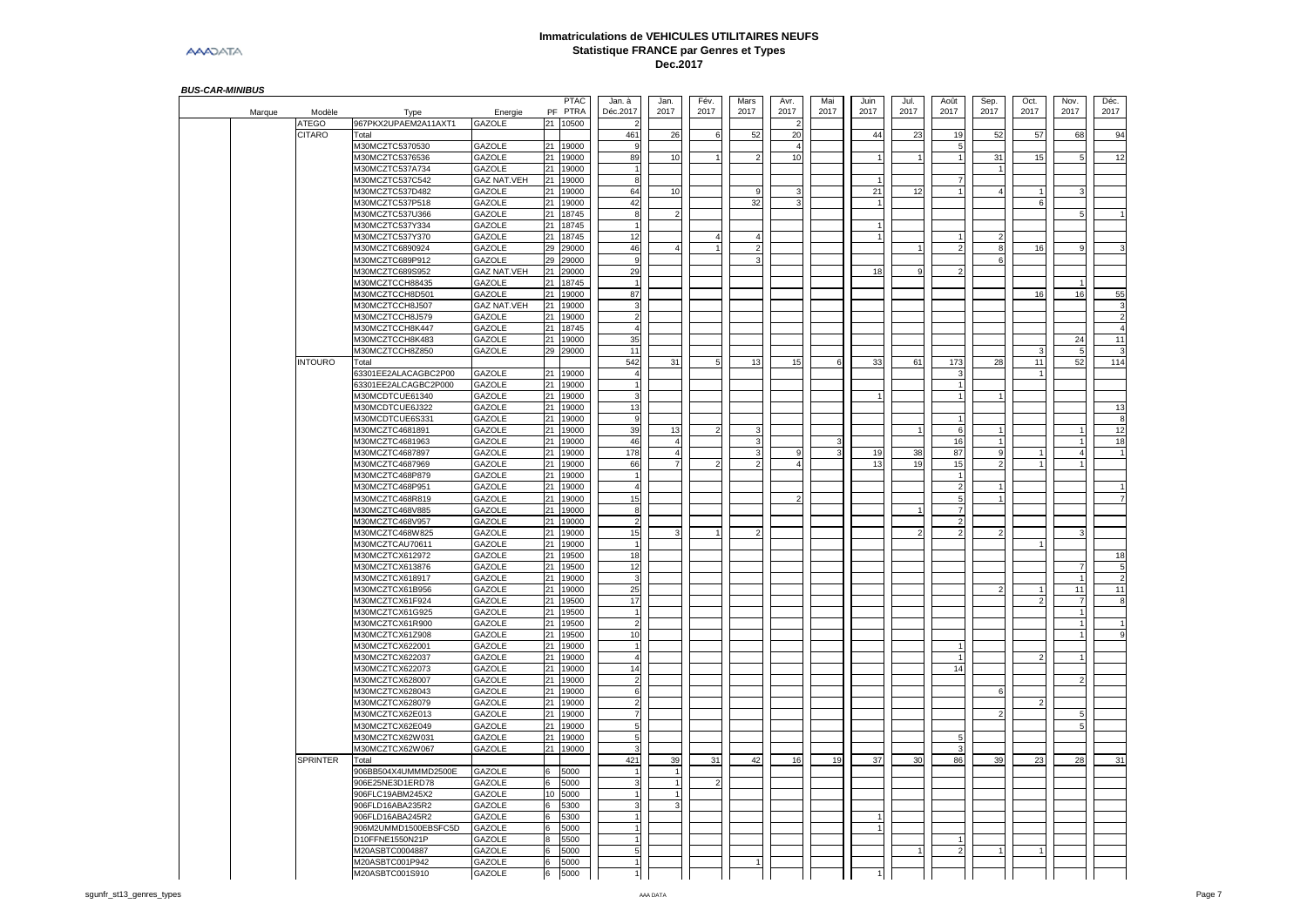# **Immatriculations de VEHICULES UTILITAIRES NEUFS Statistique FRANCE par Genres et Types Dec.2017**

- -

|        |        |                                    |                         |        | PTAC<br>PF PTRA | Jan. à<br>Déc.2017 | Jan.<br>2017             | Fév.<br>2017            | Mars<br>2017   | Avr.<br>2017 | Mai<br>2017 | Juin<br>2017 | Jul.<br>2017 | Août<br>2017       | Sep.<br>2017  | Oct.<br>2017   | Nov.<br>2017   | Déc.<br>2017   |
|--------|--------|------------------------------------|-------------------------|--------|-----------------|--------------------|--------------------------|-------------------------|----------------|--------------|-------------|--------------|--------------|--------------------|---------------|----------------|----------------|----------------|
| Marque | Modèle | Type                               | Energie                 | Ŕ.     |                 |                    |                          |                         |                |              |             |              |              |                    |               |                |                |                |
|        |        | M20ASBTC001T911                    | <b>GAZOLE</b>           |        | 5000            | 47                 |                          |                         |                |              |             |              |              |                    |               |                |                |                |
|        |        | M20DEVTC000A011                    | GAZOLE                  |        | 5000            |                    | $\overline{4}$           | 11                      | $\overline{4}$ |              |             |              |              |                    |               |                | $\overline{2}$ |                |
|        |        | M20EUETC0124417                    | GAZOLE                  |        | 5000            |                    |                          |                         |                |              |             |              |              |                    |               |                |                |                |
|        |        | M20MCDTCGY9D441                    | GAZOLE                  | 6      | 5000            | $\overline{2}$     | $\overline{\phantom{a}}$ |                         |                |              |             |              |              |                    |               |                |                |                |
|        |        | M20MCDTCGY9F443                    | <b>GAZOLE</b>           | 6      | 5000            |                    |                          |                         |                |              |             |              |              |                    |               |                |                |                |
|        |        | M20MCDTCGY9T457                    | GAZOLE                  | 6      | 5000            |                    |                          |                         |                |              |             |              |              |                    |               |                |                |                |
|        |        | M20MCDTCME8P758                    | <b>GAZOLE</b>           |        | 5000            |                    |                          |                         |                |              |             |              |              |                    |               |                |                |                |
|        |        | M20MCDTCTY9V022                    | GAZOLE                  |        | 5000            | $\overline{2}$     |                          |                         |                |              |             |              |              |                    |               |                |                |                |
|        |        | M20MCDTCUS7P641                    | GAZOLE                  |        | 4000            | 5                  |                          |                         | 3              |              |             |              |              |                    |               |                |                |                |
|        |        | M20MCDTCVM9L058                    | GAZOLE                  |        | 5000            | 13                 |                          |                         |                |              |             |              |              |                    |               |                |                |                |
|        |        | M20MCDTCVP26762                    | <b>GAZOLE</b>           | 6      | 5000            |                    |                          |                         |                |              |             |              |              |                    |               |                |                | -5             |
|        |        | M20MCZTC2452983                    | GAZOLE                  |        | 5000            |                    |                          |                         |                |              |             |              |              |                    |               |                |                |                |
|        |        | M20MCZTC2460179                    | <b>GAZOLE</b>           | ĥ      | 4600            |                    |                          |                         |                |              |             |              |              |                    |               |                |                |                |
|        |        | M20MCZTC2468151                    | <b>GAZOLE</b>           |        | 5000            | 49                 |                          |                         | 3              |              | 3           |              | 13           | 10                 |               |                | $\overline{2}$ | 6              |
|        |        | M20MCZTC246A153                    | GAZOLE                  |        | 5000            | 10                 |                          | $\overline{\mathbf{c}}$ | $\overline{2}$ |              |             |              |              | $\mathbf{\hat{z}}$ |               |                |                | $\overline{1}$ |
|        |        | M20MCZTC246C191                    | GAZOLE                  | 6      | 5000            | 41                 | $\boldsymbol{\Delta}$    |                         |                |              |             |              |              | 26                 | $\mathcal{P}$ |                |                |                |
|        |        | M20MCZTC246E193                    | GAZOLE                  | 6      | 5000            |                    |                          |                         |                |              |             |              |              |                    |               |                |                |                |
|        |        | M20MCZTC368J974                    | <b>GAZOLE</b>           |        | 4000            |                    |                          |                         |                |              |             |              |              |                    |               |                |                |                |
|        |        | M20MCZTC369J196                    | GAZOLE                  |        | 4000            | 8                  |                          |                         |                |              |             |              |              |                    | 8             |                |                |                |
|        |        | M20MCZTC369K198                    | GAZOLE                  |        | 4000            |                    |                          |                         |                |              |             |              |              |                    |               |                |                |                |
|        |        | M20MCZTCX92B723                    | GAZOLE                  |        | 5000            | 5                  |                          |                         |                |              |             |              |              | 5                  |               |                |                |                |
|        |        | M20MCZTCY748137                    | <b>GAZOLE</b>           | 6      | 4700            | 17                 |                          |                         |                |              |             |              |              | 11                 |               |                |                |                |
|        |        | M20NTATC0054262                    | GAZOLE                  | 6      | 5000            | $\mathcal{P}$      |                          |                         |                |              |             |              |              | 2                  |               |                |                |                |
|        |        | M20NTATC005R212                    | <b>GAZOLE</b>           | Ŕ.     | 5000            | $\overline{2}$     |                          |                         |                |              |             |              |              |                    |               |                |                |                |
|        |        | M20NTATC005Y256                    | GAZOLE                  |        | 5000            | 3                  |                          |                         |                |              |             |              |              |                    |               |                |                |                |
|        |        | M20VDLTC023S847                    | GAZOLE                  |        | 5000            |                    |                          |                         |                |              |             |              |              |                    |               |                |                |                |
|        |        | M30ASBTC002G483                    | GAZOLE                  |        | 5300            | $\overline{2}$     |                          |                         |                |              |             |              |              |                    |               |                |                |                |
|        |        | M30ASBTC002R519                    | <b>GAZOLE</b>           | 6      | 5300            | 10                 |                          | $\overline{2}$          |                |              |             |              |              |                    |               |                |                |                |
|        |        | M30ASBTC002U486                    | GAZOLE                  |        | 5300            |                    |                          |                         |                |              |             |              |              |                    |               |                |                |                |
|        |        | M30ASBTC002V487                    | GAZOLE                  | 6      | 5300            |                    |                          |                         |                |              |             |              |              |                    |               |                |                |                |
|        |        | M30ASBTC003F639                    | GAZOLE                  |        | 5300            |                    |                          |                         |                |              |             |              |              |                    |               |                |                |                |
|        |        | M30BDVTC0092553                    | GAZOLE                  |        | 5500            |                    |                          |                         |                |              |             |              |              |                    |               |                |                |                |
|        |        | M30BDVTC0097583                    | GAZOLE                  | 6      | 5500            | $\overline{4}$     |                          |                         |                |              |             |              |              |                    |               |                |                |                |
|        |        | M30BDVTC0098584                    | GAZOLE                  | 6      | 5300            |                    |                          |                         |                |              |             |              |              |                    |               |                |                |                |
|        |        | M30BDVTC0099585                    | <b>GAZOLE</b>           | 8      | 5500            | $\overline{2}$     |                          |                         |                |              |             |              |              |                    |               |                |                |                |
|        |        | M30BDVTC009P601                    | GAZOLE                  |        | 5500            |                    |                          |                         |                |              |             |              |              |                    |               |                |                |                |
|        |        | M30CLBTC001F840                    | GAZOLE                  |        | 5300            |                    |                          |                         |                |              |             |              |              |                    |               |                |                |                |
|        |        | M30CLBTC001R816<br>M30CLBTC0027152 | GAZOLE<br><b>GAZOLE</b> | 6<br>8 | 5300<br>5300    | $\overline{a}$     | $\mathfrak{p}$           |                         |                |              |             |              |              |                    |               |                |                |                |
|        |        |                                    | GAZOLE                  |        |                 |                    |                          |                         |                |              |             |              |              |                    |               |                |                |                |
|        |        | M30CLBTC002V176<br>M30CLBTC0041338 | <b>GAZOLE</b>           | R      | 5300<br>5500    | 5                  |                          |                         |                |              |             |              |              |                    |               |                |                |                |
|        |        | M30CLBTC004F898                    | GAZOLE                  |        | 5500            | $\mathcal{P}$      |                          |                         |                |              |             |              |              |                    |               |                |                |                |
|        |        | M30CLBTC004L904                    | GAZOLE                  |        | 5300            | 5                  |                          |                         |                |              |             |              |              |                    |               |                |                |                |
|        |        | M30CLBTC004R848                    | GAZOLE                  | 8      | 5300            | $\overline{2}$     |                          |                         |                |              |             |              |              |                    |               |                |                |                |
|        |        | M30CLBTC004V368                    | <b>GAZOLE</b>           | 6      | 5300            |                    |                          |                         |                |              |             |              |              |                    |               |                |                |                |
|        |        | M30CLBTC004W430                    | GAZOLE                  |        | 5500            |                    |                          |                         |                |              |             |              |              |                    |               |                |                |                |
|        |        | M30CLBTC004X334                    | GAZOLE                  | 8      | 5300            |                    |                          |                         | $\Delta$       |              |             |              |              |                    |               |                |                |                |
|        |        | M30CLBTC004X431                    | GAZOLE                  |        | 5500            |                    |                          |                         |                |              |             |              |              |                    |               |                |                |                |
|        |        | M30CLBTC007F446                    | GAZOLE                  |        | 5500            |                    |                          |                         |                |              |             |              |              |                    |               |                |                |                |
|        |        | M30CLBTC007G095                    | GAZOLE                  | 6      | 5500            |                    |                          |                         |                |              |             |              |              |                    |               |                |                |                |
|        |        | M30DEVTC000K020                    | GAZOLE                  | 6      | 5300            |                    |                          |                         |                |              |             |              |              |                    |               |                |                |                |
|        |        | M30MCDTCVP22782                    | <b>GAZOLE</b>           |        | 5650            |                    |                          |                         |                |              |             |              |              |                    |               |                |                |                |
|        |        | M30MCDTCVP2B378                    | GAZOLE                  |        | 5300            |                    |                          |                         |                |              |             |              |              |                    |               |                |                |                |
|        |        | M30MCZTC2454280                    | GAZOLE                  |        | 5300            |                    |                          |                         |                |              |             |              |              |                    |               |                |                |                |
|        |        | M30MCZTC245G256                    | GAZOLE                  | 6      | 5300            |                    |                          |                         |                |              |             |              |              |                    |               |                |                |                |
|        |        | M30MCZTC245T003                    | <b>GAZOLE</b>           | 6      | 5300            |                    | $\mathcal{D}$            |                         |                |              |             |              |              |                    |               | $\overline{1}$ |                |                |
|        |        | M30MCZTC245V005                    | GAZOLE                  |        | 5300            |                    |                          |                         |                |              |             |              |              |                    |               |                |                |                |
|        |        | M30MCZTC904Y125                    | GAZOLE                  | Ŕ.     | 5650            | 6                  |                          |                         |                |              |             |              |              |                    |               |                |                |                |
|        |        | M30MCZTC904Z126                    | <b>GAZOLE</b>           |        | 5650            | $\overline{a}$     |                          |                         |                |              |             |              |              |                    |               |                | $\overline{1}$ |                |
|        |        | M30MCZTCAV4Y417                    | GAZOLE                  |        | 5500            |                    |                          |                         |                |              |             |              |              |                    |               |                |                |                |
|        |        | M30MCZTCD76D706                    | <b>GAZOLE</b>           | 6      | 5500            |                    |                          |                         |                |              |             |              |              |                    |               |                |                |                |
|        |        | M30MCZTCD76H710                    | <b>GAZOLE</b>           | 6      | 5500            |                    |                          |                         |                |              |             |              |              |                    |               |                |                |                |
|        |        | M30MCZTCD76R877                    | GAZOLE                  |        | 5500            |                    |                          |                         |                |              |             |              |              |                    |               |                |                |                |
|        |        | M30MCZTCG24F518                    | GAZOLE                  |        | 6800            |                    |                          |                         |                |              |             |              |              |                    |               |                |                |                |
|        |        | M30MPVTC000L353                    | GAZOLE                  |        | 5300            |                    |                          |                         |                |              |             |              |              |                    |               |                |                |                |
|        |        | M30MPVTC001F479                    | <b>GAZOLE</b>           |        | 5500            |                    |                          |                         |                |              |             |              |              |                    |               |                |                |                |
|        |        | M30MPVTC001H481                    | <b>GAZOLE</b>           | 8      | 5500            |                    |                          |                         |                |              |             |              |              |                    |               |                |                |                |
|        |        |                                    |                         |        |                 |                    |                          |                         |                |              |             |              |              |                    |               |                |                |                |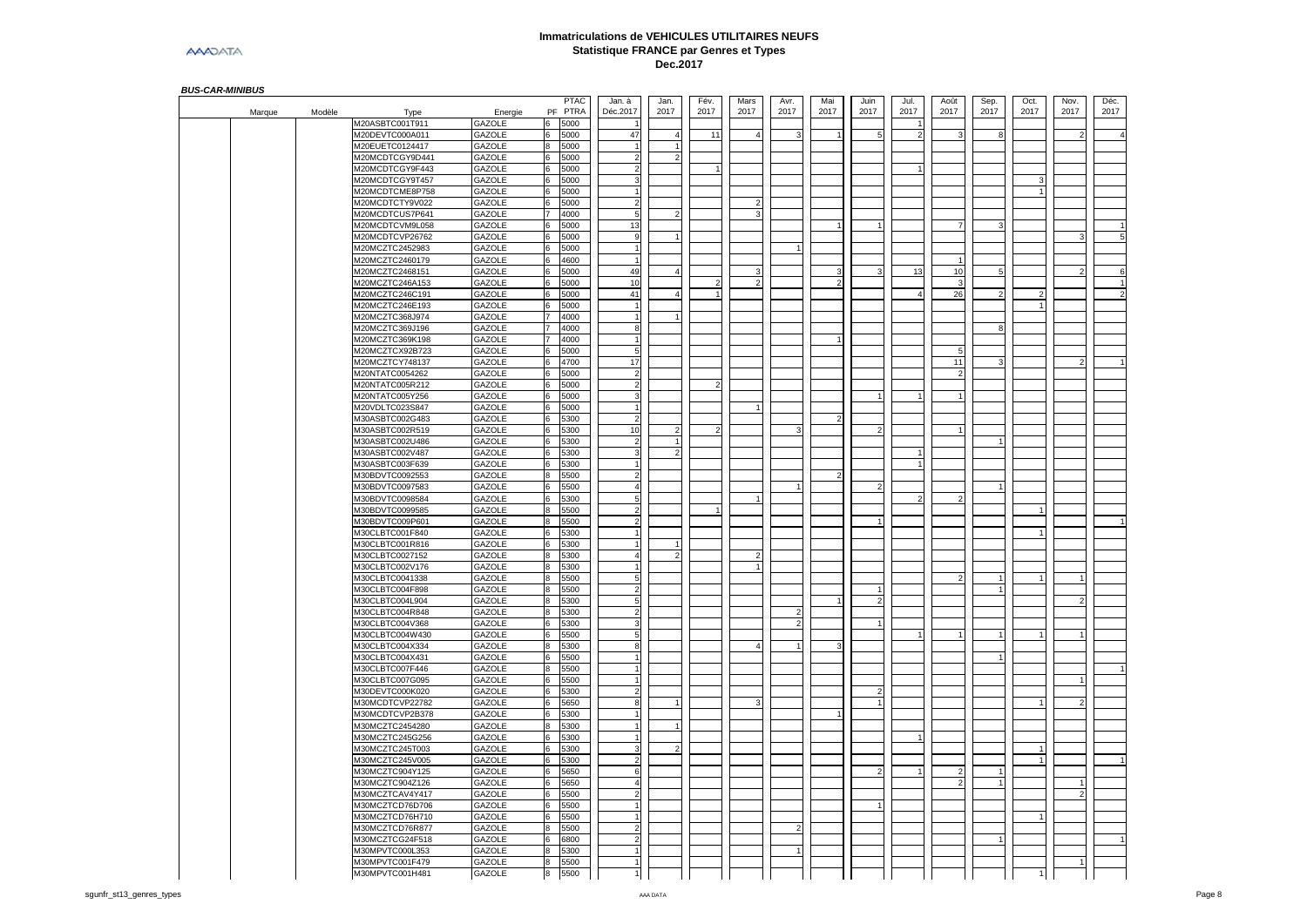|                |                  |                 |                  |                 | PTAC           | Jan, à                | Jan.                     | Fév. | Mars           | Avr. | Mai  | Juin | Jul. | Août           | Sep.           | Oct. | Nov.           | Déc. |
|----------------|------------------|-----------------|------------------|-----------------|----------------|-----------------------|--------------------------|------|----------------|------|------|------|------|----------------|----------------|------|----------------|------|
| Marque         | Modèle           | Type            | Energie          |                 | PF PTRA        | Déc.2017              | 2017                     | 2017 | 2017           | 2017 | 2017 | 2017 | 2017 | 2017           | 2017           | 2017 | 2017           | 2017 |
|                |                  | M30NTATC0030902 | GAZOLE           |                 | 5500           |                       |                          |      |                |      |      |      |      |                |                |      |                |      |
|                |                  | M30NTATC0031806 | GAZOLE           | 6               | 5500           |                       |                          |      |                |      |      |      |      |                |                |      |                |      |
|                |                  | M30NTATC0033420 | GAZOLE           |                 | 5300           | 14                    |                          |      | q              |      |      |      |      |                |                |      |                |      |
|                |                  | M30NTATC003B428 | GAZOLE           |                 | 5500           | 23                    |                          |      |                |      |      |      |      |                |                | 6    | 8              |      |
|                |                  | M30NTATC003Z840 | GAZOLE           | 6               | 5500           |                       |                          |      |                |      |      |      |      |                |                |      |                |      |
|                |                  | M30NTATC0043940 | GAZOLE           |                 | 5500           |                       |                          |      |                |      |      |      |      |                |                |      |                |      |
|                |                  | M30NTATC004C974 | GAZOLE           |                 | 5500           |                       |                          |      |                |      |      |      |      |                |                |      |                |      |
|                |                  | M30NTATC004L922 | GAZOLE           |                 | 5500           |                       |                          |      |                |      |      |      |      |                |                |      |                |      |
|                |                  | M30NTATC004V932 | <b>GAZOLE</b>    |                 | 5500           |                       |                          |      |                |      |      |      |      |                |                |      |                |      |
|                |                  | M30VDLTC120P322 | GAZOLE           |                 | 5500           |                       |                          |      |                |      |      |      |      |                |                |      |                |      |
|                |                  | M30ZT5TC0397453 | GAZOLE           | 6               | 5300           |                       |                          |      |                |      |      |      |      |                |                |      |                |      |
|                |                  | M30ZT5TC039P471 | GAZOLE           |                 | 5300           |                       |                          |      |                |      |      |      |      |                |                |      |                |      |
|                |                  | M30ZT5TC039R472 | GAZOLE           |                 | 5300           |                       |                          |      |                |      |      |      |      |                |                |      |                |      |
|                |                  | M30ZT5TC045C901 | GAZOLE           |                 | 5300           |                       |                          |      |                |      |      |      |      |                |                |      |                |      |
|                |                  | M30ZT5TC045J229 | GAZOLE           | 6               | 5300           |                       |                          |      |                |      |      |      |      |                |                |      |                |      |
|                |                  | M30ZT5TC045R272 | GAZOLE           | 6               | 5300           |                       |                          |      |                |      |      |      |      |                |                |      |                |      |
|                |                  | M30ZT5TC045R273 | GAZOLE           | 6               | 5300           |                       |                          |      |                |      |      |      |      |                |                |      |                |      |
|                |                  | M30ZT5TC0476286 | GAZOLE           | 8               | 5300           |                       | $\overline{1}$           |      |                |      |      |      |      |                |                |      |                |      |
|                |                  | M30ZT5TC047M291 | GAZOLE           | <b>R</b>        | 5300           |                       |                          |      |                |      |      |      |      |                |                |      |                |      |
|                | <b>TOURISMO</b>  | Total           |                  |                 |                | 202                   | 40                       | 13   | 51             | 12   | 19   | 16   |      | 18             |                |      | 11             |      |
|                |                  | M30MCDTCUK2N712 | GAZOLE           | 21              | 19000          |                       |                          |      |                |      |      |      |      |                |                |      |                |      |
|                |                  | M30MCDTCUK2S620 | GAZOLE           | 29              | 19000          |                       |                          |      |                |      |      |      |      |                |                |      |                |      |
|                |                  | M30MCDTCUK2U658 | GAZOLE           | 29              | 24750          |                       |                          |      |                |      |      |      |      |                |                |      |                |      |
|                |                  | M30MCZTC4661189 | GAZOLE           |                 | 29 19000       |                       | $\overline{4}$           |      |                |      |      |      |      |                |                |      |                |      |
|                |                  | M30MCZTC4664253 | GAZOLE           | 29              | 24750          | 27                    |                          |      | 8              |      |      |      |      | 2              |                |      |                |      |
|                |                  | M30MCZTC466H169 | GAZOLE           | 29              | 19000          |                       |                          |      |                |      |      |      |      |                |                |      |                |      |
|                |                  |                 |                  |                 |                |                       | $\overline{1}$           |      |                |      |      |      |      |                |                |      |                |      |
|                |                  | M30MCZTC466J170 | GAZOLE<br>GAZOLE | 29<br>29        | 19000<br>19000 | 23                    | $\mathcal{R}$            |      |                |      |      |      |      |                |                |      |                |      |
|                |                  | M30MCZTC466J171 |                  |                 |                |                       |                          |      |                |      |      |      |      |                |                |      |                |      |
|                |                  | M30MCZTC466J232 | GAZOLE           | 29              | 24750          |                       |                          |      |                |      |      |      |      |                |                |      |                |      |
|                |                  | M30MCZTC466L173 | GAZOLE           | 29              | 19000          |                       |                          |      |                |      |      |      |      |                |                |      |                |      |
|                |                  | M30MCZTC466M199 | GAZOLE           | 29              | 19000          | -6                    |                          |      |                |      |      |      |      |                |                |      |                |      |
|                |                  | M30MCZTC466P201 | <b>GAZOLE</b>    | 29              | 19000          |                       |                          |      | $\overline{2}$ |      |      |      |      |                |                |      |                |      |
|                |                  | M30MCZTC466R203 | GAZOLE           |                 | 29 19000       | 92                    | 17                       |      | 27             |      | 8    |      |      |                |                |      |                |      |
|                |                  | M30MCZTC466U207 | GAZOLE           | 29              | 19000          |                       | $\overline{1}$           |      |                |      |      |      |      |                |                |      |                |      |
|                |                  | M30MCZTC466W245 | GAZOLE           |                 | 29 24750       |                       | $\overline{1}$           |      |                |      |      |      |      |                |                |      |                |      |
|                |                  | M30MCZTC466X246 | GAZOLE           | 29              | 24750          |                       | $\overline{1}$           |      |                |      |      |      |      |                |                |      |                |      |
|                |                  | M30MCZTC4694092 | GAZOLE           | 21              | 19000          |                       | $\overline{1}$           |      |                |      |      |      |      |                |                |      |                |      |
|                |                  | M30MCZTC4695057 | GAZOLE           | 29              | 19000          |                       | $\overline{\phantom{a}}$ |      |                |      |      |      |      |                |                |      |                |      |
|                |                  | M30MCZTC469R103 | GAZOLE           | 21              | 19000          |                       |                          |      |                |      |      |      |      |                |                |      |                |      |
|                |                  | M30MCZTCAU7A876 | GAZOLE           | 29              | 19000          |                       |                          |      |                |      |      |      |      |                |                |      |                |      |
|                |                  | M30MCZTCAU7G882 | GAZOLE           | 29              | 19000          |                       |                          |      |                |      |      |      |      |                |                |      |                |      |
|                |                  | M30MCZTCAU7S894 | GAZOLE           | 29              | 19000          |                       |                          |      |                |      |      |      |      |                |                |      |                |      |
|                |                  | M30MCZTCAU7W898 | GAZOLE           | 29              | 19500          | $\boldsymbol{\Delta}$ |                          |      |                |      |      |      |      |                |                |      | $\overline{a}$ |      |
|                |                  | M30MCZTCX62C144 | GAZOLE           |                 | 21 19000       |                       |                          |      |                |      |      |      |      |                |                |      |                |      |
|                | <b>TRAVEGO</b>   | Total           |                  |                 |                |                       |                          |      |                |      |      |      |      |                | $\overline{2}$ |      |                |      |
|                |                  | M30MCZTC468X729 | <b>GAZOLE</b>    | 34              | 24750          |                       |                          |      |                |      |      |      |      |                |                |      |                |      |
|                |                  | M30MCZTC468X790 | GAZOLE           |                 | 29 19000       |                       |                          |      |                |      |      |      |      |                |                |      |                |      |
| <b>NEOPLAN</b> | Total            |                 |                  |                 |                | 18                    |                          |      |                | 8    |      |      |      | $\overline{2}$ |                |      |                |      |
|                | <b>CITYLINER</b> | Total           |                  |                 |                | 11                    |                          |      |                |      |      |      |      |                |                |      |                |      |
|                |                  | M30NPLTC001C776 | GAZOLE           | 33              | 25530          | $\overline{4}$        |                          |      |                |      |      |      |      |                |                |      |                |      |
|                |                  | M30NPLTC001J236 | GAZOLE           |                 | 33 19000       |                       |                          |      |                |      |      |      |      |                |                |      |                |      |
|                |                  |                 | <b>GAZOLE</b>    | 33              |                | $\mathcal{P}$         |                          |      |                |      |      |      |      |                |                |      |                |      |
|                |                  | M30NPLTC001S828 |                  |                 | 19000          |                       |                          |      |                |      |      |      |      |                |                |      |                |      |
|                |                  | 030NPLTC001T829 | GAZOLE           | 33              | 19000          |                       |                          |      |                |      |      |      |      |                |                |      |                |      |
|                | <b>JETLINER</b>  | M30NPLTC002X020 | GAZOLE           | 28              | 19000          |                       |                          |      |                |      |      |      |      |                |                |      |                |      |
|                | <b>TOURLINER</b> | Total           |                  |                 |                | 6                     |                          |      |                |      |      |      |      |                |                |      |                |      |
|                |                  | M30NPLTC002N240 | GAZOLE           | 33              | 25530          |                       |                          |      |                |      |      |      |      |                |                |      |                |      |
|                |                  | 030NPLTC002R243 | GAZOLE           | 33              | 25530          |                       |                          |      |                |      |      |      |      |                |                |      |                |      |
|                |                  | M30NPLTC002U053 | GAZOLE           | 33              | 19000          |                       |                          |      |                |      |      |      |      |                |                |      |                |      |
|                |                  | M30NPLTC002V054 | GAZOLE           | 33              | 19000          |                       |                          |      |                |      |      |      |      |                |                |      |                |      |
|                |                  | M30NPLTC002V478 | GAZOLE           | 33              | 19000          |                       |                          |      |                |      |      |      |      |                |                |      |                |      |
|                |                  | M30NPLTC002X056 | GAZOLE           |                 | 33 19000       |                       |                          |      |                |      |      |      |      |                |                |      |                |      |
| <b>OTOKAR</b>  | Total            |                 |                  |                 |                | 197                   | 6                        |      |                |      |      |      |      | 75             | 11             | 5    | 13             |      |
|                | KENT             | M300TKTC004W680 | GAZOLE           | 18              | 19000          |                       |                          |      |                |      |      |      |      |                |                |      |                |      |
|                | NAVIGO           | Total           |                  |                 |                | 81                    |                          |      |                |      |      |      |      | 21             | 6              |      | 9              |      |
|                |                  | M300TKTC0003921 | GAZOLE           | 12 <sup>°</sup> | 10500          |                       |                          |      |                |      |      |      |      |                |                |      |                |      |
|                |                  | M300TKTC0005693 | GAZOLE           | 12              | 10500          |                       |                          |      |                |      |      |      |      |                |                |      |                |      |
|                |                  | M300TKTC000P942 | GAZOLE           |                 | 12 10500       | $\overline{4}$        |                          |      |                |      |      |      |      |                |                |      |                |      |
|                |                  |                 |                  |                 |                |                       |                          |      |                |      |      |      |      |                |                |      |                |      |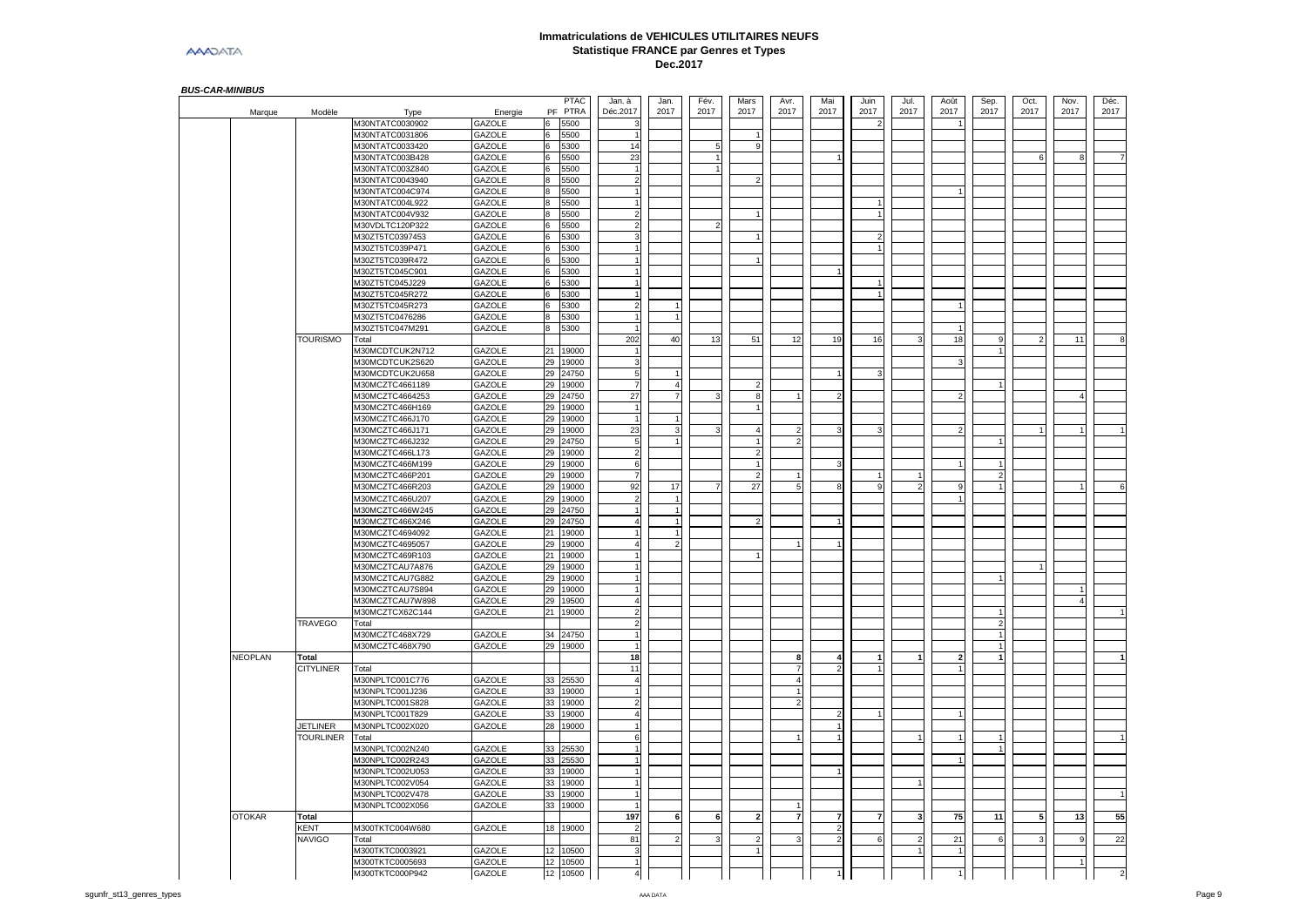|               |                  |                                    |                    |                 | PTAC           | Jan. à         | Jan.     | Fév.           | Mars           | Avr. | Mai  | Juin | Jul. | Août | Sep.                   | Oct.          | Nov. | Déc. |
|---------------|------------------|------------------------------------|--------------------|-----------------|----------------|----------------|----------|----------------|----------------|------|------|------|------|------|------------------------|---------------|------|------|
| Marque        | Modèle           | Type                               | Energie            |                 | PF PTRA        | Déc.2017       | 2017     | 2017           | 2017           | 2017 | 2017 | 2017 | 2017 | 2017 | 2017                   | 2017          | 2017 | 2017 |
|               |                  | M300TKTC0011882                    | <b>GAZOLE</b>      | $12-12$         | 10500          |                |          |                |                |      |      |      |      |      |                        |               |      |      |
|               |                  | M300TKTC0014885                    | GAZOLE             | 12              | 10500          |                |          |                |                |      |      |      |      |      |                        |               |      |      |
|               |                  | M300TKTC001C893                    | GAZOLE             |                 | 12 10500       |                |          |                |                |      |      |      |      |      |                        |               |      |      |
|               |                  | M300TKTC001P906                    | GAZOLE             |                 | 12 10500       | 5              |          |                |                |      |      |      |      |      |                        |               |      |      |
|               |                  | M300TKTC001T910                    | GAZOLE             | 12 <sup>°</sup> | 10500          |                |          |                |                |      |      |      |      |      |                        |               |      |      |
|               |                  | M300TKTC0045761                    | GAZOLE             | 12              | 10500          | 9              |          |                |                |      |      |      |      |      |                        |               |      |      |
|               |                  | M300TKTC0048789                    | GAZOLE             | 12 <sup>1</sup> | 10500          |                |          |                |                |      |      |      |      |      |                        |               |      |      |
|               |                  | M300TKTC0049765                    | GAZOLE             | 12              | 10500          |                |          |                |                |      |      |      |      |      |                        |               |      |      |
|               |                  | M300TKTC004E795                    | GAZOLE             |                 | 12 10500       | 20             |          |                |                |      |      |      |      | 14   | $\boldsymbol{\Lambda}$ | $\mathcal{P}$ |      |      |
|               |                  | M300TKTC004E831                    | GAZOLE             | 12 <sup>°</sup> | 10500          |                |          |                |                |      |      |      |      |      |                        |               |      |      |
|               |                  | M300TKTC004P841                    | GAZOLE             | 12 <sup>°</sup> | 10500          |                |          |                |                |      |      |      |      |      |                        |               |      |      |
|               |                  | M300TKTC004X778                    | GAZOLE             | 12 <sup>1</sup> | 10500          | 11             |          |                |                |      |      |      |      |      |                        |               |      |      |
|               | <b>TERRITO</b>   | Total                              |                    |                 |                | 86             |          |                |                |      |      |      |      | 54   |                        |               |      |      |
|               |                  | M300TKTC000E993                    | GAZOLE             | 18              | 19000          | 15             |          |                |                |      |      |      |      | 12   |                        |               |      |      |
|               |                  | M300TKTC000F994                    | <b>GAZOLE</b>      | 18              | 19000          | 51             |          |                |                |      |      |      |      | 38   |                        |               |      |      |
|               |                  | M300TKTC004F735                    | GAZOLE             | 18              | 19000          |                |          |                |                |      |      |      |      |      |                        |               |      |      |
|               |                  | M300TKTC004G736                    | GAZOLE             | 18              | 19000          | $\overline{4}$ |          |                |                |      |      |      |      |      |                        |               |      |      |
|               |                  |                                    |                    |                 |                | $\mathcal{P}$  |          |                |                |      |      |      |      |      |                        |               |      |      |
|               |                  | M300TKTC004R710<br>M300TKTC0063369 | GAZOLE<br>GAZOLE   | 18              | 19000<br>19000 | 13             |          |                |                |      |      |      |      |      |                        |               |      |      |
|               |                  |                                    |                    | 18              |                |                |          |                |                |      |      |      |      |      |                        |               |      |      |
|               | VECTIO           | Total                              |                    |                 |                | 28             |          | $\overline{2}$ |                |      |      |      |      |      |                        |               |      |      |
|               |                  | M300TKTC0018695                    | GAZOLE             | 18              | 14400          |                |          |                |                |      |      |      |      |      |                        |               |      |      |
|               |                  | M300TKTC001A187                    | GAZOLE             | 18              | 14440          |                |          |                |                |      |      |      |      |      |                        |               |      |      |
|               |                  | M300TKTC001E931                    | GAZOLE             | 18              | 14400          |                |          |                |                |      |      |      |      |      |                        |               |      |      |
|               |                  | M300TKTC001H704                    | GAZOLE             |                 | 18 15000       |                |          |                |                |      |      |      |      |      |                        |               |      |      |
|               |                  | M300TKTC001W428                    | GAZOLE             | 18              | 14440          |                |          |                |                |      |      |      |      |      |                        |               |      |      |
|               |                  | M300TKTC0022336                    | GAZOLE             | 18              | 14440          |                |          |                |                |      |      |      |      |      |                        |               |      |      |
|               |                  | M300TKTC0027923                    | GAZOLE             | 18              | 15000          |                |          |                |                |      |      |      |      |      |                        |               |      |      |
|               |                  | M300TKTC0027984                    | GAZOLE             | 18              | 14440          | 6              |          |                |                |      |      |      |      |      |                        |               |      |      |
|               |                  | M300TKTC002U813                    | GAZOLE             | 18              | 14400          |                |          |                |                |      |      |      |      |      |                        |               |      |      |
|               |                  | M300TKTC002Z854                    | <b>GAZOLE</b>      | 18              | 15000          | $\overline{2}$ |          |                |                |      |      |      |      |      |                        |               |      |      |
|               |                  | M300TKTC0039439                    | GAZOLE             | 18              | 14440          | $\mathcal{P}$  |          |                |                |      |      |      |      |      |                        |               |      |      |
|               |                  | M300TKTC003D831                    | GAZOLE             | 18              | 14440          | $\overline{a}$ |          |                |                |      |      |      |      |      |                        |               |      |      |
|               |                  | M300TKTC004J606                    | GAZOLE             | 18              | 14440          |                |          |                |                |      |      |      |      |      |                        |               |      |      |
|               |                  | M300TKTC0051781                    | GAZOLE             | 18              | 14440          |                |          |                |                |      |      |      |      |      |                        |               |      |      |
|               |                  |                                    |                    |                 |                |                |          |                |                |      |      |      |      |      |                        |               |      |      |
|               |                  | M300TKTC0058727                    | <b>GAZOLE</b>      |                 | 18 14440       |                |          |                |                |      |      |      |      |      |                        |               |      |      |
| <b>SCANIA</b> | Total            |                                    |                    |                 |                | 106            | 13       | 19             | 27             |      |      |      | 6    | 14   |                        |               | 3    |      |
|               | A30              | M30HHGTC001L064                    | GAZOLE             | 25              | 19000          |                |          |                |                |      |      |      |      |      |                        |               |      |      |
|               | <b>CITYWIDE</b>  | Total                              |                    |                 |                | 16             |          | 8              |                |      |      |      |      |      |                        |               |      |      |
|               |                  | M30KKATC536V412                    | GAZ+ELEC HNR 25    |                 | 19000          |                |          |                |                |      |      |      |      |      |                        |               |      |      |
|               |                  | M30KKATC571U581                    | GAZOLE             | 25              | 29000          |                |          |                |                |      |      |      |      |      |                        |               |      |      |
|               |                  | M30KKATC572J533                    | GAZ NAT.VEH        | 25              | 29000          |                |          |                |                |      |      |      |      |      |                        |               |      |      |
|               |                  | M30KKATC572P538                    | GAZOLE             | 25              | 29000          |                |          |                |                |      |      |      |      |      |                        |               |      |      |
|               |                  | M30KKATC581N007                    | GAZOLE             | 25              | 19000          | $\overline{4}$ |          |                |                |      |      |      |      |      |                        |               |      |      |
|               |                  | M30KKATC581R011                    | GAZ NAT.VEH        | 25              | 19000          |                |          | 6              |                |      |      |      |      |      |                        |               |      |      |
|               | 16               | Total                              |                    |                 |                |                |          |                | $\mathfrak{p}$ |      |      |      |      |      |                        |               |      |      |
|               |                  | M30RZRTC3394895                    | <b>GAZOLE</b>      |                 | 34 19000       |                |          |                |                |      |      |      |      |      |                        |               |      |      |
|               |                  | M30RZRTC339X863                    | <b>GAZOLE</b>      |                 | 34 19000       |                |          |                |                |      |      |      |      |      |                        |               |      |      |
|               |                  | M30RZRTC4168010                    | GAZOLE             | 34              | 26000          |                |          |                |                |      |      |      |      |      |                        |               |      |      |
|               | I8               | M30RZRTC3570909                    | <b>GAZOLE</b>      | 34              | 19000          |                |          |                |                |      |      |      |      |      |                        |               |      |      |
|               | <b>INTERLINK</b> | Total                              |                    |                 |                | 27             |          |                | 14             |      |      |      |      |      |                        |               |      |      |
|               |                  | M30KKATC4806357                    | GAZOLE             | 34              | 19000          |                |          |                | $\overline{1}$ |      |      |      |      |      |                        |               |      |      |
|               |                  | M30KKATC480C388                    | <b>GAZOLE</b>      | 25              | 19000          | 12             |          |                | 12             |      |      |      |      |      |                        |               |      |      |
|               |                  | M30KKATC480L372                    | <b>GAZ NAT.VEH</b> | 25              | 19000          | 3              |          |                |                |      |      |      |      |      |                        |               |      |      |
|               |                  |                                    |                    |                 |                |                |          |                |                |      |      |      |      |      |                        |               |      |      |
|               |                  | M30KKATC480M337                    | GAZOLE             | 34              | 19000          |                |          |                |                |      |      |      |      |      |                        |               |      |      |
|               |                  | M30KKATC581P178                    | GAZOLE             | 34              | 25000          |                |          |                |                |      |      |      |      |      |                        |               |      |      |
|               |                  | M30KKATC5888955                    | GAZ NAT.VEH        | 25              | 19500          |                |          |                |                |      |      |      |      |      |                        |               |      |      |
|               |                  | M30KKATC588J990                    | <b>ETHANOL</b>     | 25              | 19500          |                |          |                |                |      |      |      |      |      |                        |               |      |      |
|               |                  | M30KKATC588L968                    | <b>GAZOLE</b>      |                 | $34$ 19500     |                |          |                |                |      |      |      |      |      |                        |               |      |      |
|               | OMNIEXPR.        | M30KKATC442S151                    | <b>GAZOLE</b>      | 34              | 26000          |                |          |                |                |      |      |      |      |      |                        |               |      |      |
|               | TITANIUM         | M30NGGTC0018786                    | GAZOLE             | 34              | 19000          | $\overline{2}$ |          |                |                |      |      |      |      |      |                        |               |      |      |
|               | <b>TOURING</b>   | Total                              |                    |                 |                | 54             | $\alpha$ | 11             | 11             |      |      |      |      | 11   |                        |               |      |      |
|               |                  | M30HHGTC0003884                    | GAZOLE             | 34              | 25000          | $\overline{2}$ |          | $\overline{2}$ |                |      |      |      |      |      |                        |               |      |      |
|               |                  | M30HHGTC000W755                    | GAZOLE             | 34              | 19000          | 3              |          |                |                |      |      |      |      |      |                        |               |      |      |
|               |                  | M30HHGTC001R361                    | GAZOLE             | 34              | 25000          | 11             |          |                |                |      |      |      |      | 11   |                        |               |      |      |
|               |                  |                                    |                    |                 |                |                |          |                |                |      |      |      |      |      |                        |               |      |      |
|               |                  | M30HHGTC001T133                    | GAZOLE             | 25              | 19000          | 8              |          |                |                |      |      |      |      |      |                        |               |      |      |
|               |                  |                                    | <b>GAZOLE</b>      |                 |                | 3              |          | $\overline{2}$ |                |      |      |      |      |      |                        |               |      |      |
|               |                  | M30KKATC4655335<br>M30KKATC480J334 | <b>GAZ NAT.VEH</b> | 34<br>25        | 19000<br>19000 | 23             | 6        | 6              | 8              |      |      |      |      |      |                        |               |      |      |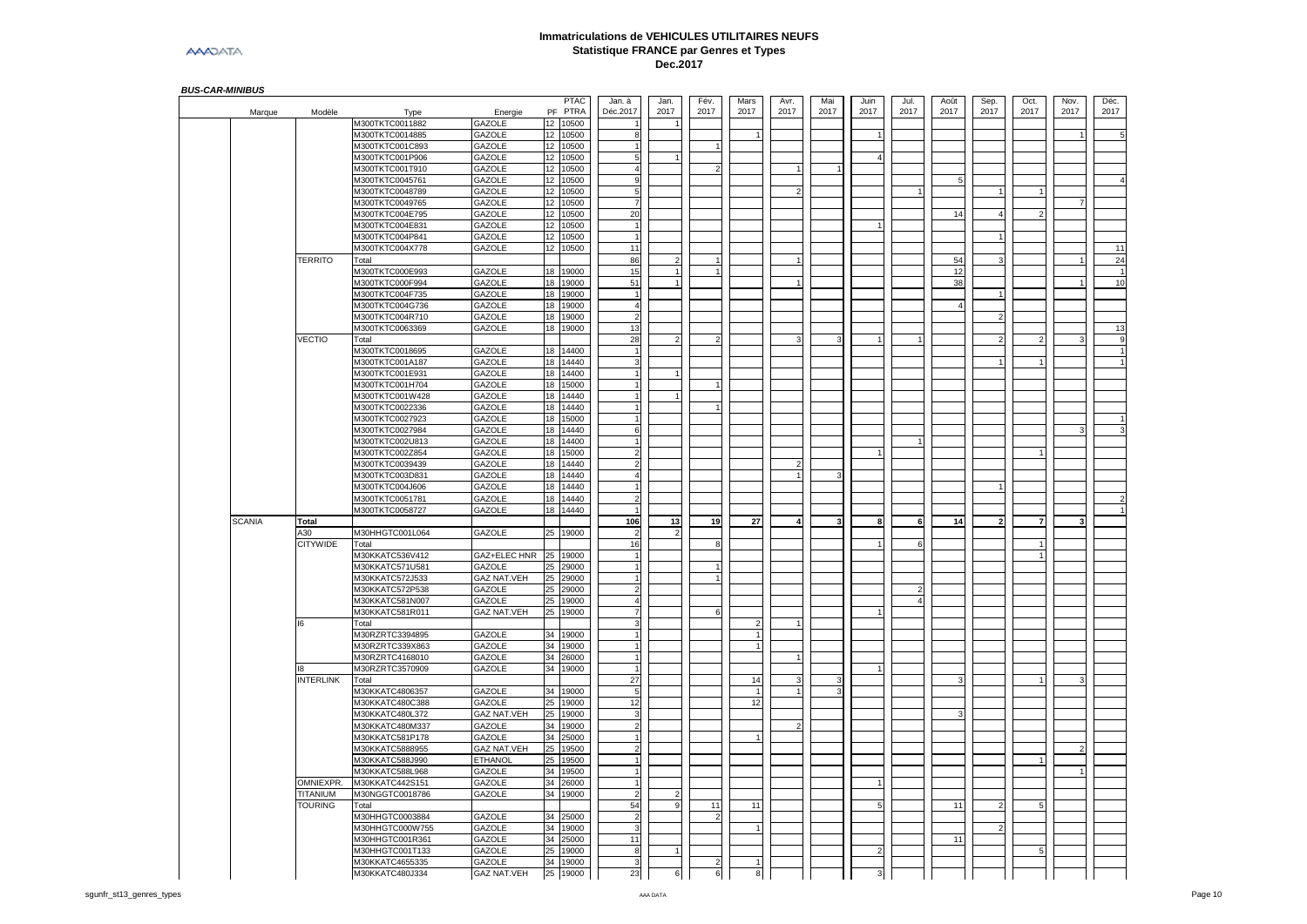. .

| Marque       | Modèle                 | Type                 | Energie       | PF | PTAC<br>PTRA          | Jan. à<br>Déc.2017 | Jan.<br>2017             | Fév.<br>2017 | Mars<br>2017 | Avr.<br>2017          | Mai<br>2017 | Juin<br>2017   | Jul.<br>2017 | Août<br>2017 | Sep.<br>2017 | Oct.<br>2017 | Nov.<br>2017          | 2017 |
|--------------|------------------------|----------------------|---------------|----|-----------------------|--------------------|--------------------------|--------------|--------------|-----------------------|-------------|----------------|--------------|--------------|--------------|--------------|-----------------------|------|
|              |                        | M30NGGTC001D730      | <b>GAZOLE</b> | 34 | 19000                 |                    |                          |              |              |                       |             |                |              |              |              |              |                       |      |
|              |                        | M30NGGTC001J833      | GAZOLE        | 34 | 19000                 |                    | $\overline{\phantom{a}}$ |              |              |                       |             |                |              |              |              |              |                       |      |
|              |                        | M30NGGTC001V845      | GAZOLE        | 34 | 19000                 |                    |                          |              |              |                       |             |                |              |              |              |              |                       |      |
| <b>SETRA</b> | Total                  |                      |               |    |                       | 284                | 31                       | 24           | 43           | 51                    | 34          | 13             | 22           | 10           | 14           | 17           | 15                    |      |
|              | S415H                  | M30SERTC522S731      | GAZOLE        |    | 29 19000              |                    |                          |              |              | -2                    |             |                |              |              |              |              |                       |      |
|              | <b>S415LE</b>          | Total                |               |    |                       |                    |                          |              |              |                       |             |                |              |              |              |              | ß                     |      |
|              |                        |                      |               |    |                       |                    |                          |              |              |                       |             |                |              |              |              |              |                       |      |
|              |                        | M30SERTC521A750      | <b>GAZOLE</b> | 21 | 19000                 |                    |                          |              |              |                       |             |                |              |              |              |              |                       |      |
|              |                        | M30SERTC521U734      | GAZOLE        | 21 | 19000                 | 3                  |                          |              |              |                       |             |                |              |              |              |              |                       |      |
|              | S415UL                 | Total                |               |    |                       | 24                 |                          |              |              |                       |             |                |              |              |              | 11           |                       |      |
|              |                        | 63304W12ALCBAWBC2P00 | <b>GAZOLE</b> | 21 | 19000                 |                    |                          |              |              |                       |             |                |              |              |              |              |                       |      |
|              |                        | 63304W12ALCCAWBC2P00 | <b>GAZOLE</b> |    | 21 19000              |                    |                          |              |              |                       |             |                |              |              |              |              |                       |      |
|              |                        | M30SERTC521H951      | GAZOLE        | 21 | 19000                 |                    |                          |              |              |                       |             |                |              |              |              |              |                       |      |
|              |                        | M30SERTC521T963      | <b>GAZOLE</b> |    | $\overline{21}$ 19000 | 9                  |                          |              |              |                       | 5           |                |              |              |              |              |                       |      |
|              |                        | M30SERTC526P239      | <b>GAZOLE</b> | 21 | 19000                 | 12                 |                          |              |              |                       |             |                |              |              |              | 11           |                       |      |
|              | <b>S416H</b><br>S416LE | Total                |               |    |                       | 8                  |                          |              |              | $\boldsymbol{\Delta}$ |             |                |              |              |              |              |                       |      |
|              |                        | M30SERTC5221995      | GAZOLE        |    | 29 19000              | $\mathbf{3}$       |                          |              |              | $\overline{2}$        |             | $\overline{1}$ |              |              |              |              |                       |      |
|              |                        |                      | GAZOLE        |    | 29 19000              |                    | $\mathcal{P}$            |              |              |                       |             |                |              |              |              |              |                       |      |
|              |                        | M30SERTC522K917      |               |    |                       |                    |                          |              |              |                       |             |                |              |              |              |              |                       |      |
|              |                        | M30SERTC522W929      | <b>GAZOLE</b> | 29 | 19000                 |                    |                          |              |              |                       |             |                |              |              |              |              |                       |      |
|              |                        | M30SERTC5232061      | GAZOLE        | 29 | 19000                 |                    |                          |              |              |                       |             |                |              |              |              |              |                       |      |
|              |                        | Total                |               |    |                       | 44                 | 5                        |              |              |                       |             |                | 16           |              |              |              | $\boldsymbol{\Delta}$ |      |
|              |                        | M30SERTC520C293      | GAZOLE        | 21 | 19000                 | 5                  | 5                        |              |              |                       |             |                |              |              |              |              |                       |      |
|              |                        | M30SERTC520L277      | GAZOLE        |    | 21 19000              | $\mathbf{3}$       |                          |              |              |                       |             |                |              |              |              |              |                       |      |
|              |                        | M30SERTC5219846      | GAZOLE        | 21 | 19000                 | 26                 |                          |              |              |                       |             |                | 13           |              |              |              |                       |      |
|              |                        | M30SERTC521A847      | GAZOLE        | 21 | 19000                 | $\overline{1}$     |                          |              |              |                       |             |                |              |              |              |              |                       |      |
|              |                        | M30SERTC521T830      | GAZOLE        | 21 | 19000                 | 9                  |                          |              |              |                       |             |                | 3            |              |              |              |                       |      |
|              | <b>S416UL</b>          | Total                |               |    |                       | 5                  |                          |              |              |                       |             |                |              |              |              |              |                       |      |
|              |                        |                      | <b>GAZOLE</b> |    | 19000                 |                    |                          |              |              |                       |             |                |              |              |              |              |                       |      |
|              |                        | M30SERTC5200353      |               | 21 |                       |                    |                          |              |              |                       |             |                |              |              |              |              |                       |      |
|              |                        | M30SERTC521G975      | GAZOLE        | 21 | 19000                 |                    |                          |              |              |                       |             |                |              |              |              |              |                       |      |
|              |                        | M30SERTC521N957      | GAZOLE        | 21 | 19000                 |                    |                          |              |              |                       |             |                |              |              |              |              |                       |      |
|              |                        | M30SERTC5241483      | GAZOLE        | 21 | 19000                 |                    |                          |              |              |                       |             |                |              |              |              |              |                       |      |
|              | <b>S417UL</b>          | Total                |               |    |                       | 9                  |                          |              |              |                       |             |                |              |              |              |              |                       |      |
|              |                        | M30SERTC522B035      | GAZOLE        | 21 | 19000                 | $\overline{4}$     |                          |              |              | $\overline{1}$        |             |                |              |              |              |              |                       |      |
|              |                        | M30SERTC523B325      | GAZOLE        | 29 | 24000                 |                    |                          |              |              |                       |             |                |              |              |              |              |                       |      |
|              |                        | M30SERTC523Y445      | GAZOLE        | 29 | 24000                 |                    |                          |              |              |                       |             |                |              |              |              |              |                       |      |
|              |                        | M30SERTC5246513      | <b>GAZOLE</b> | 21 | 19000                 |                    |                          |              |              |                       |             |                |              |              |              |              |                       |      |
|              |                        | M30SERTC524B130      | GAZOLE        | 29 | 24000                 |                    |                          |              |              |                       |             |                |              |              |              |              |                       |      |
|              | S418LE                 | M30SERTC523V187      | GAZOLE        | 29 | 24000                 |                    |                          |              |              |                       |             |                |              |              |              |              |                       |      |
|              |                        |                      |               |    |                       |                    |                          |              |              |                       |             |                |              |              |              |              |                       |      |
|              | <b>S419UL</b>          | M30SERTC523F523      | GAZOLE        | 29 | 24000                 | $\overline{2}$     |                          |              |              |                       |             |                |              |              |              |              |                       |      |
|              | S431DT                 | Total                |               |    |                       | 8                  | $\overline{1}$           |              |              |                       |             |                |              |              |              |              |                       |      |
|              |                        | 41001ZB0BJABCAGDEBP0 | GAZOLE        | 34 | 26000                 |                    |                          |              |              |                       |             |                |              |              |              |              |                       |      |
|              |                        | M30SERTC523J684      | GAZOLE        | 34 | 26000                 |                    |                          |              |              |                       |             |                |              |              |              |              |                       |      |
|              |                        | M30SERTC523J685      | GAZOLE        | 34 | 26000                 | 6                  |                          |              |              |                       |             |                |              |              |              |              |                       |      |
|              | S511HD                 | Total                |               |    |                       | 29                 |                          | 6            | 6            | 3                     |             |                |              |              |              |              |                       |      |
|              |                        | M30SERTC5202804      | GAZOLE        | 29 | 19000                 |                    | $\overline{1}$           |              |              |                       |             |                |              |              |              |              |                       |      |
|              |                        | M30SERTC521L434      | GAZOLE        | 29 | 19000                 | $\mathbf{1}$       |                          |              |              |                       |             |                |              |              |              |              |                       |      |
|              |                        | M30SERTC521M435      | GAZOLE        | 29 | 19000                 | 26                 | 6                        |              |              |                       |             |                |              |              |              |              |                       |      |
|              |                        | M30SERTC526P105      | GAZOLE        |    | 29 19500              |                    |                          |              |              |                       |             |                |              |              |              |              |                       |      |
|              | S515HD                 | Total                |               |    |                       | 47                 |                          |              | 5            | 13                    |             |                |              |              |              |              |                       |      |
|              |                        | M30SERTC520J857      | GAZOLE        |    | 29 19000              |                    |                          |              |              |                       |             |                |              |              |              |              |                       |      |
|              |                        |                      |               |    |                       |                    |                          |              |              |                       |             |                |              |              |              |              |                       |      |
|              |                        | M30SERTC521B485      | GAZOLE        |    | 29 19000              |                    |                          |              |              |                       |             |                |              |              |              |              |                       |      |
|              |                        | M30SERTC521C486      | GAZOLE        |    | 29 19000              |                    |                          |              |              |                       |             |                |              |              |              |              |                       |      |
|              |                        | M30SERTC521D487      | <b>GAZOLE</b> | 29 | 19000                 | 29                 |                          |              |              | 6                     |             |                |              |              |              |              |                       |      |
|              |                        | M30SERTC521K494      | GAZOLE        | 29 | 19000                 |                    |                          |              |              |                       |             |                |              |              |              |              |                       |      |
|              |                        | M30SERTC526A163      | GAZOLE        | 29 | 19500                 | $\overline{4}$     |                          |              |              |                       |             |                |              |              |              |              |                       |      |
|              | S515MD                 | M30SERTC526G133      | GAZOLE        |    | 29 19500              | $\mathbf{3}$       |                          |              |              |                       |             |                |              |              |              |              |                       |      |
|              | S516HD                 | Total                |               |    |                       | 58                 |                          |              | 17           |                       |             |                |              |              |              |              |                       |      |
|              |                        | M30SERTC520C911      | GAZOLE        | 29 | 19000                 | $\mathbf{R}$       |                          |              |              |                       |             |                |              |              |              |              |                       |      |
|              |                        | M30SERTC5212548      | GAZOLE        |    | 29 19000              |                    |                          |              |              |                       |             |                |              |              |              |              |                       |      |
|              |                        | M30SERTC521L567      | <b>GAZOLE</b> | 34 | 24750                 | $\overline{2}$     |                          |              |              |                       |             |                |              |              |              |              |                       |      |
|              |                        |                      |               |    |                       |                    |                          |              |              |                       |             |                |              |              |              |              |                       |      |
|              |                        | M30SERTC521M568      | GAZOLE        | 29 | 24750                 |                    |                          |              |              |                       |             |                |              |              |              |              |                       |      |
|              |                        | M30SERTC521P570      | GAZOLE        | 29 | 24750                 | $\mathcal{D}$      |                          |              | 2            |                       |             |                |              |              |              |              |                       |      |
|              |                        | M30SERTC521T539      | <b>GAZOLE</b> | 29 | 19000                 |                    |                          |              |              |                       |             |                |              |              |              |              |                       |      |
|              |                        | M30SERTC521V541      | GAZOLE        | 29 | 19000                 | 42                 |                          |              | a            |                       |             |                |              |              |              |              |                       |      |
|              |                        | M30SERTC5269223      | GAZOLE        | 29 | 19000                 |                    |                          |              |              |                       |             |                |              |              |              |              |                       |      |
|              | S516HDH                | Total                |               |    |                       | 10                 |                          |              |              |                       |             |                |              |              |              |              |                       |      |
|              |                        | M30SERTC521D099      | GAZOLE        |    | 34 24750              |                    |                          |              |              |                       |             |                |              |              |              |              |                       |      |
|              |                        | M30SERTC521P668      | GAZOLE        |    | 34 24750              | $\mathbf{1}$       |                          |              |              |                       |             |                |              |              |              |              |                       |      |
|              |                        |                      |               |    |                       |                    |                          |              |              |                       |             |                |              |              |              |              |                       |      |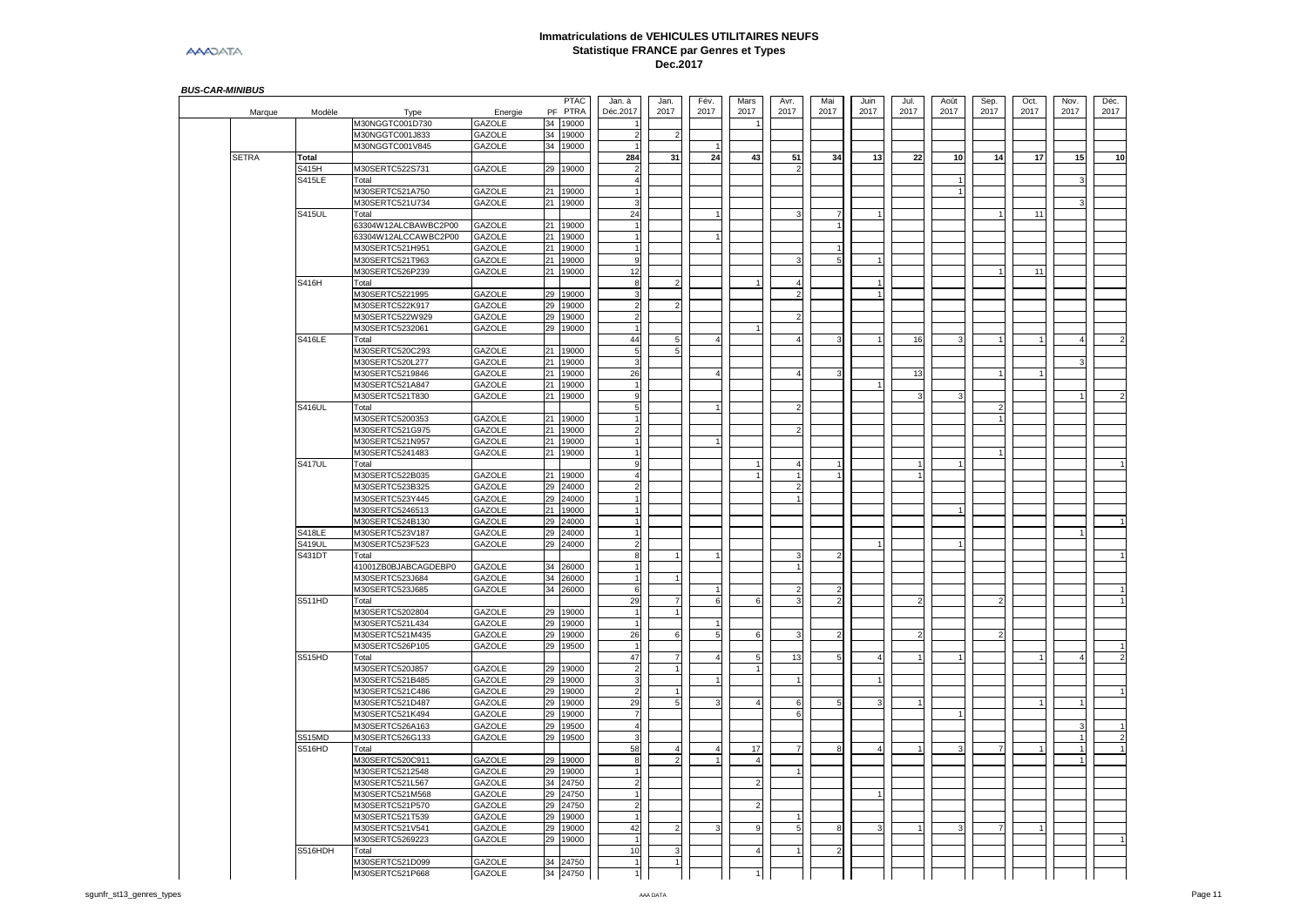. .

. .

|                |                     |                 |                    |    | PTAC     | Jan. à                  | Jan.           | Fév.           | Mars           | Avr. | Mai  | Juin | Jul.         | Août           | Sep.          | Oct. | Nov.           | Déc. |
|----------------|---------------------|-----------------|--------------------|----|----------|-------------------------|----------------|----------------|----------------|------|------|------|--------------|----------------|---------------|------|----------------|------|
| Marque         | Modèle              | Type            | Energie            | PF | PTRA     | Déc.2017                | 2017           | 2017           | 2017           | 2017 | 2017 | 2017 | 2017         | 2017           | 2017          | 2017 | 2017           | 2017 |
|                |                     | M30SERTC521R669 | <b>GAZOLE</b>      | 34 | 24750    |                         |                |                |                |      |      |      |              |                |               |      |                |      |
|                |                     | M30SERTC521R670 | GAZOLE             | 34 | 24750    |                         |                |                |                |      |      |      |              |                |               |      |                |      |
|                |                     | M30SERTC521S671 | GAZOLE             | 34 | 24750    |                         |                |                |                |      |      |      |              |                |               |      |                |      |
|                | S516MD              | M30SERTC5214514 | GAZOLE             | 29 | 19000    | $\overline{2}$          |                |                |                |      |      |      |              |                |               |      |                |      |
|                |                     |                 |                    |    |          |                         |                |                |                |      |      |      |              |                |               |      |                |      |
|                | <b>S517HD</b>       | Total           |                    |    |          | 17                      | $\mathcal{P}$  |                |                |      |      |      |              |                |               |      |                |      |
|                |                     | M30SERTC5217614 | GAZOLE             | 29 | 24750    |                         |                |                |                |      |      |      |              |                |               |      |                |      |
|                |                     | M30SERTC521A035 | <b>GAZOLE</b>      | 34 | 24750    |                         |                |                |                |      |      |      |              |                |               |      |                |      |
|                |                     | M30SERTC521T600 | GAZOLE             | 34 | 24750    | 12                      |                |                |                |      |      |      |              |                |               |      |                |      |
|                |                     |                 |                    |    |          |                         |                |                |                |      |      |      |              |                |               |      |                |      |
|                |                     | M30SERTC521U601 | GAZOLE             | 29 | 24750    |                         |                |                |                |      |      |      |              |                |               |      |                |      |
|                |                     | M30SERTC5258999 | GAZOLE             | 34 | 24750    |                         |                |                |                |      |      |      |              |                |               |      |                |      |
|                |                     | M30SERTC526T085 | GAZOLE             |    | 34 24750 |                         |                |                |                |      |      |      |              |                |               |      |                |      |
|                | S517HDH             | Total           |                    |    |          |                         |                |                |                |      |      |      |              |                |               |      |                |      |
|                |                     |                 |                    |    |          |                         |                |                |                |      |      |      |              |                |               |      |                |      |
|                |                     | M30SERTC521D681 | GAZOLE             |    | 34 24750 | $\mathbf{3}$            |                |                |                |      |      |      |              |                |               |      |                |      |
|                |                     | M30SERTC521J687 | <b>GAZOLE</b>      |    | 34 24750 | $\mathbf{1}$            |                |                |                |      |      |      |              |                |               |      |                |      |
|                | S519HD              | Total           |                    |    |          | $\overline{7}$          |                |                |                |      |      |      |              |                |               |      |                |      |
|                |                     | M30SERTC521J625 | GAZOLE             |    | 29 24350 | $\overline{1}$          |                | $\overline{1}$ |                |      |      |      |              |                |               |      |                |      |
|                |                     |                 |                    |    |          |                         |                |                |                |      |      |      |              |                |               |      |                |      |
|                |                     | M30SERTC521R633 | GAZOLE             |    | 34 24350 |                         |                |                |                |      |      |      |              |                |               |      |                |      |
|                |                     | M30SERTC526J039 | <b>GAZOLE</b>      |    | 29 24750 | $\overline{\mathbf{c}}$ |                |                |                |      |      |      |              |                |               |      |                |      |
| <b>SOLARIS</b> | Total               |                 |                    |    |          | 20                      |                |                |                |      |      |      |              |                |               | 5    |                |      |
|                | URBINO 12           | Total           |                    |    |          | 13                      |                |                |                |      |      |      |              |                |               | 5    |                |      |
|                |                     |                 |                    |    |          |                         |                |                |                |      |      |      |              |                |               | 5    |                |      |
|                |                     | M30SLATC2948270 | GAZOLE             |    | 29 19000 | 11                      |                |                |                |      |      |      |              |                |               |      |                |      |
|                |                     | M30SLATC295T060 | <b>GAZOLE</b>      |    | 29 19000 | $\overline{2}$          |                |                |                |      |      |      |              |                |               |      |                |      |
|                | URBINO 18           | Total           |                    |    |          |                         |                |                |                |      |      |      |              |                |               |      |                |      |
|                |                     | M30SLATC2944072 | GAZOLE             | 29 | 30000    | $\boldsymbol{\Delta}$   |                |                |                |      |      |      |              | $\overline{A}$ |               |      |                |      |
|                |                     | M30SLATC294N116 | <b>GAZ NAT.VEH</b> | 24 | 30000    |                         |                |                |                |      |      |      |              |                |               |      |                |      |
|                |                     |                 |                    |    |          |                         |                |                |                |      |      |      |              |                |               |      |                |      |
|                | URBINO <sub>8</sub> | M30SLATC293D567 | <b>ELECTRIC</b>    | 23 | 14500    |                         |                |                |                |      |      |      |              |                |               |      |                |      |
| <b>TEMSA</b>   | Total               |                 |                    |    |          | 235                     | $\Delta$       | 8              | 21             | 9    | 16   | 18   | 14           | 48             | 17            | 22   | $\overline{7}$ |      |
|                | HD <sub>13</sub>    | Total           |                    |    |          |                         |                |                |                |      |      |      |              |                | $\mathcal{D}$ |      |                |      |
|                |                     | M30TGSTC003S398 | GAZOLE             | 29 | 19000    |                         |                |                |                |      |      |      |              |                |               |      |                |      |
|                |                     |                 |                    |    |          |                         |                |                |                |      |      |      |              |                |               |      |                |      |
|                |                     | M30TGSTC003Y440 | GAZOLE             |    | 29 19000 |                         |                |                |                |      |      |      |              |                |               |      |                |      |
|                | LD12SB              | Total           |                    |    |          | 73                      |                |                |                |      |      |      | 5            | 24             | 12            | 15   |                |      |
|                |                     | M30TGSTC0033348 | GAZOLE             | 18 | 19000    | $\mathbf{3}$            |                |                |                |      |      |      | $\mathbf{B}$ |                |               |      |                |      |
|                |                     | M30TGSTC003E420 | GAZOLE             | 18 | 19000    | $\overline{2}$          |                |                |                |      |      |      |              |                |               |      |                |      |
|                |                     |                 |                    |    |          |                         |                |                |                |      |      |      |              |                |               |      |                |      |
|                |                     | M30TGSTC003F421 | GAZOLE             | 18 | 19000    | 43                      |                |                |                |      |      |      |              | 24             |               | 10   |                |      |
|                |                     | M30TGSTC003H423 | <b>GAZOLE</b>      | 18 | 19000    | 10                      |                |                |                |      |      |      |              |                |               |      |                |      |
|                |                     | M30TGSTC003J231 | GAZOLE             | 18 | 19000    | $\overline{4}$          |                |                |                |      |      |      |              |                |               |      |                |      |
|                |                     | M30TGSTC003K232 | GAZOLE             | 18 | 19000    | 11                      |                |                | 8              |      |      | 1    |              |                |               |      |                |      |
|                |                     |                 |                    |    |          |                         |                |                |                |      |      |      |              |                |               |      |                |      |
|                | LD13SB              | Total           |                    |    |          | 35                      |                |                |                |      |      | 11   |              | 12             |               |      |                |      |
|                |                     | M30TGSTC003L233 | GAZOLE             | 18 | 19000    | 11                      |                |                |                |      |      | 9    |              | $\overline{1}$ |               |      |                |      |
|                |                     | M30TGSTC003M234 | GAZOLE             | 18 | 19000    |                         |                |                |                |      |      |      |              |                |               |      |                |      |
|                |                     | M30TGSTC003P394 | GAZOLE             | 18 | 19000    | $\mathcal{D}$           |                |                |                |      |      |      |              |                |               |      |                |      |
|                |                     |                 |                    |    |          |                         |                |                |                |      |      |      |              |                |               |      |                |      |
|                |                     | M30TGSTC003P395 | GAZOLE             | 18 | 19000    | 20                      |                |                |                |      |      |      |              | 11             |               |      |                |      |
|                | LDC12               | M30ECHTC0016286 | GAZOLE             | 29 | 19000    | $\mathbf{1}$            |                |                |                |      |      |      |              |                |               |      |                |      |
|                | LDC13               | Total           |                    |    |          | $\overline{4}$          |                |                |                |      |      |      |              |                |               |      |                |      |
|                |                     | M30ECHTC001P294 | <b>GAZOLE</b>      | 29 | 19000    | $\overline{1}$          |                |                |                |      |      |      |              |                |               |      |                |      |
|                |                     |                 |                    |    |          |                         |                |                |                |      |      |      |              |                |               |      |                |      |
|                |                     | M30TGSTC0032250 | GAZOLE             | 29 | 19000    |                         |                |                |                |      |      |      |              |                |               |      |                |      |
|                |                     | M30TGSTC003K390 | GAZOLE             |    | 29 19000 |                         |                |                |                |      |      |      |              |                |               |      |                |      |
|                |                     | M30TGSTC003L391 | GAZOLE             | 29 | 19000    |                         |                |                |                |      |      |      |              |                |               |      |                |      |
|                | MD7                 | Total           |                    |    |          | 48                      |                |                |                |      |      |      |              |                |               | 6    | 5              |      |
|                |                     |                 | GAZOLE             |    | 12 10000 | 31                      | $\overline{1}$ | $\mathcal{D}$  |                |      |      |      |              |                |               |      |                |      |
|                |                     | M30TGSTC003J291 |                    |    |          |                         |                |                |                |      |      |      |              |                |               |      |                |      |
|                |                     | M30TGSTC003M331 | GAZOLE             |    | 12 10000 | $\overline{2}$          |                |                |                |      |      |      |              |                |               |      |                |      |
|                |                     | M30TGSTC003S470 | <b>GAZOLE</b>      | 12 | 10000    | 6                       |                |                |                |      |      |      |              |                |               |      |                |      |
|                |                     | M30TGSTC003U400 | GAZOLE             | 12 | 10000    | -9                      |                |                |                |      |      |      |              |                |               |      |                |      |
|                | MD <sub>9</sub>     | Total           |                    |    |          | 14                      |                |                |                |      |      |      | 3            |                |               |      |                |      |
|                |                     |                 |                    |    |          |                         |                |                |                |      |      |      |              |                |               |      |                |      |
|                |                     | M30TGSTC003F360 | GAZOLE             |    | 18 14440 | 11                      |                |                |                |      |      |      | 3            |                |               |      |                |      |
|                |                     | M30TGSTC003J267 | GAZOLE             |    | 18 14440 | $\mathbf{3}$            |                |                |                |      |      |      |              |                |               |      |                |      |
|                | MD9 LE              | Total           |                    |    |          | <b>q</b>                |                |                |                |      |      |      |              |                |               |      |                |      |
|                |                     | M30TGSTC003H265 | GAZOLE             | 18 | 14440    | 8                       |                |                |                |      |      |      |              |                |               |      |                |      |
|                |                     |                 |                    |    |          |                         |                |                |                |      |      |      |              |                |               |      |                |      |
|                |                     | M30TGSTC003P201 | GAZOLE             |    | 18 14440 |                         |                |                |                |      |      |      |              |                |               |      |                |      |
|                | <b>SAFARI</b>       | Total           |                    |    |          | 49                      |                | 5              | 6              |      | 12   |      |              |                |               |      |                |      |
|                |                     | M30TGSTC0031346 | GAZOLE             |    | 29 19000 | 5                       |                |                |                |      |      |      |              |                |               |      |                |      |
|                |                     | M30TGSTC0034252 | GAZOLE             | 29 | 19000    |                         |                |                |                |      |      |      |              |                |               |      |                |      |
|                |                     |                 |                    |    |          |                         |                |                |                |      |      |      |              |                |               |      |                |      |
|                |                     | M30TGSTC0039257 | GAZOLE             | 29 | 19000    | $\boldsymbol{\Delta}$   |                |                |                |      |      |      |              |                |               |      |                |      |
|                |                     | M30TGSTC003A319 | GAZOLE             | 29 | 19000    |                         |                |                |                |      |      |      |              |                |               |      |                |      |
|                |                     |                 |                    |    |          |                         |                |                |                |      |      |      |              |                |               |      |                |      |
|                |                     |                 | GAZOLE             | 29 | 19000    |                         |                |                |                |      |      |      |              |                |               |      |                |      |
|                |                     | M30TGSTC003E262 |                    |    |          |                         |                |                |                |      |      |      |              |                |               |      |                |      |
|                |                     | M30TGSTC003M295 | GAZOLE             | 29 | 19000    |                         |                |                |                |      |      |      |              |                |               |      |                |      |
|                |                     | M30TGSTC003U339 | GAZOLE             |    | 29 19000 | 8                       |                |                | $\overline{2}$ |      |      |      |              |                |               |      |                |      |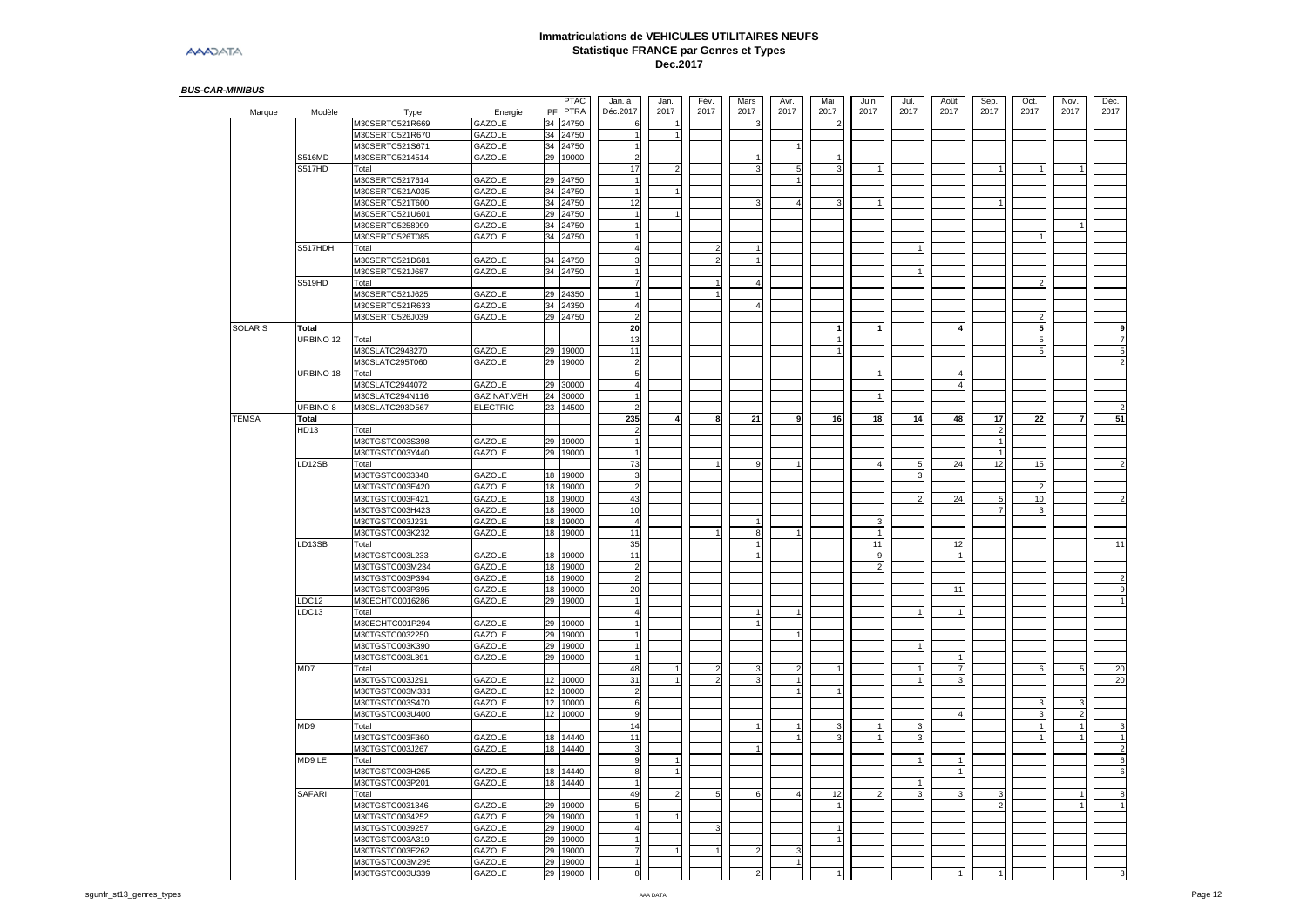| PF PTRA<br>Déc.2017<br>2017<br>2017<br>2017<br>2017<br>2017<br>2017<br>2017<br>Marque<br>Modèle<br>Type<br>Energie<br>M30TGSTC003V340<br>29 19000<br>GAZOLE<br>14<br>6<br>M30TGSTC003V437<br>GAZOLE<br>29 19000<br>M30TGSTC003Y343<br>GAZOLE<br>29 19000<br>VAN HOOL<br>108<br>18<br>21<br>10 <sub>1</sub><br>23<br>17<br>Total<br>$\overline{A}$<br>4<br><b>EX15</b><br>M30VAHTC058Z861<br>GAZOLE<br>29<br>19000<br>$\overline{2}$<br>EX16<br>40<br>Total<br>$\overline{A}$<br>8<br>91X2LE16SH2371DA0130<br>GAZOLE<br>29 19000<br>91X2LE16SH2371DA0134<br>GAZOLE<br>29<br>19000<br>91X2LE16SH2371DM0134<br><b>GAZOLE</b><br>29<br>19000<br>6<br>3<br>M30VAHTC0590013<br>GAZOLE<br>29<br>19000<br>$\overline{2}$<br>M30VAHTC0598021<br>GAZOLE<br>29<br>19000<br>$\mathcal{P}$<br>GAZOLE<br>29<br>14<br>M30VAHTC0640177<br>19000<br>6<br>29 19000<br>M30VAHTC064S169<br>GAZOLE<br>EX16HIGH<br>91X3LE16SS3368DA0130<br>GAZOLE<br>34<br>24500<br>EX17<br>Total<br>3<br>M30VAHTC057B935<br>GAZOLE<br>29 24500<br>1<br>M30VAHTC063F703<br>GAZOLE<br>26000<br>34<br>EX17HIGH<br>Total<br>-9<br>$\overline{2}$<br>6<br>91X3LE17SS3368DA0130<br>GAZOLE<br>34<br>24500<br>8<br>5<br>91X3LE17SS3368DM0334<br>GAZOLE<br>34<br>24500<br><b>TDX21</b><br>Total<br>5<br>$\overline{1}$<br>$\mathcal{P}$<br>M30VAHTC0593185<br>GAZOLE<br>34<br>26000<br>$\overline{1}$<br>M30VAHTC0597189<br>GAZOLE<br>34<br>26000<br>GAZOLE<br>34<br>M30VAHTC063M552<br>26000<br>$\overline{\mathbf{c}}$<br>TDX27<br>Total<br>6<br>2<br>M30VAHTC057W762<br>GAZOLE<br>26000<br>34<br>$\overline{\phantom{a}}$<br>M30VAHTC0639539<br>GAZOLE<br>34<br>26000<br><b>TX11</b><br>Total<br>$\mathcal{P}$<br>GAZOLE<br>M30VAHTC058J226<br>29<br>18000<br>GAZOLE<br>29 18000<br>M30VAHTC058R235<br>TX15<br>Total<br><b>GAZOLE</b><br>24500<br>M30VAHTC0574795<br>34 | 2017 |   | 2017 | 2017 | $\overline{2}$ | 2017<br>$\mathbf{A}$ |
|------------------------------------------------------------------------------------------------------------------------------------------------------------------------------------------------------------------------------------------------------------------------------------------------------------------------------------------------------------------------------------------------------------------------------------------------------------------------------------------------------------------------------------------------------------------------------------------------------------------------------------------------------------------------------------------------------------------------------------------------------------------------------------------------------------------------------------------------------------------------------------------------------------------------------------------------------------------------------------------------------------------------------------------------------------------------------------------------------------------------------------------------------------------------------------------------------------------------------------------------------------------------------------------------------------------------------------------------------------------------------------------------------------------------------------------------------------------------------------------------------------------------------------------------------------------------------------------------------------------------------------------------------------------------------------------------------------------------------------------------------------------------------------------------------------------------------|------|---|------|------|----------------|----------------------|
|                                                                                                                                                                                                                                                                                                                                                                                                                                                                                                                                                                                                                                                                                                                                                                                                                                                                                                                                                                                                                                                                                                                                                                                                                                                                                                                                                                                                                                                                                                                                                                                                                                                                                                                                                                                                                              |      |   |      |      |                |                      |
|                                                                                                                                                                                                                                                                                                                                                                                                                                                                                                                                                                                                                                                                                                                                                                                                                                                                                                                                                                                                                                                                                                                                                                                                                                                                                                                                                                                                                                                                                                                                                                                                                                                                                                                                                                                                                              |      |   |      |      |                |                      |
|                                                                                                                                                                                                                                                                                                                                                                                                                                                                                                                                                                                                                                                                                                                                                                                                                                                                                                                                                                                                                                                                                                                                                                                                                                                                                                                                                                                                                                                                                                                                                                                                                                                                                                                                                                                                                              |      |   |      |      |                |                      |
|                                                                                                                                                                                                                                                                                                                                                                                                                                                                                                                                                                                                                                                                                                                                                                                                                                                                                                                                                                                                                                                                                                                                                                                                                                                                                                                                                                                                                                                                                                                                                                                                                                                                                                                                                                                                                              |      |   |      |      |                |                      |
|                                                                                                                                                                                                                                                                                                                                                                                                                                                                                                                                                                                                                                                                                                                                                                                                                                                                                                                                                                                                                                                                                                                                                                                                                                                                                                                                                                                                                                                                                                                                                                                                                                                                                                                                                                                                                              |      |   |      |      |                |                      |
|                                                                                                                                                                                                                                                                                                                                                                                                                                                                                                                                                                                                                                                                                                                                                                                                                                                                                                                                                                                                                                                                                                                                                                                                                                                                                                                                                                                                                                                                                                                                                                                                                                                                                                                                                                                                                              |      |   |      |      |                |                      |
|                                                                                                                                                                                                                                                                                                                                                                                                                                                                                                                                                                                                                                                                                                                                                                                                                                                                                                                                                                                                                                                                                                                                                                                                                                                                                                                                                                                                                                                                                                                                                                                                                                                                                                                                                                                                                              |      |   |      |      |                |                      |
|                                                                                                                                                                                                                                                                                                                                                                                                                                                                                                                                                                                                                                                                                                                                                                                                                                                                                                                                                                                                                                                                                                                                                                                                                                                                                                                                                                                                                                                                                                                                                                                                                                                                                                                                                                                                                              |      |   |      |      |                |                      |
|                                                                                                                                                                                                                                                                                                                                                                                                                                                                                                                                                                                                                                                                                                                                                                                                                                                                                                                                                                                                                                                                                                                                                                                                                                                                                                                                                                                                                                                                                                                                                                                                                                                                                                                                                                                                                              |      |   |      |      |                |                      |
|                                                                                                                                                                                                                                                                                                                                                                                                                                                                                                                                                                                                                                                                                                                                                                                                                                                                                                                                                                                                                                                                                                                                                                                                                                                                                                                                                                                                                                                                                                                                                                                                                                                                                                                                                                                                                              |      |   |      |      |                |                      |
|                                                                                                                                                                                                                                                                                                                                                                                                                                                                                                                                                                                                                                                                                                                                                                                                                                                                                                                                                                                                                                                                                                                                                                                                                                                                                                                                                                                                                                                                                                                                                                                                                                                                                                                                                                                                                              |      |   |      |      |                |                      |
|                                                                                                                                                                                                                                                                                                                                                                                                                                                                                                                                                                                                                                                                                                                                                                                                                                                                                                                                                                                                                                                                                                                                                                                                                                                                                                                                                                                                                                                                                                                                                                                                                                                                                                                                                                                                                              |      |   |      |      |                |                      |
|                                                                                                                                                                                                                                                                                                                                                                                                                                                                                                                                                                                                                                                                                                                                                                                                                                                                                                                                                                                                                                                                                                                                                                                                                                                                                                                                                                                                                                                                                                                                                                                                                                                                                                                                                                                                                              |      |   |      |      |                |                      |
|                                                                                                                                                                                                                                                                                                                                                                                                                                                                                                                                                                                                                                                                                                                                                                                                                                                                                                                                                                                                                                                                                                                                                                                                                                                                                                                                                                                                                                                                                                                                                                                                                                                                                                                                                                                                                              |      |   |      |      |                |                      |
|                                                                                                                                                                                                                                                                                                                                                                                                                                                                                                                                                                                                                                                                                                                                                                                                                                                                                                                                                                                                                                                                                                                                                                                                                                                                                                                                                                                                                                                                                                                                                                                                                                                                                                                                                                                                                              |      |   |      |      |                |                      |
|                                                                                                                                                                                                                                                                                                                                                                                                                                                                                                                                                                                                                                                                                                                                                                                                                                                                                                                                                                                                                                                                                                                                                                                                                                                                                                                                                                                                                                                                                                                                                                                                                                                                                                                                                                                                                              |      |   |      |      |                |                      |
|                                                                                                                                                                                                                                                                                                                                                                                                                                                                                                                                                                                                                                                                                                                                                                                                                                                                                                                                                                                                                                                                                                                                                                                                                                                                                                                                                                                                                                                                                                                                                                                                                                                                                                                                                                                                                              |      |   |      |      |                |                      |
|                                                                                                                                                                                                                                                                                                                                                                                                                                                                                                                                                                                                                                                                                                                                                                                                                                                                                                                                                                                                                                                                                                                                                                                                                                                                                                                                                                                                                                                                                                                                                                                                                                                                                                                                                                                                                              |      |   |      |      |                |                      |
|                                                                                                                                                                                                                                                                                                                                                                                                                                                                                                                                                                                                                                                                                                                                                                                                                                                                                                                                                                                                                                                                                                                                                                                                                                                                                                                                                                                                                                                                                                                                                                                                                                                                                                                                                                                                                              |      |   |      |      |                |                      |
|                                                                                                                                                                                                                                                                                                                                                                                                                                                                                                                                                                                                                                                                                                                                                                                                                                                                                                                                                                                                                                                                                                                                                                                                                                                                                                                                                                                                                                                                                                                                                                                                                                                                                                                                                                                                                              |      |   |      |      |                |                      |
|                                                                                                                                                                                                                                                                                                                                                                                                                                                                                                                                                                                                                                                                                                                                                                                                                                                                                                                                                                                                                                                                                                                                                                                                                                                                                                                                                                                                                                                                                                                                                                                                                                                                                                                                                                                                                              |      |   |      |      |                |                      |
|                                                                                                                                                                                                                                                                                                                                                                                                                                                                                                                                                                                                                                                                                                                                                                                                                                                                                                                                                                                                                                                                                                                                                                                                                                                                                                                                                                                                                                                                                                                                                                                                                                                                                                                                                                                                                              |      |   |      |      |                |                      |
|                                                                                                                                                                                                                                                                                                                                                                                                                                                                                                                                                                                                                                                                                                                                                                                                                                                                                                                                                                                                                                                                                                                                                                                                                                                                                                                                                                                                                                                                                                                                                                                                                                                                                                                                                                                                                              |      |   |      |      |                |                      |
|                                                                                                                                                                                                                                                                                                                                                                                                                                                                                                                                                                                                                                                                                                                                                                                                                                                                                                                                                                                                                                                                                                                                                                                                                                                                                                                                                                                                                                                                                                                                                                                                                                                                                                                                                                                                                              |      |   |      |      |                |                      |
|                                                                                                                                                                                                                                                                                                                                                                                                                                                                                                                                                                                                                                                                                                                                                                                                                                                                                                                                                                                                                                                                                                                                                                                                                                                                                                                                                                                                                                                                                                                                                                                                                                                                                                                                                                                                                              |      |   |      |      |                |                      |
|                                                                                                                                                                                                                                                                                                                                                                                                                                                                                                                                                                                                                                                                                                                                                                                                                                                                                                                                                                                                                                                                                                                                                                                                                                                                                                                                                                                                                                                                                                                                                                                                                                                                                                                                                                                                                              |      |   |      |      |                |                      |
|                                                                                                                                                                                                                                                                                                                                                                                                                                                                                                                                                                                                                                                                                                                                                                                                                                                                                                                                                                                                                                                                                                                                                                                                                                                                                                                                                                                                                                                                                                                                                                                                                                                                                                                                                                                                                              |      |   |      |      |                |                      |
|                                                                                                                                                                                                                                                                                                                                                                                                                                                                                                                                                                                                                                                                                                                                                                                                                                                                                                                                                                                                                                                                                                                                                                                                                                                                                                                                                                                                                                                                                                                                                                                                                                                                                                                                                                                                                              |      |   |      |      |                |                      |
|                                                                                                                                                                                                                                                                                                                                                                                                                                                                                                                                                                                                                                                                                                                                                                                                                                                                                                                                                                                                                                                                                                                                                                                                                                                                                                                                                                                                                                                                                                                                                                                                                                                                                                                                                                                                                              |      |   |      |      |                |                      |
|                                                                                                                                                                                                                                                                                                                                                                                                                                                                                                                                                                                                                                                                                                                                                                                                                                                                                                                                                                                                                                                                                                                                                                                                                                                                                                                                                                                                                                                                                                                                                                                                                                                                                                                                                                                                                              |      |   |      |      |                |                      |
|                                                                                                                                                                                                                                                                                                                                                                                                                                                                                                                                                                                                                                                                                                                                                                                                                                                                                                                                                                                                                                                                                                                                                                                                                                                                                                                                                                                                                                                                                                                                                                                                                                                                                                                                                                                                                              |      |   |      |      |                |                      |
|                                                                                                                                                                                                                                                                                                                                                                                                                                                                                                                                                                                                                                                                                                                                                                                                                                                                                                                                                                                                                                                                                                                                                                                                                                                                                                                                                                                                                                                                                                                                                                                                                                                                                                                                                                                                                              |      |   |      |      |                |                      |
|                                                                                                                                                                                                                                                                                                                                                                                                                                                                                                                                                                                                                                                                                                                                                                                                                                                                                                                                                                                                                                                                                                                                                                                                                                                                                                                                                                                                                                                                                                                                                                                                                                                                                                                                                                                                                              |      |   |      |      |                |                      |
|                                                                                                                                                                                                                                                                                                                                                                                                                                                                                                                                                                                                                                                                                                                                                                                                                                                                                                                                                                                                                                                                                                                                                                                                                                                                                                                                                                                                                                                                                                                                                                                                                                                                                                                                                                                                                              |      |   |      |      |                |                      |
|                                                                                                                                                                                                                                                                                                                                                                                                                                                                                                                                                                                                                                                                                                                                                                                                                                                                                                                                                                                                                                                                                                                                                                                                                                                                                                                                                                                                                                                                                                                                                                                                                                                                                                                                                                                                                              |      |   |      |      |                |                      |
| M30VAHTC063J840<br>GAZOLE<br>29 19000                                                                                                                                                                                                                                                                                                                                                                                                                                                                                                                                                                                                                                                                                                                                                                                                                                                                                                                                                                                                                                                                                                                                                                                                                                                                                                                                                                                                                                                                                                                                                                                                                                                                                                                                                                                        |      |   |      |      |                |                      |
| M30VAHTC063K841<br>GAZOLE<br>29<br>19000                                                                                                                                                                                                                                                                                                                                                                                                                                                                                                                                                                                                                                                                                                                                                                                                                                                                                                                                                                                                                                                                                                                                                                                                                                                                                                                                                                                                                                                                                                                                                                                                                                                                                                                                                                                     |      |   |      |      |                |                      |
| 20<br>TX16<br>Total<br>q                                                                                                                                                                                                                                                                                                                                                                                                                                                                                                                                                                                                                                                                                                                                                                                                                                                                                                                                                                                                                                                                                                                                                                                                                                                                                                                                                                                                                                                                                                                                                                                                                                                                                                                                                                                                     |      |   |      |      |                |                      |
| GAZOLE<br>29<br>91X2LX16SH2371DM0134<br>19000<br>$\overline{1}$                                                                                                                                                                                                                                                                                                                                                                                                                                                                                                                                                                                                                                                                                                                                                                                                                                                                                                                                                                                                                                                                                                                                                                                                                                                                                                                                                                                                                                                                                                                                                                                                                                                                                                                                                              |      |   |      |      |                |                      |
| M30VAHTC0572890<br>GAZOLE<br>34<br>24500                                                                                                                                                                                                                                                                                                                                                                                                                                                                                                                                                                                                                                                                                                                                                                                                                                                                                                                                                                                                                                                                                                                                                                                                                                                                                                                                                                                                                                                                                                                                                                                                                                                                                                                                                                                     |      |   |      |      |                |                      |
| M30VAHTC057C803<br>GAZOLE<br>34<br>24500<br>$\overline{1}$                                                                                                                                                                                                                                                                                                                                                                                                                                                                                                                                                                                                                                                                                                                                                                                                                                                                                                                                                                                                                                                                                                                                                                                                                                                                                                                                                                                                                                                                                                                                                                                                                                                                                                                                                                   |      |   |      |      |                |                      |
| M30VAHTC057K811<br>GAZOLE<br>34<br>24500<br>$\overline{1}$                                                                                                                                                                                                                                                                                                                                                                                                                                                                                                                                                                                                                                                                                                                                                                                                                                                                                                                                                                                                                                                                                                                                                                                                                                                                                                                                                                                                                                                                                                                                                                                                                                                                                                                                                                   |      |   |      |      |                |                      |
|                                                                                                                                                                                                                                                                                                                                                                                                                                                                                                                                                                                                                                                                                                                                                                                                                                                                                                                                                                                                                                                                                                                                                                                                                                                                                                                                                                                                                                                                                                                                                                                                                                                                                                                                                                                                                              |      |   |      |      |                |                      |
| M30VAHTC057Z862<br>GAZOLE<br>34<br>24500                                                                                                                                                                                                                                                                                                                                                                                                                                                                                                                                                                                                                                                                                                                                                                                                                                                                                                                                                                                                                                                                                                                                                                                                                                                                                                                                                                                                                                                                                                                                                                                                                                                                                                                                                                                     |      |   |      |      |                |                      |
| 29<br>M30VAHTC058S430<br>GAZOLE<br>19000<br>-9<br>6                                                                                                                                                                                                                                                                                                                                                                                                                                                                                                                                                                                                                                                                                                                                                                                                                                                                                                                                                                                                                                                                                                                                                                                                                                                                                                                                                                                                                                                                                                                                                                                                                                                                                                                                                                          |      |   |      |      |                |                      |
| M30VAHTC0633666<br>GAZOLE<br>34<br>24500                                                                                                                                                                                                                                                                                                                                                                                                                                                                                                                                                                                                                                                                                                                                                                                                                                                                                                                                                                                                                                                                                                                                                                                                                                                                                                                                                                                                                                                                                                                                                                                                                                                                                                                                                                                     |      |   |      |      |                |                      |
| M30VAHTC0634667<br>GAZOLE<br>34<br>24500                                                                                                                                                                                                                                                                                                                                                                                                                                                                                                                                                                                                                                                                                                                                                                                                                                                                                                                                                                                                                                                                                                                                                                                                                                                                                                                                                                                                                                                                                                                                                                                                                                                                                                                                                                                     |      |   |      |      |                |                      |
| 34<br>M30VAHTC063U585<br>24500<br>GAZOLE                                                                                                                                                                                                                                                                                                                                                                                                                                                                                                                                                                                                                                                                                                                                                                                                                                                                                                                                                                                                                                                                                                                                                                                                                                                                                                                                                                                                                                                                                                                                                                                                                                                                                                                                                                                     |      |   |      |      |                |                      |
| M30VAHTC070F829<br>GAZOLE<br>34 26000                                                                                                                                                                                                                                                                                                                                                                                                                                                                                                                                                                                                                                                                                                                                                                                                                                                                                                                                                                                                                                                                                                                                                                                                                                                                                                                                                                                                                                                                                                                                                                                                                                                                                                                                                                                        |      |   |      |      |                |                      |
| $\overline{TX17}$<br>11<br>Total                                                                                                                                                                                                                                                                                                                                                                                                                                                                                                                                                                                                                                                                                                                                                                                                                                                                                                                                                                                                                                                                                                                                                                                                                                                                                                                                                                                                                                                                                                                                                                                                                                                                                                                                                                                             |      |   |      |      |                |                      |
| 34<br>M30VAHTC055L232<br>GAZOLE<br>24500                                                                                                                                                                                                                                                                                                                                                                                                                                                                                                                                                                                                                                                                                                                                                                                                                                                                                                                                                                                                                                                                                                                                                                                                                                                                                                                                                                                                                                                                                                                                                                                                                                                                                                                                                                                     |      |   |      |      |                |                      |
| GAZOLE<br>34<br>24500<br>M30VAHTC0578835                                                                                                                                                                                                                                                                                                                                                                                                                                                                                                                                                                                                                                                                                                                                                                                                                                                                                                                                                                                                                                                                                                                                                                                                                                                                                                                                                                                                                                                                                                                                                                                                                                                                                                                                                                                     |      |   |      |      |                |                      |
| M30VAHTC057K908<br>GAZOLE<br>34<br>24500                                                                                                                                                                                                                                                                                                                                                                                                                                                                                                                                                                                                                                                                                                                                                                                                                                                                                                                                                                                                                                                                                                                                                                                                                                                                                                                                                                                                                                                                                                                                                                                                                                                                                                                                                                                     |      |   |      |      |                |                      |
| M30VAHTC057M910<br>GAZOLE<br>34<br>24500                                                                                                                                                                                                                                                                                                                                                                                                                                                                                                                                                                                                                                                                                                                                                                                                                                                                                                                                                                                                                                                                                                                                                                                                                                                                                                                                                                                                                                                                                                                                                                                                                                                                                                                                                                                     |      |   |      |      |                |                      |
| M30VAHTC057S819<br>GAZOLE<br>34 24500                                                                                                                                                                                                                                                                                                                                                                                                                                                                                                                                                                                                                                                                                                                                                                                                                                                                                                                                                                                                                                                                                                                                                                                                                                                                                                                                                                                                                                                                                                                                                                                                                                                                                                                                                                                        |      |   |      |      |                |                      |
| <b>GAZOLE</b><br>34<br>24500<br>M30VAHTC0596116                                                                                                                                                                                                                                                                                                                                                                                                                                                                                                                                                                                                                                                                                                                                                                                                                                                                                                                                                                                                                                                                                                                                                                                                                                                                                                                                                                                                                                                                                                                                                                                                                                                                                                                                                                              |      |   |      |      |                |                      |
| 34<br>M30VAHTC063B638<br>GAZOLE<br>24500                                                                                                                                                                                                                                                                                                                                                                                                                                                                                                                                                                                                                                                                                                                                                                                                                                                                                                                                                                                                                                                                                                                                                                                                                                                                                                                                                                                                                                                                                                                                                                                                                                                                                                                                                                                     |      |   |      |      |                |                      |
| M30VAHTC063H644<br>GAZOLE<br>34<br>24500                                                                                                                                                                                                                                                                                                                                                                                                                                                                                                                                                                                                                                                                                                                                                                                                                                                                                                                                                                                                                                                                                                                                                                                                                                                                                                                                                                                                                                                                                                                                                                                                                                                                                                                                                                                     |      |   |      |      |                |                      |
|                                                                                                                                                                                                                                                                                                                                                                                                                                                                                                                                                                                                                                                                                                                                                                                                                                                                                                                                                                                                                                                                                                                                                                                                                                                                                                                                                                                                                                                                                                                                                                                                                                                                                                                                                                                                                              |      |   |      |      |                |                      |
| 34 24500<br>M30VAHTC063W587<br>GAZOLE                                                                                                                                                                                                                                                                                                                                                                                                                                                                                                                                                                                                                                                                                                                                                                                                                                                                                                                                                                                                                                                                                                                                                                                                                                                                                                                                                                                                                                                                                                                                                                                                                                                                                                                                                                                        |      |   |      |      |                |                      |
| <b>TX18</b><br>Total                                                                                                                                                                                                                                                                                                                                                                                                                                                                                                                                                                                                                                                                                                                                                                                                                                                                                                                                                                                                                                                                                                                                                                                                                                                                                                                                                                                                                                                                                                                                                                                                                                                                                                                                                                                                         |      |   |      |      |                |                      |
| M30VAHTC059B121<br>GAZOLE<br>34<br>24500                                                                                                                                                                                                                                                                                                                                                                                                                                                                                                                                                                                                                                                                                                                                                                                                                                                                                                                                                                                                                                                                                                                                                                                                                                                                                                                                                                                                                                                                                                                                                                                                                                                                                                                                                                                     |      |   |      |      |                |                      |
| 34<br>GAZOLE<br>24500<br>M30VAHTC059E124                                                                                                                                                                                                                                                                                                                                                                                                                                                                                                                                                                                                                                                                                                                                                                                                                                                                                                                                                                                                                                                                                                                                                                                                                                                                                                                                                                                                                                                                                                                                                                                                                                                                                                                                                                                     |      |   |      |      |                |                      |
| M30VAHTC0631495<br>GAZOLE<br>34 24500<br>$\overline{1}$                                                                                                                                                                                                                                                                                                                                                                                                                                                                                                                                                                                                                                                                                                                                                                                                                                                                                                                                                                                                                                                                                                                                                                                                                                                                                                                                                                                                                                                                                                                                                                                                                                                                                                                                                                      |      |   |      |      |                |                      |
| <b>VDL BUS</b><br>92<br>11<br>15<br>19<br>Total<br>8<br>5                                                                                                                                                                                                                                                                                                                                                                                                                                                                                                                                                                                                                                                                                                                                                                                                                                                                                                                                                                                                                                                                                                                                                                                                                                                                                                                                                                                                                                                                                                                                                                                                                                                                                                                                                                    |      | 2 |      |      | $\overline{2}$ | 13                   |
| FDD <sub>2</sub><br>Total<br>8<br>$\overline{2}$                                                                                                                                                                                                                                                                                                                                                                                                                                                                                                                                                                                                                                                                                                                                                                                                                                                                                                                                                                                                                                                                                                                                                                                                                                                                                                                                                                                                                                                                                                                                                                                                                                                                                                                                                                             |      |   |      |      |                |                      |
| M30VDLTC040N242<br>GAZOLE<br>34 26000<br>$\overline{2}$                                                                                                                                                                                                                                                                                                                                                                                                                                                                                                                                                                                                                                                                                                                                                                                                                                                                                                                                                                                                                                                                                                                                                                                                                                                                                                                                                                                                                                                                                                                                                                                                                                                                                                                                                                      |      |   |      |      |                |                      |
|                                                                                                                                                                                                                                                                                                                                                                                                                                                                                                                                                                                                                                                                                                                                                                                                                                                                                                                                                                                                                                                                                                                                                                                                                                                                                                                                                                                                                                                                                                                                                                                                                                                                                                                                                                                                                              |      |   |      |      |                |                      |
|                                                                                                                                                                                                                                                                                                                                                                                                                                                                                                                                                                                                                                                                                                                                                                                                                                                                                                                                                                                                                                                                                                                                                                                                                                                                                                                                                                                                                                                                                                                                                                                                                                                                                                                                                                                                                              |      |   |      |      |                |                      |
| M30VDLTC040P243<br>GAZOLE<br>34<br>26000                                                                                                                                                                                                                                                                                                                                                                                                                                                                                                                                                                                                                                                                                                                                                                                                                                                                                                                                                                                                                                                                                                                                                                                                                                                                                                                                                                                                                                                                                                                                                                                                                                                                                                                                                                                     |      |   |      |      |                |                      |
| GAZOLE<br>34<br>M30VDLTC110T627<br>26000                                                                                                                                                                                                                                                                                                                                                                                                                                                                                                                                                                                                                                                                                                                                                                                                                                                                                                                                                                                                                                                                                                                                                                                                                                                                                                                                                                                                                                                                                                                                                                                                                                                                                                                                                                                     |      |   |      |      |                |                      |
| FHD <sub>2</sub><br>61<br>16<br>Total<br>8                                                                                                                                                                                                                                                                                                                                                                                                                                                                                                                                                                                                                                                                                                                                                                                                                                                                                                                                                                                                                                                                                                                                                                                                                                                                                                                                                                                                                                                                                                                                                                                                                                                                                                                                                                                   |      |   |      |      |                |                      |
| M30VDLTC027V809<br>GAZOLE<br>29 19000<br>$\overline{1}$<br>29 24600<br>$\overline{2}$<br>M30VDLTC029Y810<br>GAZOLE<br>1<br>1                                                                                                                                                                                                                                                                                                                                                                                                                                                                                                                                                                                                                                                                                                                                                                                                                                                                                                                                                                                                                                                                                                                                                                                                                                                                                                                                                                                                                                                                                                                                                                                                                                                                                                 |      |   |      |      |                |                      |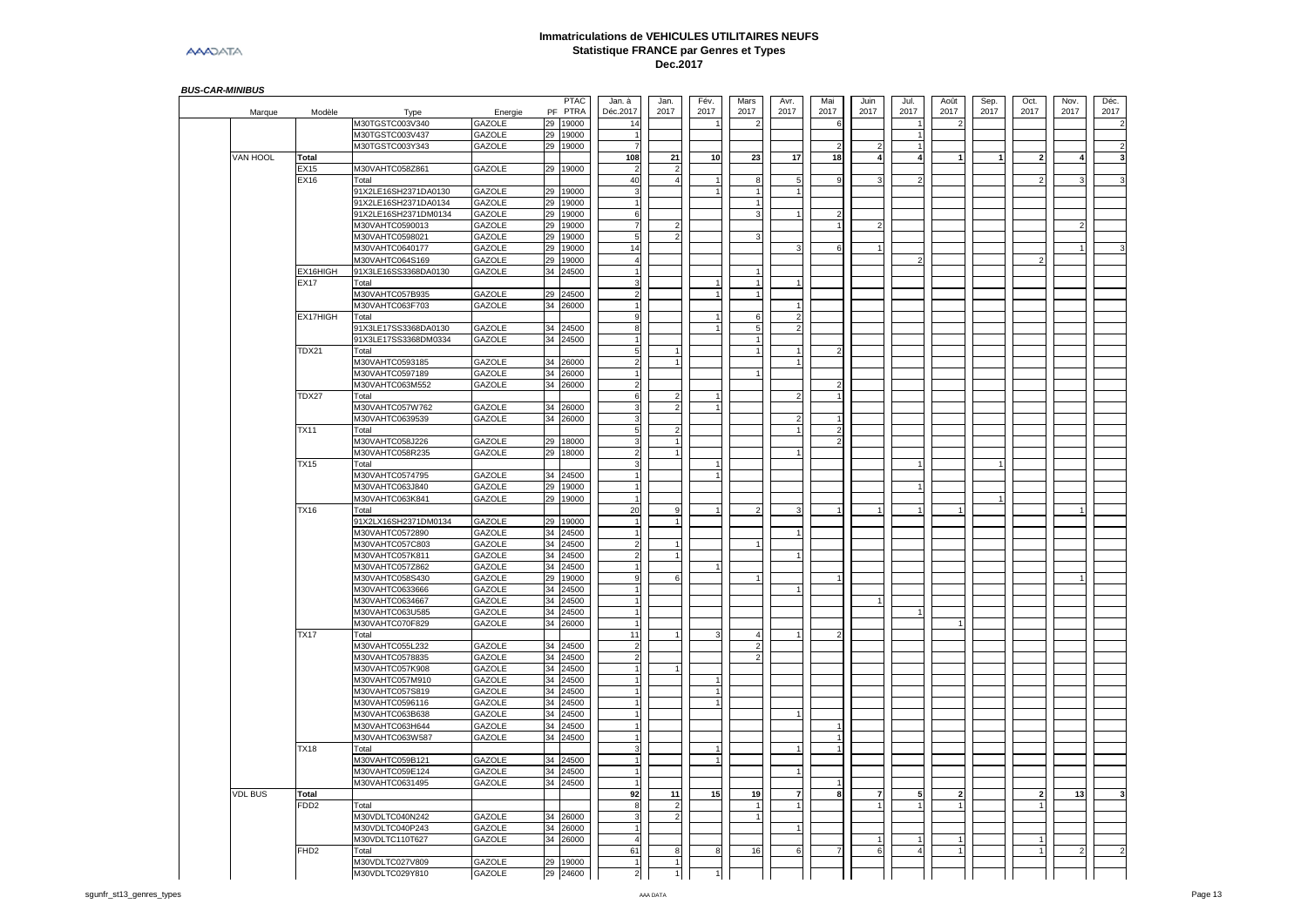# **Immatriculations de VEHICULES UTILITAIRES NEUFS Statistique FRANCE par Genres et Types Dec.2017**

|                    |                  |                                         |                       |    | PTAC              | Jan, à                 | Jan.           | Fév.<br>2017 | Mars                 | Avr. | Mai<br>2017    | Juin | Jul. | Août<br>2017 | Sep.<br>2017 | Oct. | Nov.<br>2017  | Déc. |
|--------------------|------------------|-----------------------------------------|-----------------------|----|-------------------|------------------------|----------------|--------------|----------------------|------|----------------|------|------|--------------|--------------|------|---------------|------|
| Marque             | Modèle           | Type                                    | Energie               | PF | PTRA              | Déc.2017               | 2017           |              | 2017                 | 2017 |                | 2017 | 2017 |              |              | 2017 |               | 2017 |
|                    |                  | M30VDLTC034U316                         | GAZOLE                |    | 29 19000          |                        |                |              |                      |      |                |      |      |              |              |      |               |      |
|                    |                  | M30VDLTC0544500                         | GAZOLE                | 29 | 19000             |                        |                |              |                      |      |                |      |      |              |              |      |               |      |
|                    |                  | M30VDLTC0548152                         | GAZOLE                | 29 | 19000             | 10                     |                |              |                      |      |                |      |      |              |              |      |               |      |
|                    |                  | M30VDLTC0548188                         | GAZOLE                | 29 | 19000             | $\boldsymbol{\Lambda}$ | $\overline{a}$ |              |                      |      |                |      |      |              |              |      |               |      |
|                    |                  | M30VDLTC0548504                         | GAZOLE                | 29 | 19000             |                        |                |              |                      |      |                |      |      |              |              |      |               |      |
|                    |                  | M30VDLTC054R134                         | GAZOLE                | 29 | 19000             |                        |                |              |                      |      |                |      |      |              |              |      |               |      |
|                    |                  | M30VDLTC054R170                         | GAZOLE                |    | 29 19000          |                        |                |              |                      |      |                |      |      |              |              |      |               |      |
|                    |                  | M30VDLTC054T137                         | GAZOLE                | 29 | 19000             |                        |                |              |                      |      |                |      |      |              |              |      |               |      |
|                    |                  | M30VDLTC0937694                         | <b>GAZOLE</b>         | 29 | 19000             |                        |                |              |                      |      |                |      |      |              |              |      |               |      |
|                    |                  | M30VDLTC098A947                         | GAZOLE                | 29 | 24600             |                        |                |              |                      |      |                |      |      |              |              |      |               |      |
|                    |                  | M30VDLTC098G953                         | GAZOLE                | 29 | 24600             |                        |                |              |                      |      |                |      |      |              |              |      |               |      |
|                    |                  | M30VDLTC098L437                         | GAZOLE                | 34 | 24600             |                        |                |              |                      |      |                |      |      |              |              |      |               |      |
|                    |                  | M30VDLTC098M959                         | GAZOLE                | 29 | 24600             |                        |                |              |                      |      |                |      |      |              |              |      |               |      |
|                    |                  | M30VDLTC098S965                         | GAZOLE                | 29 | 24600             |                        |                |              |                      |      |                |      |      |              |              |      |               |      |
|                    |                  | M30VDLTC099M013                         | GAZOLE                | 29 | 25100             |                        |                |              |                      |      |                |      |      |              |              |      |               |      |
|                    |                  | M30VDLTC1069126                         | GAZOLE                |    | 29 19000          |                        |                |              |                      |      |                |      |      |              |              |      |               |      |
|                    |                  | M30VDLTC1094930                         | GAZOLE                | 29 | 19000             |                        |                |              |                      |      |                |      |      |              |              |      |               |      |
|                    |                  | M30VDLTC109D806                         | GAZOLE                | 29 | 19000             |                        |                |              |                      |      |                |      |      |              |              |      |               |      |
|                    |                  | M30VDLTC109F711                         | GAZOLE                | 29 | 19000             |                        |                |              |                      |      |                |      |      |              |              |      |               |      |
|                    |                  | M30VDLTC109L717                         | GAZOLE                | 29 | 19000             |                        |                |              |                      |      |                |      |      |              |              |      |               |      |
|                    |                  | M30VDLTC109M075                         | GAZOLE                | 29 | 19000             | $\boldsymbol{\Lambda}$ |                |              |                      |      |                |      |      |              |              |      |               |      |
|                    |                  | M30VDLTC109N974                         | GAZOLE                | 29 | 19000             |                        |                |              |                      |      |                |      |      |              |              |      |               |      |
|                    |                  |                                         |                       | 29 |                   |                        |                |              |                      |      |                |      |      |              |              |      |               |      |
|                    |                  | M30VDLTC109P818                         | GAZOLE                |    | 19000             |                        |                |              |                      |      |                |      |      |              |              |      |               |      |
|                    |                  | M30VDLTC109R759                         | <b>GAZOLE</b>         |    | 29 19000          |                        |                |              |                      |      |                |      |      |              |              |      |               |      |
|                    |                  | M30VDLTC109R855                         | GAZOLE                | 29 | 19000             |                        |                |              |                      |      |                |      |      |              |              |      |               |      |
|                    |                  | M30VDLTC109U762                         | GAZOLE                | 29 | 19000             |                        |                |              |                      |      |                |      |      |              |              |      |               |      |
|                    |                  | M30VDLTC109V885                         | GAZOLE                | 29 | 19000             |                        |                |              |                      |      |                |      |      |              |              |      |               |      |
|                    |                  | M30VDLTC109X765                         | GAZOLE                | 29 | 19000             |                        |                |              |                      |      |                |      |      |              |              |      |               |      |
|                    |                  | M30VDLTC1107023                         | GAZOLE                | 29 | 19000             |                        |                |              |                      |      |                |      |      |              |              |      |               |      |
|                    | FMD <sub>2</sub> | Total                                   |                       |    |                   | 23                     |                |              |                      |      |                |      |      |              |              |      | 11            |      |
|                    |                  | M30VDLTC0549092                         | GAZOLE                | 29 | 19000             |                        |                |              |                      |      |                |      |      |              |              |      |               |      |
|                    |                  | M30VDLTC093F641                         | <b>GAZOLE</b>         | 29 | 19000             |                        |                |              |                      |      |                |      |      |              |              |      |               |      |
|                    |                  | M30VDLTC093R617                         | GAZOLE                |    | 29 19000          |                        |                |              |                      |      |                |      |      |              |              |      |               |      |
|                    |                  | M30VDLTC098C974                         | GAZOLE                | 29 | 25100             | 11                     |                |              |                      |      |                |      |      |              |              |      | 11            |      |
|                    |                  | M30VDLTC105A031                         | GAZOLE                |    | 29 19000          | 5                      |                |              |                      |      |                |      |      |              |              |      |               |      |
|                    |                  | M30VDLTC109M003                         | GAZOLE                |    | 29 19000          | $\mathbf{1}$           |                |              |                      |      |                |      |      |              |              |      |               |      |
| VOLKSWAGEN CRAFTER |                  | Total                                   |                       |    |                   | 5                      | 1              |              | $\blacktriangleleft$ |      |                |      |      |              |              |      |               |      |
|                    |                  | 2EKZLM4D1500NSEE3LXA                    | GAZOLE                |    | 5000              |                        | $\overline{1}$ |              |                      |      |                |      |      |              |              |      |               |      |
|                    |                  | M30ECHTC0010438                         | GAZOLE                |    | 5300              |                        |                |              |                      |      |                |      |      |              |              |      |               |      |
| <b>VOLVO</b>       | Total            |                                         |                       |    |                   | 63                     | 8              |              | 8                    |      |                |      |      | я            |              |      |               |      |
|                    | 7900             | Total                                   |                       |    |                   | 11                     |                |              |                      |      |                |      |      |              |              |      | $\mathcal{P}$ |      |
|                    |                  | M30VLVTCG90E974                         | GAZ+ELEC HNR 14       |    | 19000             | 5                      |                |              |                      |      |                |      |      |              |              |      |               |      |
|                    |                  | M30VLVTCM28X307                         | GAZ+ELEC HNR          | 14 | 19000             |                        |                |              |                      |      |                |      |      |              |              |      |               |      |
|                    |                  | M30VLVTCM46C261                         | GAZ+ELEC HNR 14       |    | 19500             |                        |                |              |                      |      |                |      |      |              |              |      |               |      |
|                    |                  | M30VLVTCM46E263                         | GAZ+ELEC HNR 14 19000 |    |                   | $\overline{a}$         |                |              |                      |      |                |      |      |              |              |      | $\mathcal{P}$ |      |
|                    |                  |                                         |                       |    |                   |                        |                |              |                      |      |                |      |      |              |              |      |               |      |
|                    | 8600             | Total<br>M30VLVTCE27G238                | GAZOLE                | 21 | 19000             |                        |                |              |                      |      |                |      |      |              |              |      |               |      |
|                    |                  | M30VLVTCE27P246                         | GAZOLE                | 21 | 19000             |                        |                |              |                      |      |                |      |      |              |              |      |               |      |
|                    |                  |                                         |                       | 21 | 19000             |                        |                |              |                      |      |                |      |      |              |              |      |               |      |
|                    |                  |                                         |                       |    |                   |                        |                |              |                      |      |                |      |      |              |              |      |               |      |
|                    |                  | M30VLVTCG91A071                         | GAZOLE                |    |                   |                        |                |              |                      |      |                |      |      |              |              |      |               |      |
|                    | 9500             | M30VLVTCG91W384                         | GAZOLE                |    | 21 19000          |                        |                |              |                      |      |                |      |      |              |              |      |               |      |
|                    | 9700             | Total                                   |                       |    |                   | 38                     |                |              |                      |      |                |      |      |              |              |      |               |      |
|                    |                  | M30VLVTCE26C853                         | <b>GAZOLE</b>         | 29 | 19000             |                        |                |              |                      |      |                |      |      |              |              |      |               |      |
|                    |                  | M30VLVTCF419974                         | GAZOLE                | 29 | 19000             |                        |                |              |                      |      |                |      |      |              |              |      |               |      |
|                    |                  | M30VLVTCF41A975                         | GAZOLE                | 29 | 19000             |                        |                |              |                      |      |                |      |      |              |              |      |               |      |
|                    |                  | M30VLVTCF41R991                         | GAZOLE                | 29 | 19000             | 12                     | $\overline{4}$ |              |                      |      |                |      |      |              |              |      |               |      |
|                    |                  | M30VLVTCF41S993                         | GAZOLE                |    | 29 19000          |                        |                |              |                      |      |                |      |      |              |              |      |               |      |
|                    |                  | M30VLVTCF46P633                         | GAZOLE                | 29 | 24750             | 9                      |                |              |                      |      |                |      |      |              |              |      |               |      |
|                    |                  | M30VLVTCF46T601                         | GAZOLE                | 29 | 24350             | 8                      |                |              |                      |      |                |      |      |              |              |      |               |      |
|                    |                  | M30VLVTCM44Z250                         | GAZOLE                |    | 29 19000          |                        |                |              |                      |      |                |      |      |              |              |      |               |      |
|                    | R7               | B7L                                     | GAZOLE                | 19 | 18900             |                        |                |              |                      |      |                |      |      |              |              |      |               |      |
|                    | 16               | Total                                   |                       |    |                   |                        | $\mathbf{1}$   |              |                      |      |                |      |      |              |              |      |               |      |
|                    |                  | M30RZRTC279U762                         | GAZOLE                | 29 | 19000             |                        | $\overline{1}$ |              |                      |      |                |      |      |              |              |      |               |      |
|                    |                  |                                         |                       |    |                   |                        |                |              |                      |      |                |      |      |              |              |      |               |      |
|                    |                  | M30RZRTC4208879                         | GAZOLE                | 29 | 19000             |                        |                |              |                      |      |                |      |      |              |              |      |               |      |
|                    | SRM              | 7900A                                   | GAZ+ELEC HR           |    | 14 18000          |                        |                |              |                      |      |                |      |      |              |              |      |               |      |
|                    | <b>URBIS</b>     | Total                                   |                       |    |                   |                        |                |              |                      |      |                |      |      |              |              |      |               |      |
|                    |                  | C40CX0005T1X1LH24O81<br>M30MPVTC001A014 | GAZOLE<br>GAZOLE      | 14 | 18600<br>14 18600 | $\overline{4}$         |                |              |                      |      | $\overline{4}$ |      |      |              |              |      |               |      |